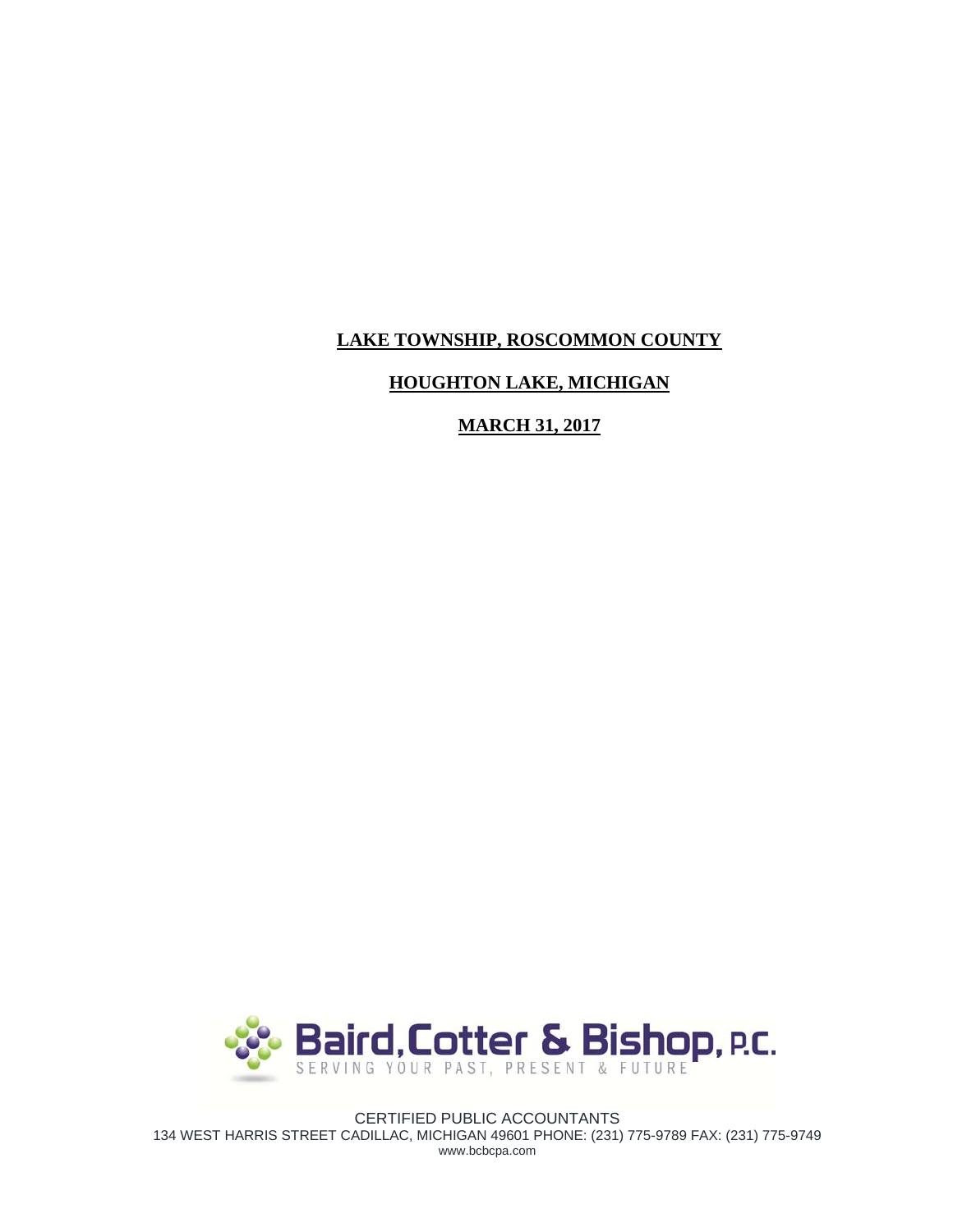# MARCH 31, 2017

# TABLE OF CONTENTS

|                                                                           | <b>PAGES</b>   |
|---------------------------------------------------------------------------|----------------|
| <b>Independent Auditor's Report</b>                                       | $i$ -ii        |
| <b>Management's Discussion and Analysis</b>                               | iii-ix         |
| <b>Basic Financial Statements</b>                                         |                |
| Government-Wide Financial Statements                                      |                |
| <b>Statement of Net Position</b>                                          | $1 - 2$        |
| <b>Statement of Activities</b>                                            | 3              |
| <b>Fund Financial Statements</b>                                          |                |
| <b>Governmental Funds</b>                                                 |                |
| <b>Balance Sheet</b>                                                      | $\overline{4}$ |
| Reconciliation of the Balance Sheet to the Statement of Net Position      | 5              |
| Statement of Revenues, Expenditures and Changes in Fund Balance           | 6              |
| Reconciliation of the Statement of Revenues, Expenditures and Changes in  |                |
| Fund Balance to the Statement of Activities                               | 7              |
| <b>Fiduciary Fund</b>                                                     |                |
| <b>Statement of Fiduciary Net Position</b>                                | 8              |
| <b>Notes to Financial Statements</b>                                      | $9-19$         |
| <b>Required Supplementary Information</b>                                 |                |
| Budgetary Comparison Schedule - Major Governmental Funds                  | $20 - 21$      |
| <b>Other Information</b>                                                  |                |
| Nonmajor Governmental Funds Combining Balance Sheet                       | 22             |
| Nonmajor Governmental Funds Combining Statement of Revenues, Expenditures |                |
| and Changes in Fund Balances                                              | 23             |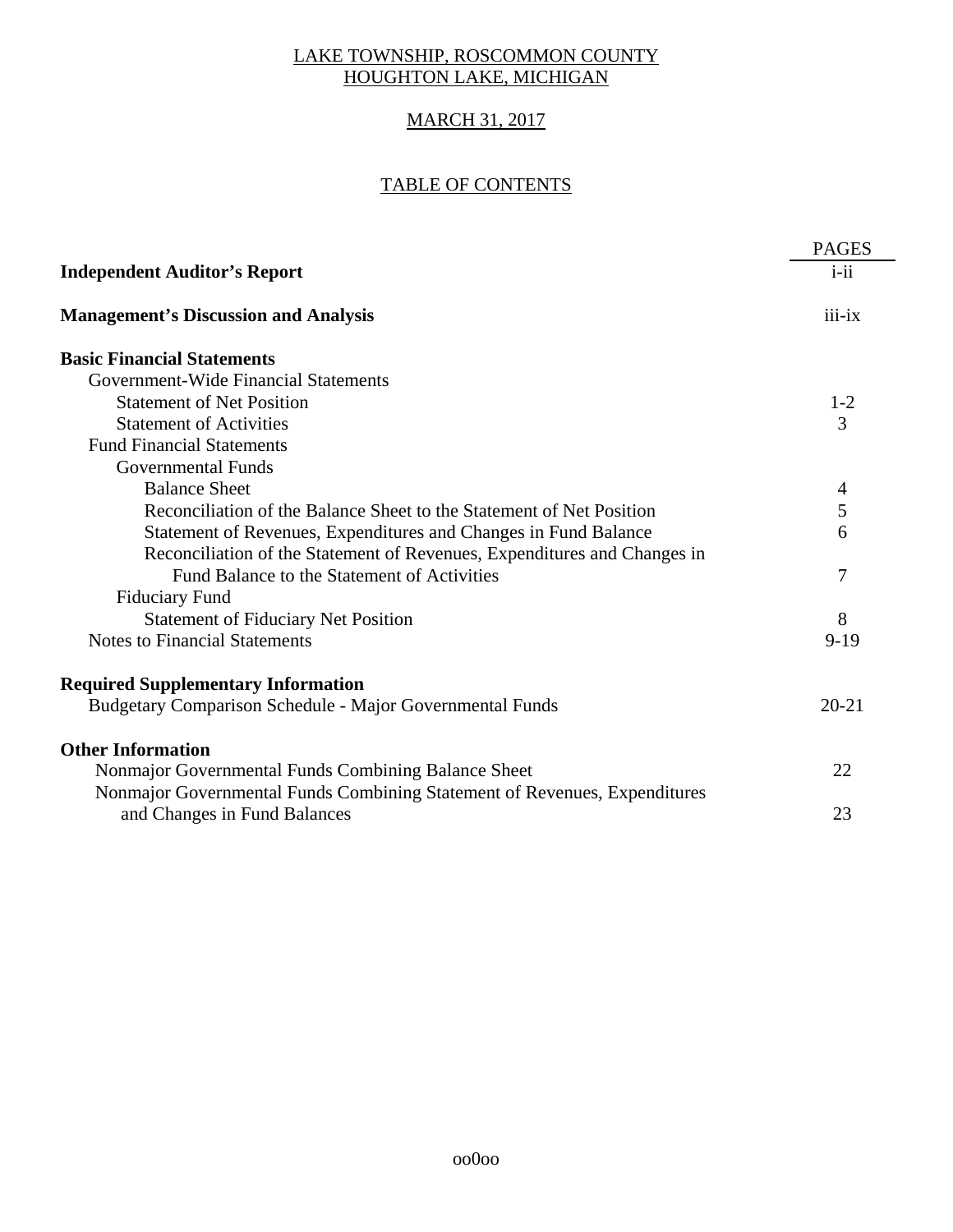

CERTIFIED PUBLIC ACCOUNTANTS 134 WEST HARRIS STREET CADILLAC, MICHIGAN 49601 PHONE: (231) 775-9789 FAX: (231) 775-9749 www.bcbcpa.com

July 7, 2017

### INDEPENDENT AUDITOR'S REPORT

To the Township Board Lake Township Roscommon County Houghton Lake, Michigan

We have audited the accompanying financial statements of the governmental activities, each major fund, and the aggregate remaining fund information of Lake Township, Roscommon County, Houghton Lake, Michigan, as of and for the year ended March 31, 2017, and the related notes to the financial statements, which collectively comprise the Township's basic financial statements as listed in the table of contents.

#### **Management's Responsibility for the Financial Statements**

Management is responsible for the preparation and fair presentation of these financial statements in accordance with accounting principles generally accepted in the United States of America; this includes the design, implementation, and maintenance of internal control relevant to the preparation and fair presentation of financial statements that are free from material misstatement, whether due to fraud or error.

#### **Auditor's Responsibility**

Our responsibility is to express opinions on these financial statements based on our audit. We conducted our audit in accordance with auditing standards generally accepted in the United States of America. Those standards require that we plan and perform the audit to obtain reasonable assurance about whether the financial statements are free from material misstatement.

An audit involves performing procedures to obtain audit evidence about the amounts and disclosures in the financial statements. The procedures selected depend on the auditor's judgment, including the assessment of the risks of material misstatement of the financial statements, whether due to fraud or error. In making those risk assessments, the auditor considers internal control relevant to the entity's preparation and fair presentation of the financial statements in order to design audit procedures that are appropriate in the circumstances, but not for the purpose of expressing an opinion on the effectiveness of the entity's internal control. Accordingly, we express no such opinion. An audit also includes evaluating the appropriateness of accounting policies used and the reasonableness of significant accounting estimates made by management, as well as evaluating the overall presentation of the financial statements.

We believe that the audit evidence we have obtained is sufficient and appropriate to provide a basis for our audit opinions.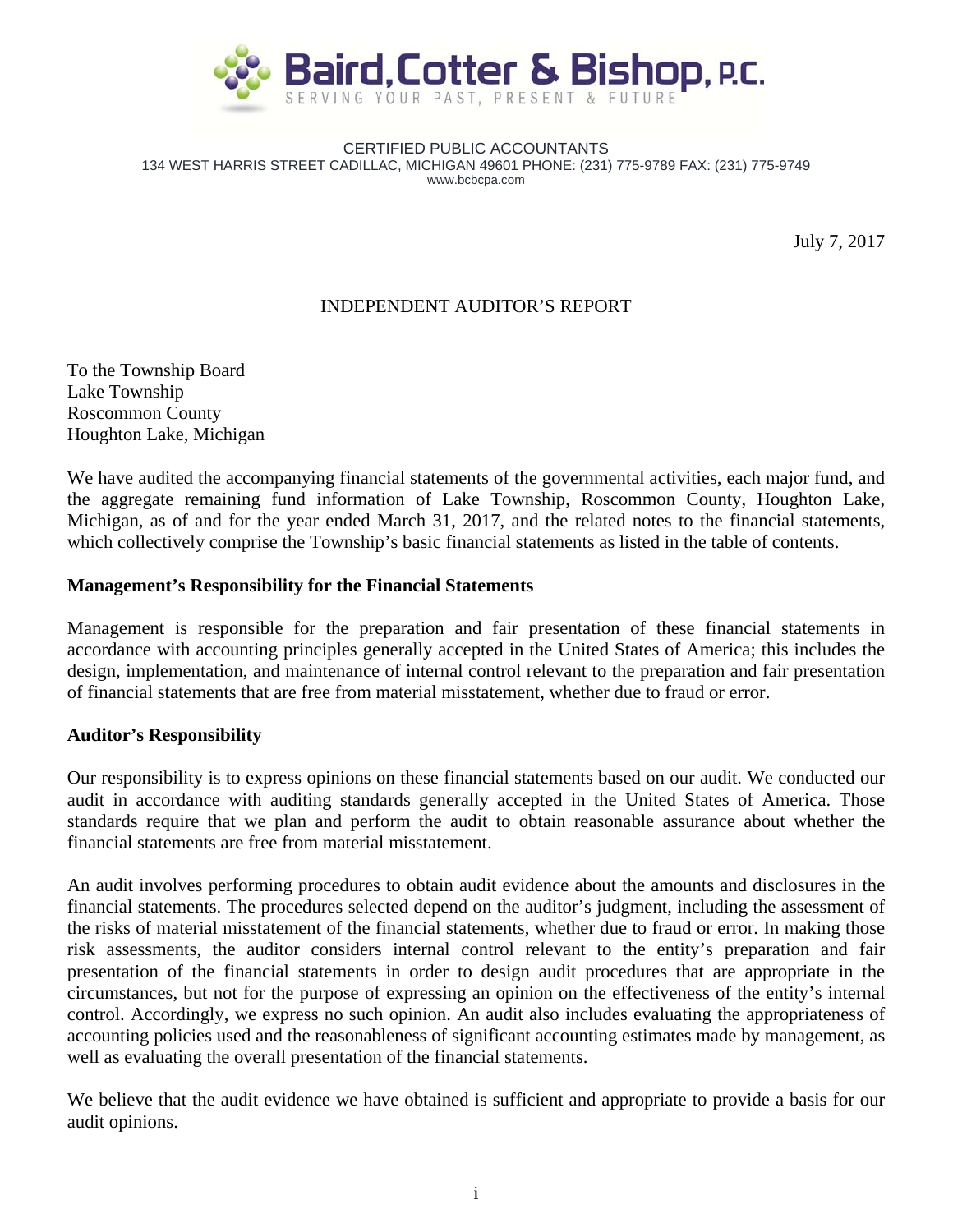#### **Opinions**

In our opinion, the financial statements referred to above present fairly, in all material respects, the respective financial position of the governmental activities, each major fund, and the aggregate remaining fund information of, Lake Township, Roscommon County, Houghton Lake, Michigan as of March 31, 2017, and the respective changes in financial position for the year then ended in accordance with accounting principles generally accepted in the United States of America.

#### **Other Matters**

#### *Required Supplementary Information*

Accounting principles generally accepted in the United States of America require that the management's discussion and analysis and budgetary comparison information on pages iii-ix and 20-21 be presented to supplement the basic financial statements. Such information, although not a part of the basic financial statements, is required by the Governmental Accounting Standards Board, who considers it to be an essential part of financial reporting for placing the basic financial statements in an appropriate operational, economic, or historical context. We have applied certain limited procedures to the required supplementary information in accordance with auditing standards generally accepted in the United States of America, which consisted of inquiries of management about the methods of preparing the information and comparing the information for consistency with management's responses to our inquiries, the basic financial statements, and other knowledge we obtained during our audit of the basic financial statements. We do not express an opinion or provide any assurance on the information because the limited procedures do not provide us with sufficient evidence to express an opinion or provide any assurance.

#### *Other Information*

Our audit was conducted for the purpose of forming opinions on the financial statements that collectively comprise the Lake Township's basic financial statements. The Other Information section is presented for purposes of additional analysis and is not a required part of the basic financial statements.

The combining nonmajor fund financial statements are the responsibility of management and were derived from and relate directly to the underlying accounting and other records used to prepare the basic financial statements. Such information has been subjected to the auditing procedures applied in the audit of the basic financial statements and certain additional procedures, including comparing and reconciling such information directly to the underlying accounting and other records used to prepare the basic financial statements or to the basic financial statements themselves, and other additional procedures in accordance with auditing standards generally accepted in the United States of America. In our opinion, the combining nonmajor fund financial statements are fairly stated, in all material respects, in relation to the basic financial statements as a whole.

BAIRD, COTTER AND BISHOP, P.C.

Baird, Cotter & Bishop, P.C.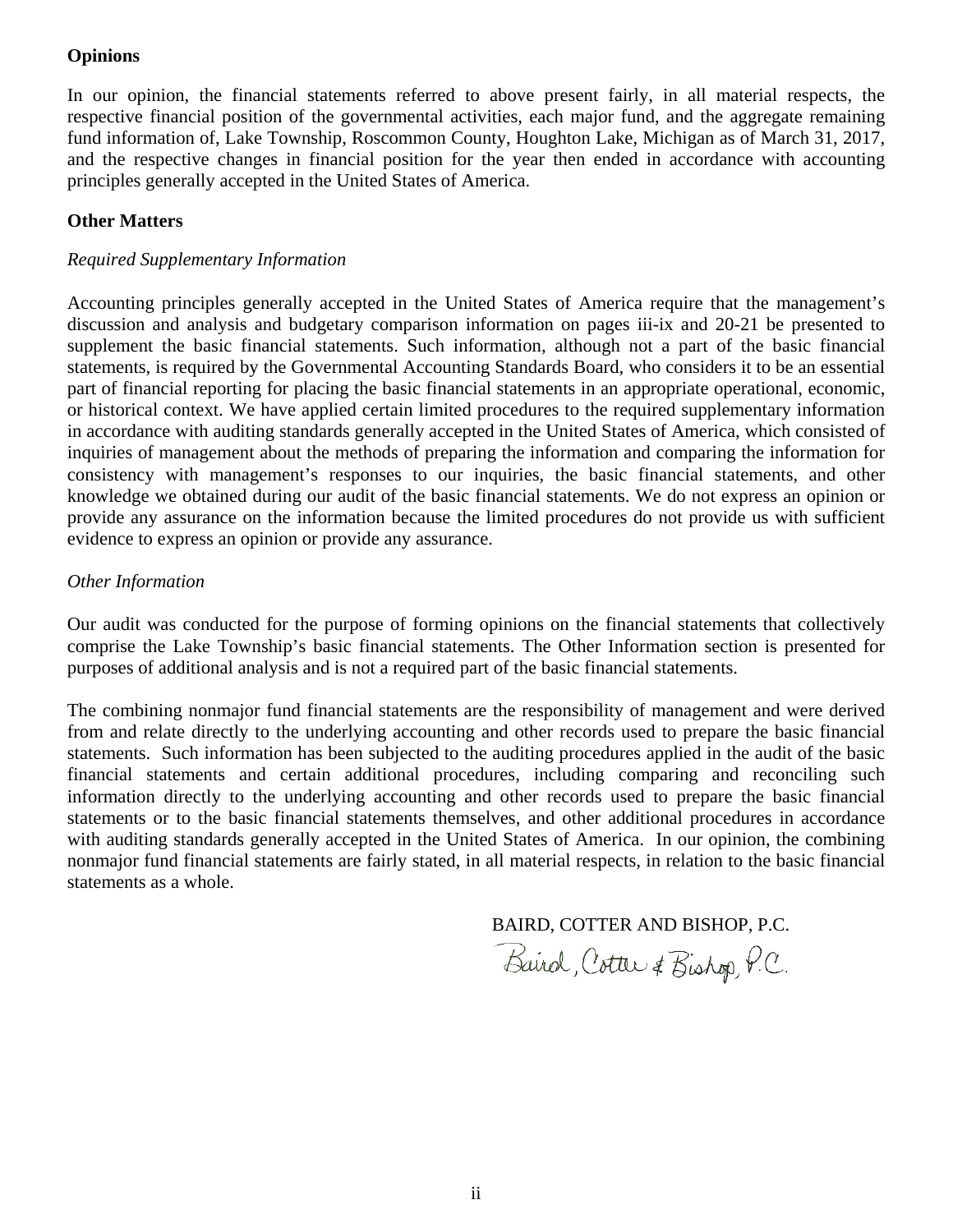# MANAGEMENT'S DISCUSSION AND ANALYSIS

# FOR FISCAL YEAR ENDED MARCH 31, 2017

As management of Lake Township ("the Township"), we offer readers of the Township's financial statements this narrative overview and analysis of the financial activities of the Township for the fiscal year ended March 31, 2017. We encourage readers to consider the information presented here in conjunction with the financial statements as a whole, which can be found in this report.

This reporting model was adopted by the Governmental Accounting Standards Board (GASB) in their Statement No. 34 Basic Financial Statements – and Management Discussion and Analysis (MD&A) – for State and Local Governments issued in June of 2000. Certain comparative information between the current year and the prior year is required to be presented in the MD&A. However, because the audit of the Township is only required every other year, certain necessary comparative information of the previous year was not prepared. Considering the financial resources necessary to prepare this information for the prior year, the Township has elected to exclude the comparative information. We expect this situation to continue due to the every other year audit requirement.

# **Financial Highlights**

- The assets of the Township exceeded its liabilities at the close of the most recent fiscal year by \$1,859,405 (*net position*). Of this amount, \$1,043,967 represents unrestricted net position, which may be used to meet the government's ongoing obligations to citizens and creditors.
- At the close of the current fiscal year, the Township's governmental funds reported combined fund balances of \$1,561,783, an increase of \$116,838 in comparison with the prior year. Approximately 34% of this amount (\$537,301) is available for spending at the government's discretion (*unassigned fund balance*).
- At the end of the current fiscal year, unrestricted fund balance (the total of *committed, assigned, and unassigned* components of fund balance) for the general fund was \$537,301.

# **Overview of the Financial Statements**

This discussion and analysis is intended to serve as an introduction to the Township's basic financial statements. The Township's basic financial statements consist of three components. 1) government-wide financial statements, 2) fund financial statements and 3) notes to the financial statements. This report also includes supplementary information intended to furnish additional details to support the basic financial statements themselves.

**Government-Wide Financial Statements.** The *Government-Wide Financial Statements* are designed to provide readers with a broad overview of the Township's finances, in a manner similar to a private-sector business.

The *Statement of Net Position* presents financial information on all of the Township's assets, liabilities, and deferred inflows/outflows of resources, with the difference reported as net position. Over time, increases or decreases in net position may serve as a useful indicator of whether the financial position of the Township is improving or deteriorating.

The *Statement of Activities* presents information showing how the Township's net position changed during the most recent fiscal year. All changes in net position are reported as soon as the underlying event giving rise to the change occurs, *regardless of the timing of related cash flows.* Thus, revenues and expenses are reported for some items that will only result in cash flows in future periods.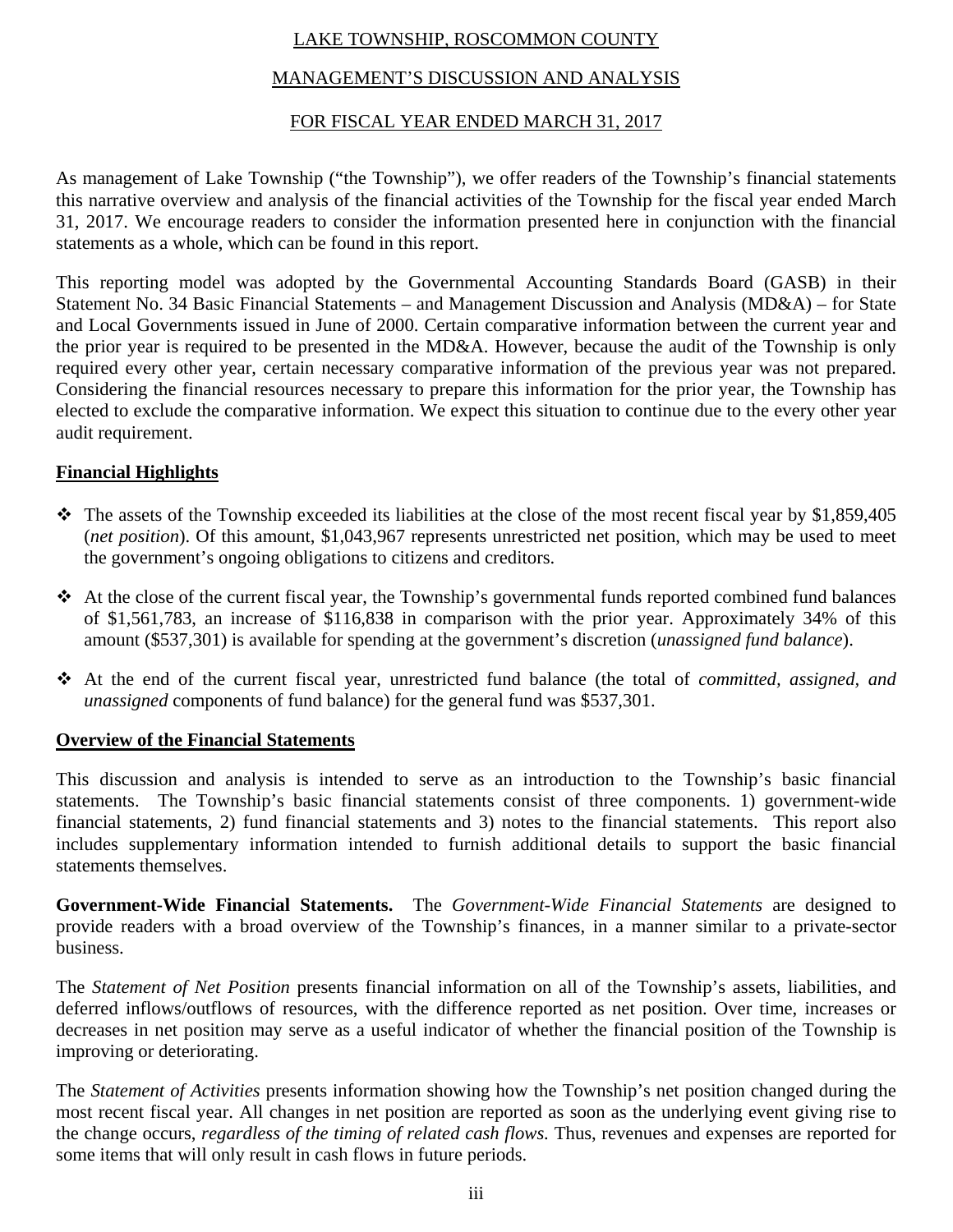# MANAGEMENT'S DISCUSSION AND ANALYSIS

## FOR FISCAL YEAR ENDED MARCH 31, 2017

Both of the government-wide financial statements distinguish functions of the Township that are principally supported by taxes and intergovernmental revenues (*governmental activities*) from other functions that are intended to recover all or significant portion of their costs through user fees and charges (*business-type activities*). The governmental activities of the Township include general government, public safety, public works, community and economic development, and other functions.

The government-wide financial statements can be found on pages 1-3 of this report.

**Fund Financial Statements.** A *fund* is a grouping of related accounts that is used to maintain control over resources that have been segregated for specific activities or objectives. Lake Township, like other state and local governments, uses fund accounting to ensure and demonstrate compliance with finance-related legal requirements. All of the funds of the Township can be divided into two categories: governmental funds and fiduciary funds.

*Governmental Funds* Governmental funds are used to account for essentially the same functions reported as *governmental activities* in the government-wide financial statements. However, unlike the government-wide financial statements, governmental fund financial statements focus on *near-term inflows and outflows of spendable resources*, as well as *on balances of spendable resources* available at the end of the fiscal year. Such information may be useful in assessing a government's near-term financing requirements.

Because the focus of governmental funds is narrower than that of the government-wide financial statements, it is useful to compare the information presented for *governmental funds* with similar information presented for *governmental activities* in the government-wide financial statements. By doing so, readers may better understand the long-term impact of the government's near-term financing decisions. Both the governmental fund balance sheet and the governmental fund statement of revenues, expenditures, and changes in fund balances provide a reconciliation to facilitate this comparison between *governmental funds* and *governmental activities*.

The Township maintains nine individual governmental funds. Information is presented separately in the governmental fund balance sheet and in the governmental fund statement of revenues, expenditures, and changes in fund balances for the General Fund, Fire Equipment Fund, Fire Operating Fund, Trash Collection Fund, Sewer Capital Projects Fund, and Road Fund, which are considered to be major funds. Data from the other governmental funds are combined into a single, aggregated presentation. Individual fund data for each of these non-major governmental funds is provided in the form of combining statements elsewhere in the report.

The Township adopts an annual budget for all funds. A budgetary comparison has been provided for the General Fund and all major special revenue funds to demonstrate compliance with this budget.

The basic governmental fund financial statements can be found on pages 4-7 of this report.

*Fiduciary Funds* Fiduciary funds are used to account for resources held for the benefit of parties outside the government. Fiduciary funds are not reflected in the government-wide financial statements because the resources of those funds are not available to support the Township's own programs. The Township maintains one type of fiduciary fund. The Agency Fund reports resources held by the Township in a custodial capacity for other governments.

The fiduciary fund financial statement can be found on page 8 of this report.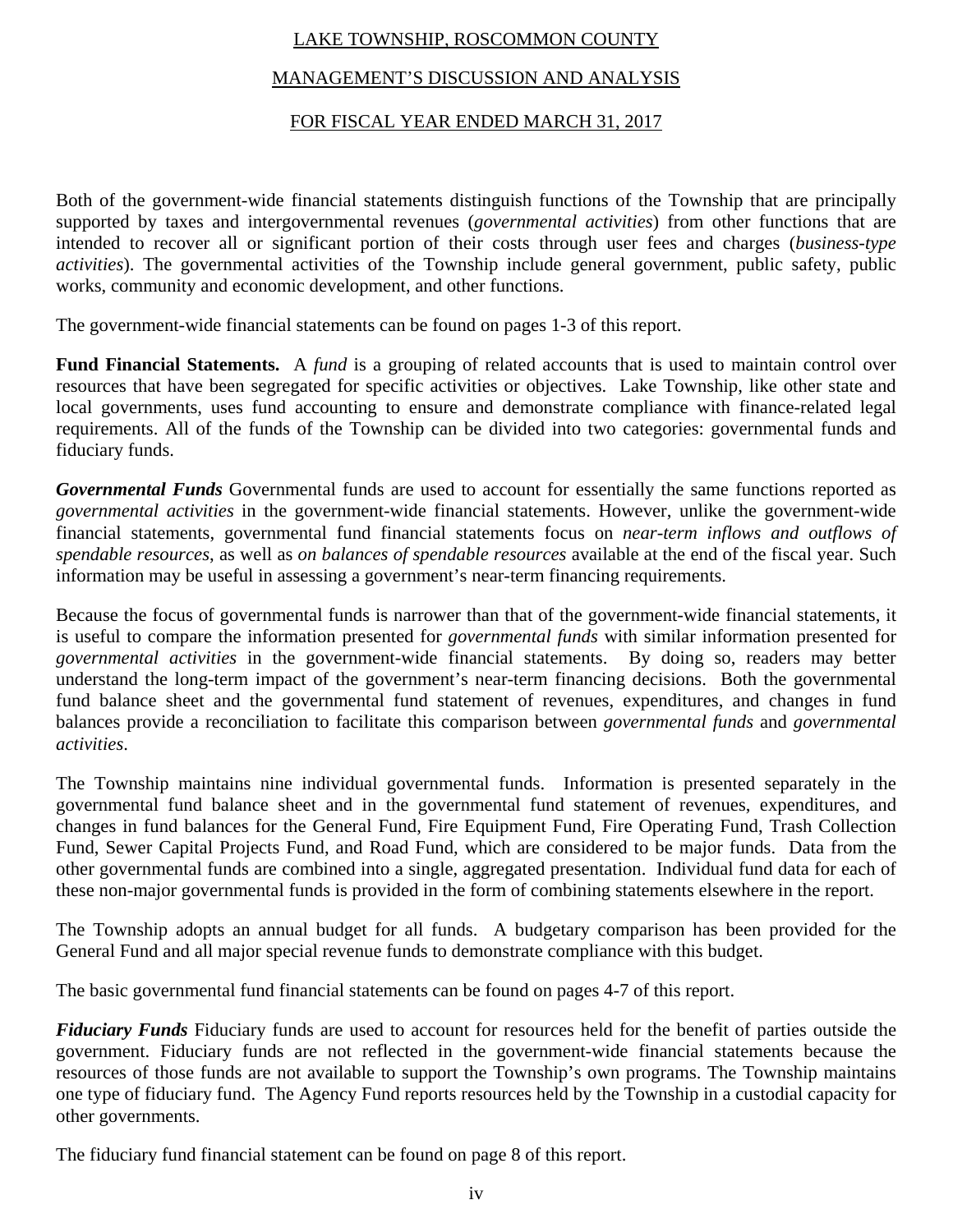# MANAGEMENT'S DISCUSSION AND ANALYSIS

# FOR FISCAL YEAR ENDED MARCH 31, 2017

**Notes to Financial Statements.** The notes provide additional information that is necessary to acquire a full understanding of the data provided in the governmental-wide and fund financial statements. The notes can be found on pages 9-19 of this report.

**Other Information.** In addition to the basic financial statements and accompanying notes, this report also presents *Required Supplementary Information* (RSI) that explains and supports the information presented in the financial statements.

### **Government-Wide Overall Financial Analysis**

As noted earlier, net position over time, may serve as a useful indicator of a government's financial position. In the case of Lake Township, assets exceeded liabilities by \$1,859,405, at the close of the most recent fiscal year.

# **Net Position as of March 31, 2017 Lake Township**

|                                         | Governmental<br><b>Activities</b> |
|-----------------------------------------|-----------------------------------|
| <b>Assets</b>                           |                                   |
| <b>Current Assets</b>                   | $\mathcal{S}$<br>1,641,539        |
| <b>Non Current Assets</b>               |                                   |
| <b>Capital Assets</b>                   | 1,263,527                         |
| Less: Accumulated Depreciation          | (1,034,806)                       |
| <b>Total Non Current Assets</b>         | 228,721                           |
| <b>Total Assets</b>                     | 1,870,260                         |
| <b>Liabilities</b>                      |                                   |
| <b>Current Liabilities</b>              | 10,855                            |
| <b>Net Position</b>                     |                                   |
| Net Investment in Capital Assets        | 228,721                           |
| <b>Restricted for Specific Purposes</b> | 586,717                           |
| Unrestricted                            | 1,043,967                         |
| <b>Total Net Position</b>               | 1,859,405<br>P                    |

A portion of the Township's net position (12%) reflects its net investment in capital assets (e.g. land, buildings, equipment, infrastructure, and others), less any related outstanding debt that was used to acquire those assets. The Township uses these capital assets to provide a variety of services to its citizens. Accordingly, these assets are not available for future spending. Although the Township's net investment in capital assets is reported net of related debt, it should be noted that the resources used to repay this debt must be provided from other sources, since the capital assets themselves cannot be used to liquidate these liabilities.

An additional portion of the Township's net position (32%) represents resources that are subject to external restrictions on how they may be used. The remaining balance of \$1,043,967 is unrestricted and may be used to meet the government's ongoing obligations to its citizens and creditors.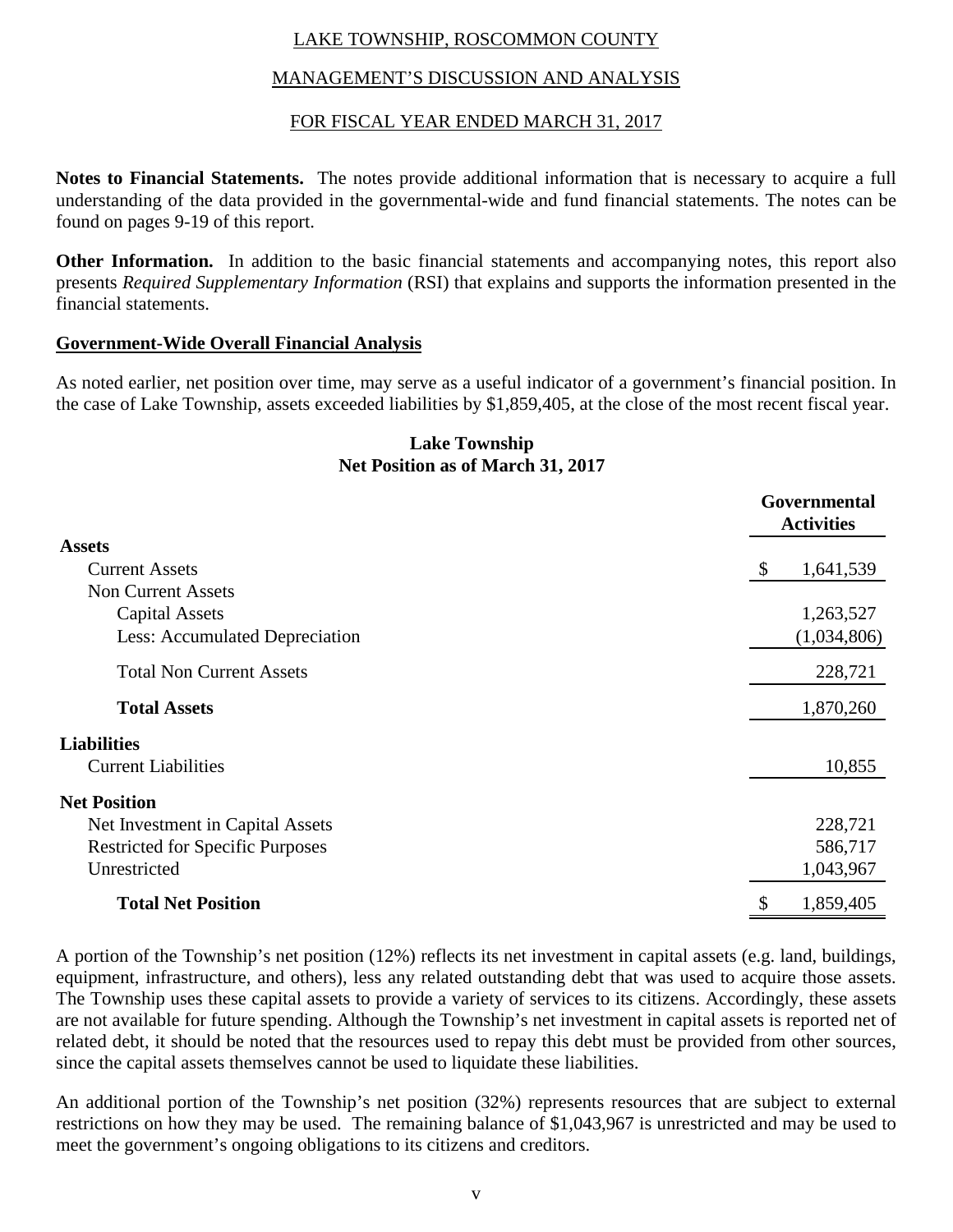# MANAGEMENT'S DISCUSSION AND ANALYSIS

# FOR FISCAL YEAR ENDED MARCH 31, 2017

At the end of the current fiscal year, the Township is able to report positive balances in all categories of net position. The same situation held true for the prior fiscal year.

Lake Township's overall net position increased by \$111,558 from the prior fiscal year. The reasons for this overall increase are discussed in the following sections for the governmental activities.

## **for the Fiscal Year Ended March 31, 2017 Change in Net Position Lake Township**

|                                           |    | Governmental<br><b>Activities</b> |  |  |  |  |
|-------------------------------------------|----|-----------------------------------|--|--|--|--|
| <u>Revenues</u>                           |    |                                   |  |  |  |  |
| <b>Program Revenues</b>                   |    |                                   |  |  |  |  |
| <b>Charges for Services</b>               | \$ | 11,170                            |  |  |  |  |
| <b>Operating Grants and Contributions</b> |    | 146,354                           |  |  |  |  |
| <b>General Revenues</b>                   |    |                                   |  |  |  |  |
| <b>Property Taxes</b>                     |    | 439,817                           |  |  |  |  |
| <b>State Grants</b>                       |    | 97,513                            |  |  |  |  |
| <b>Interest Earnings</b>                  |    | 6,423                             |  |  |  |  |
| Other                                     |    | 6,788                             |  |  |  |  |
| <b>Total Revenues</b>                     |    | 708,065                           |  |  |  |  |
| <b>Expenses</b>                           |    |                                   |  |  |  |  |
| <b>General Government</b>                 |    | 176,333                           |  |  |  |  |
| <b>Public Safety</b>                      |    | 133,784                           |  |  |  |  |
| <b>Public Works</b>                       |    | 217,392                           |  |  |  |  |
| <b>Community and Economic Development</b> |    | 18,207                            |  |  |  |  |
| <b>Other Functions</b>                    |    | 50,791                            |  |  |  |  |
| <b>Total Expenses</b>                     |    | 596,507                           |  |  |  |  |
| <b>Changes in Net Position</b>            |    | 111,558                           |  |  |  |  |
| NET POSITION - Beginning of Year          |    | 1,747,847                         |  |  |  |  |
| NET POSITION - End of Year                | \$ | 1,859,405                         |  |  |  |  |

**Governmental Activities.** The most significant part of the revenue for all governmental activities of Lake Township comes from taxes and special assessments. The Township levied millages for fire department operations, fire department equipment, and roads, in addition to the operating millage, this fiscal year. The Township levied 0.9194 mills for operating purposes, 0.9666 mills for fire department operations, 0.7500 mills for fire department equipment and 0.7500 mills for roads. State-shared revenues are also a significant portion of the revenues for Lake Township. State-shared revenue is collected by the State of Michigan and distributed to local governments by formula allocation of portions of the State sales tax.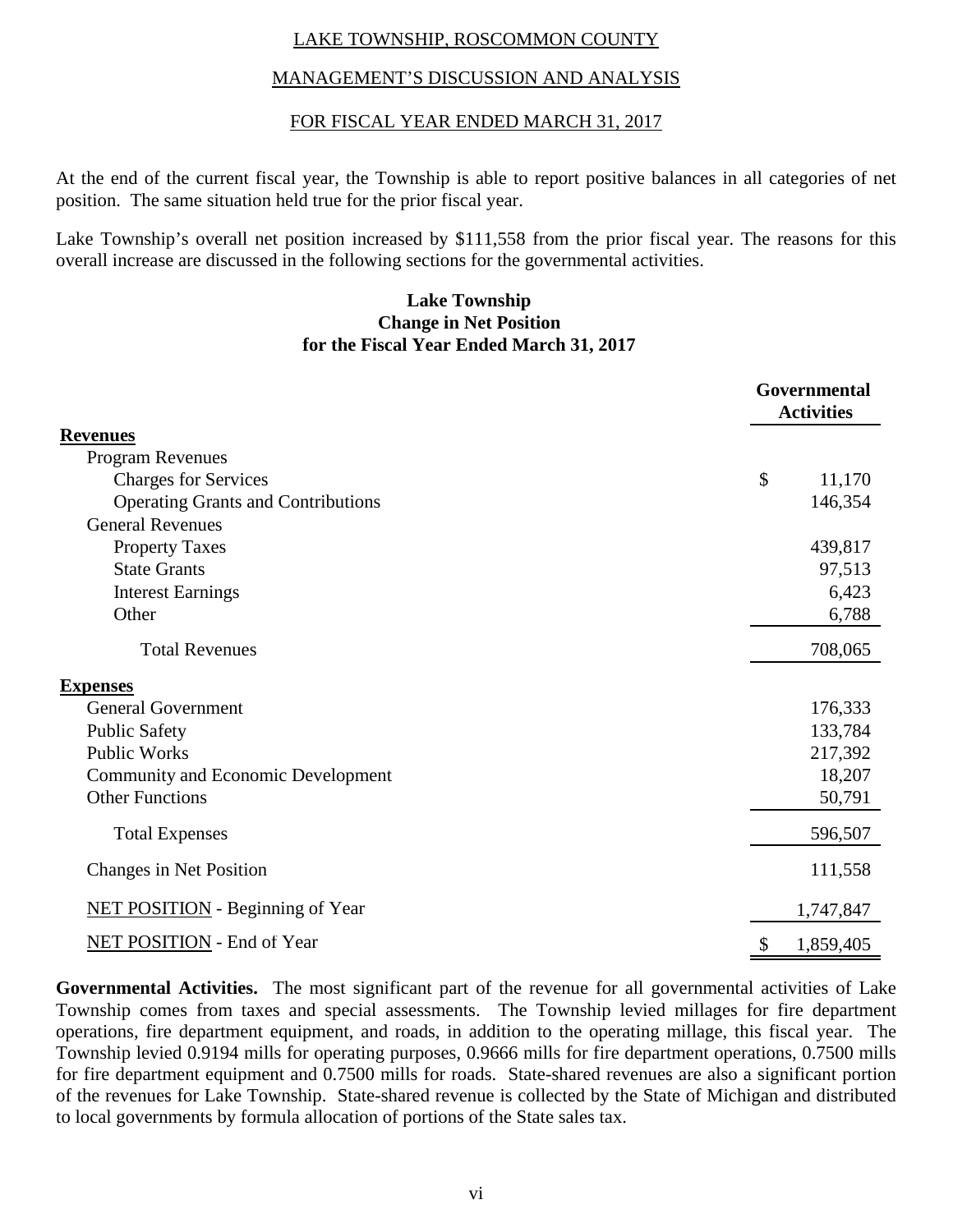# MANAGEMENT'S DISCUSSION AND ANALYSIS

# FOR FISCAL YEAR ENDED MARCH 31, 2017

The Township's governmental activities expenses are dominated by Public Works expenses that total \$217,392. General Government represented the next largest expense at \$176,333.

# **Financial Analysis of the Governmental Funds**

As noted earlier, the Township uses fund accounting to ensure and demonstrate compliance with finance-related legal requirements.

*Governmental Funds* The focus of the Township's governmental funds is to provide information on near-term inflows, outflows, and balances of spendable resources. Such information is useful in assessing the Township's financing requirements. In particular, unassigned fund balance may serve as a useful measure of a government's net resources available for discretionary use as they represent the portion of fund balance which has not yet been limited to use for a particular purpose by either an external party, the Township itself, or a group or individual that has been delegated authority to assign resources for use for particular purposes by the Township Board.

At March 31, 2017, the Township's governmental funds reported combined fund balances of \$1,561,783, an increase of \$116,838 in comparison with the prior year. Approximately 34% of this amount (\$537,301) constitutes *unassigned fund balance*, which is available for spending at the government's discretion. The remainder of the fund balance is either *nonspendable, restricted, committed, or assigned* to indicate that it is 1) not in spendable form (\$600), 2) legally required to be maintained intact, 3) restricted for particular purposes (\$586,717), 4) committed for particular purposes, or 5) assigned for particular purposes (\$437,165).

**General Fund –** The General Fund increased its fund balance by \$12,796 which brings the fund balance to \$537,301. There was a transfer of \$38,000 made to the Road Fund. Of the General Fund's fund balance, all of it is unassigned.

**Fire Equipment Fund -** The Fire Equipment Fund increased its fund balance by \$88,478 which brings the fund balance to \$124,331. This balance is restricted and must be used for fire equipment. The Township levied a millage on the 2016 tax roll but did not spend any during the fiscal year.

**Fire Operating Fund -** The Fire Operating Fund decreased its fund balance by \$34,816 which brings the fund balance to \$218,664. This balance is restricted and must be used for fire protection.

The Township levied a fire millage on the 2016 tax roll. This resulted in \$114,048 in tax related revenues during the current fiscal year.

**Trash Collection Fund -** The Trash Collection Fund increased its fund balance by \$1,621 which brings the fund balance to \$85,393. This balance is restricted and must be used for trash collection.

The Township levied a special assessment for trash collection on the 2016 tax roll. This resulted in \$140,276 in revenues during the current fiscal year.

**Sewer Capital Projects Fund -** The Sewer Capital Projects Fund increased its fund balance by \$398 which brings the fund balance to \$437,165. The fund balance is assigned for capital improvements. The Township is evaluating what specific capital improvements will be completed in the future.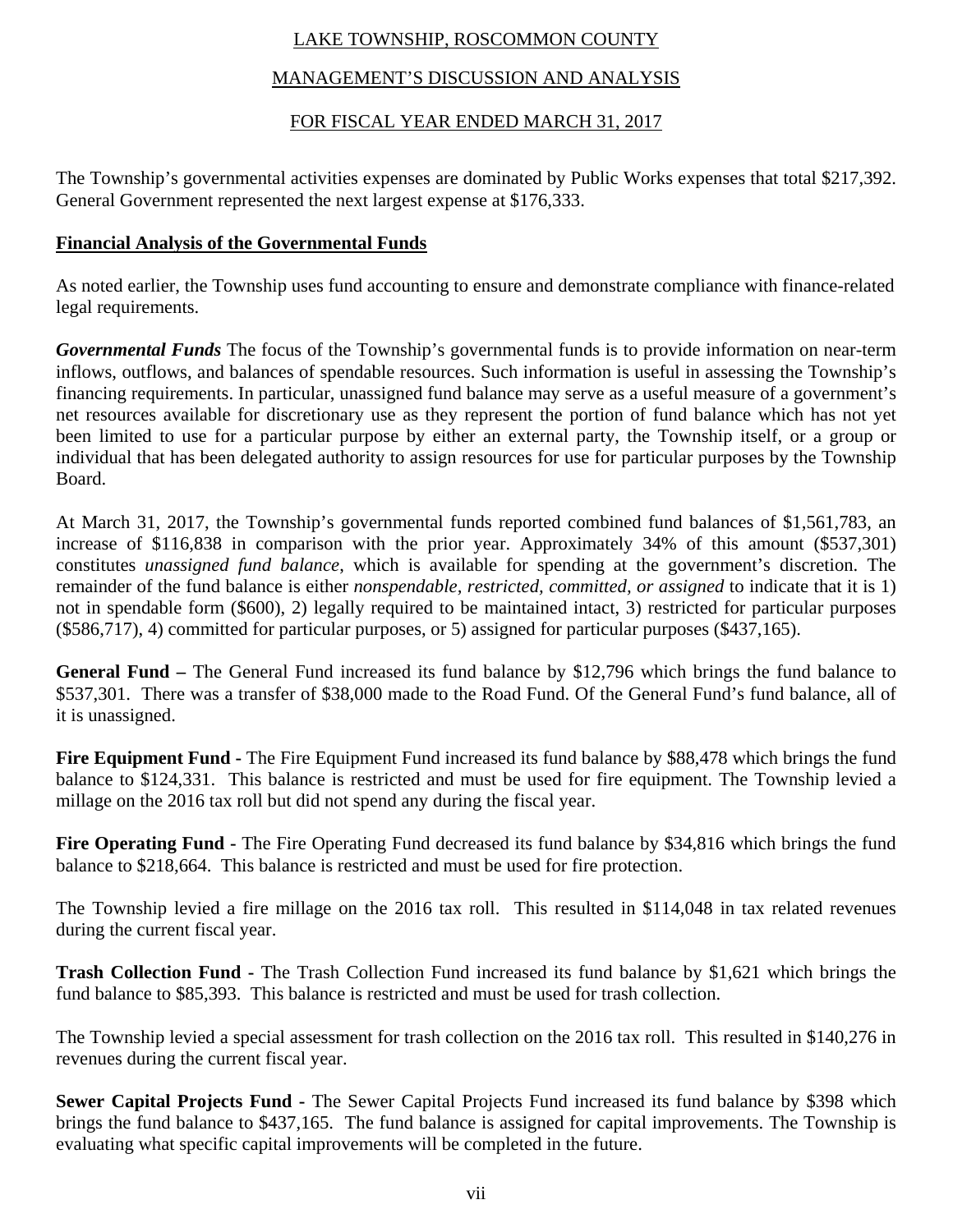# MANAGEMENT'S DISCUSSION AND ANALYSIS

# FOR FISCAL YEAR ENDED MARCH 31, 2017

**Road Fund –** The Road Fund increased its fund balance by \$78,425 which brings the fund balance to \$113,905. This balance is restricted and must be used for road improvements.

# **General Fund Budgetary Highlights**

During the year, there was a \$13,652 increase in appropriations between the original budget and final amended budget. The increase was due mostly to Township Board, Elections and Assessor appropriations.

The following schedule shows a comparison of the original general fund budget, the final amended general fund budget and actual totals from operations:

|                           |               | ORIGINAL |  | <b>FINAL</b>  |               |
|---------------------------|---------------|----------|--|---------------|---------------|
|                           | <b>BUDGET</b> |          |  | <b>BUDGET</b> | <b>ACTUAL</b> |
| <b>Total Revenues</b>     |               | 264,462  |  | 264,462       | 292,076       |
| <b>Total Expenditures</b> |               | 270,156  |  | 283,808       | 241,280       |

The actual revenues received were higher than anticipated, especially related to other revenues. The most significant difference in expenditures was related to employee benefits which are included in Other Functions.

#### **Capital Assets and Debt Administration**

**Capital Assets.** The Township's investment in capital assets for its governmental activities as of March 31, 2017, amounts to \$228,721 (net of accumulated depreciation). Capital assets summarized below include any items purchased with a cost greater than \$1,000 individually and that have a useful life greater than one year. The investment in capital assets includes land, buildings and improvements, equipment, vehicles, and furniture and fixtures. A summary of capital assets categories is illustrated below.

# **Capital Assets as of March 31, 2017 Lake Township**

|                                      | Governmental<br><b>Activities</b> |
|--------------------------------------|-----------------------------------|
| Land                                 | \$<br>15,938                      |
| Buildings and Improvements           | 446,689                           |
| <b>Fire Department Equipment</b>     | 529,866                           |
| Vehicles                             | 236,942                           |
| Equipment, Furniture and Fixtures    | 34,092                            |
|                                      | 1,263,527                         |
| <b>Less Accumulated Depreciation</b> | (1,034,806)                       |
| <b>Net Capital Assets</b>            | \$<br>228,721                     |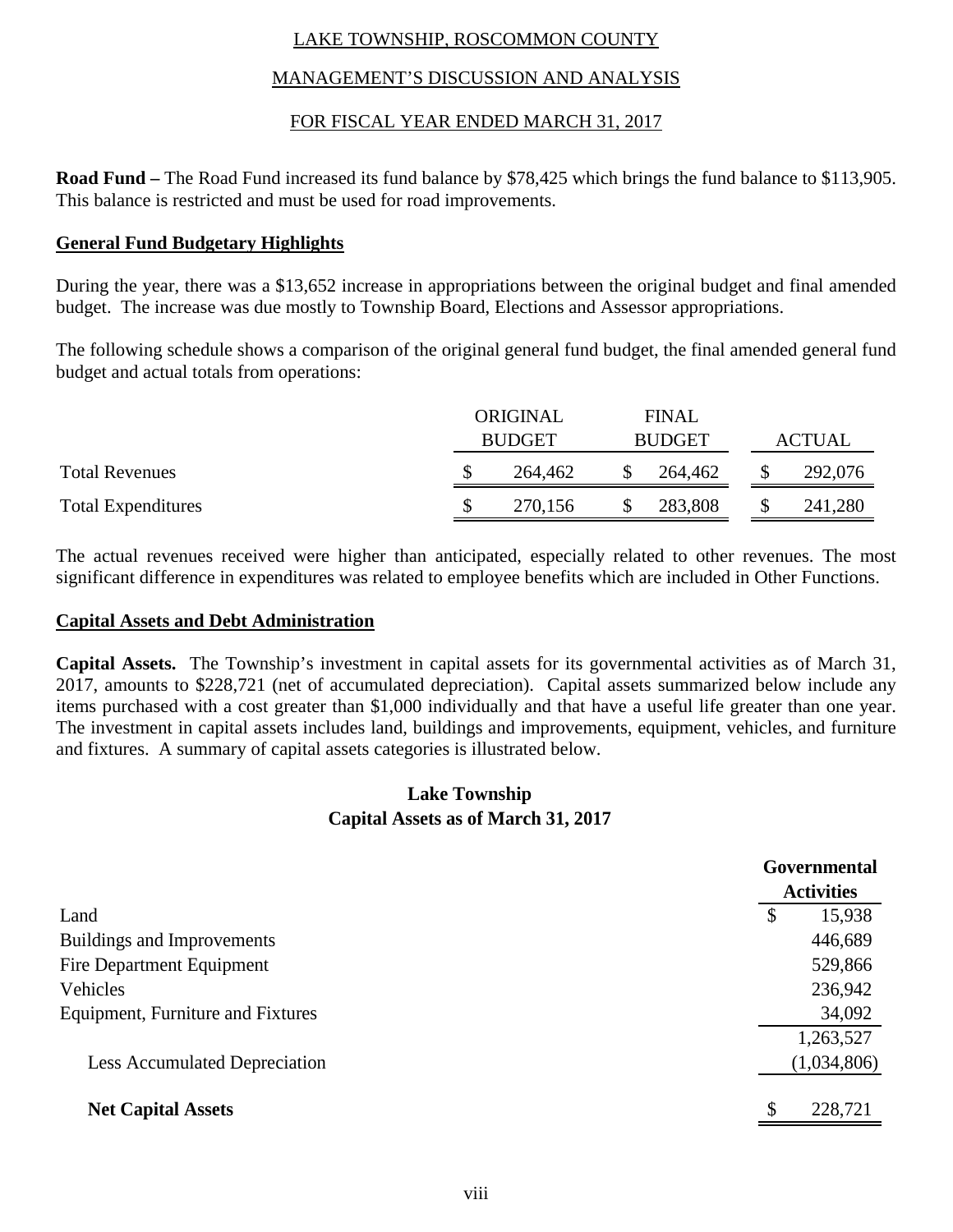# MANAGEMENT'S DISCUSSION AND ANALYSIS

# FOR FISCAL YEAR ENDED MARCH 31, 2017

Major capital asset events during the fiscal year included fire department equipment in the amount of \$45,657 purchased from the Fire Operations Fund. The Township is saving the Fire Equipment funds for a large vehicle purchase.

# **Economic Condition and Outlook**

It appears that state-shared revenues have stabilized. The Township continues to look for ways to improve the services it provides to its residents in a manner that is financially responsible.

This factor was considered in preparing the Township's budgets for the 2017-2018 fiscal year.

# **Request for Information**

The financial report is designed to provide our citizens, customers, investors and creditors with a general overview of the Township's finances and to demonstrate the Township's accountability for the money it receives. If you have any questions about this report or need any additional information, contact Lake Township at P.O. Box 536, Houghton Lake, MI 48629.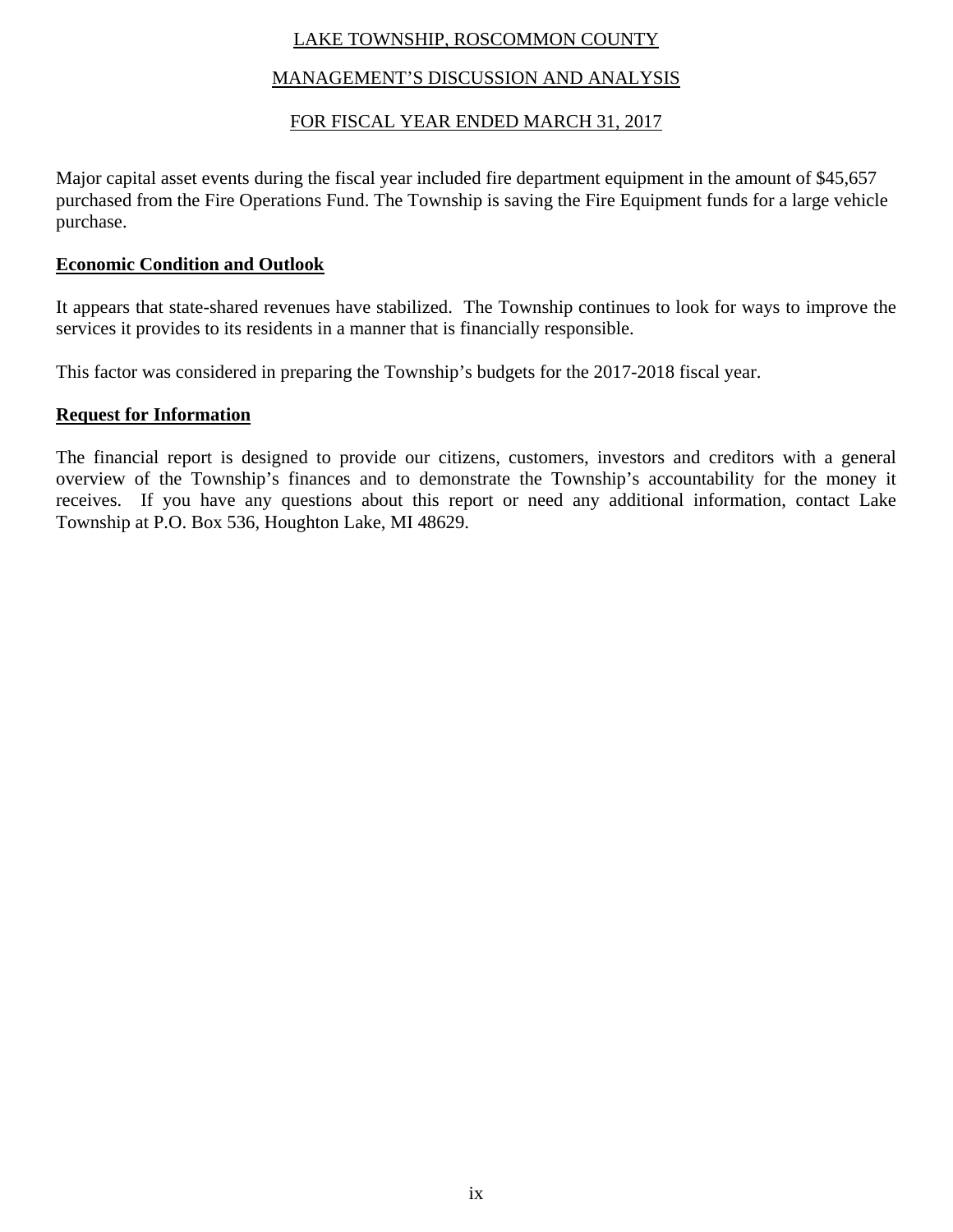# MARCH 31, 2017 STATEMENT OF NET POSITION

|                                        | <b>GOVERNMENTAL</b><br><b>ACTIVITIES</b> |
|----------------------------------------|------------------------------------------|
| <b>ASSETS</b>                          |                                          |
| <b>CURRENT ASSETS</b>                  |                                          |
| Cash                                   | $\boldsymbol{\mathsf{S}}$<br>1,505,402   |
| Receivables                            |                                          |
| <b>Taxes</b>                           | 29,467                                   |
| <b>Special Assessments</b>             | 31,402                                   |
| <b>External Party (Fiduciary Fund)</b> | 1,346                                    |
| <b>Land Contract</b>                   | 51,857                                   |
| Prepaid Expenditures                   | 600                                      |
| Due from Other Governments             | 21,465                                   |
| <b>Total Current Assets</b>            | 1,641,539                                |
| <b>CAPITAL ASSETS</b>                  |                                          |
| Land                                   | 15,938                                   |
| <b>Buildings and Improvements</b>      | 446,689                                  |
| <b>Fire Department Equipment</b>       | 529,866                                  |
| Vehicles                               | 236,942                                  |
| Equipment, Furniture and Fixtures      | 34,092                                   |
|                                        | 1,263,527                                |
| <b>Less Accumulated Depreciation</b>   | 1,034,806                                |
| Net Capital Assets                     | 228,721                                  |
| <b>TOTAL ASSETS</b>                    | 1,870,260                                |
| <b>LIABILITIES</b>                     |                                          |
| <b>Accounts Payable</b>                | 10,855                                   |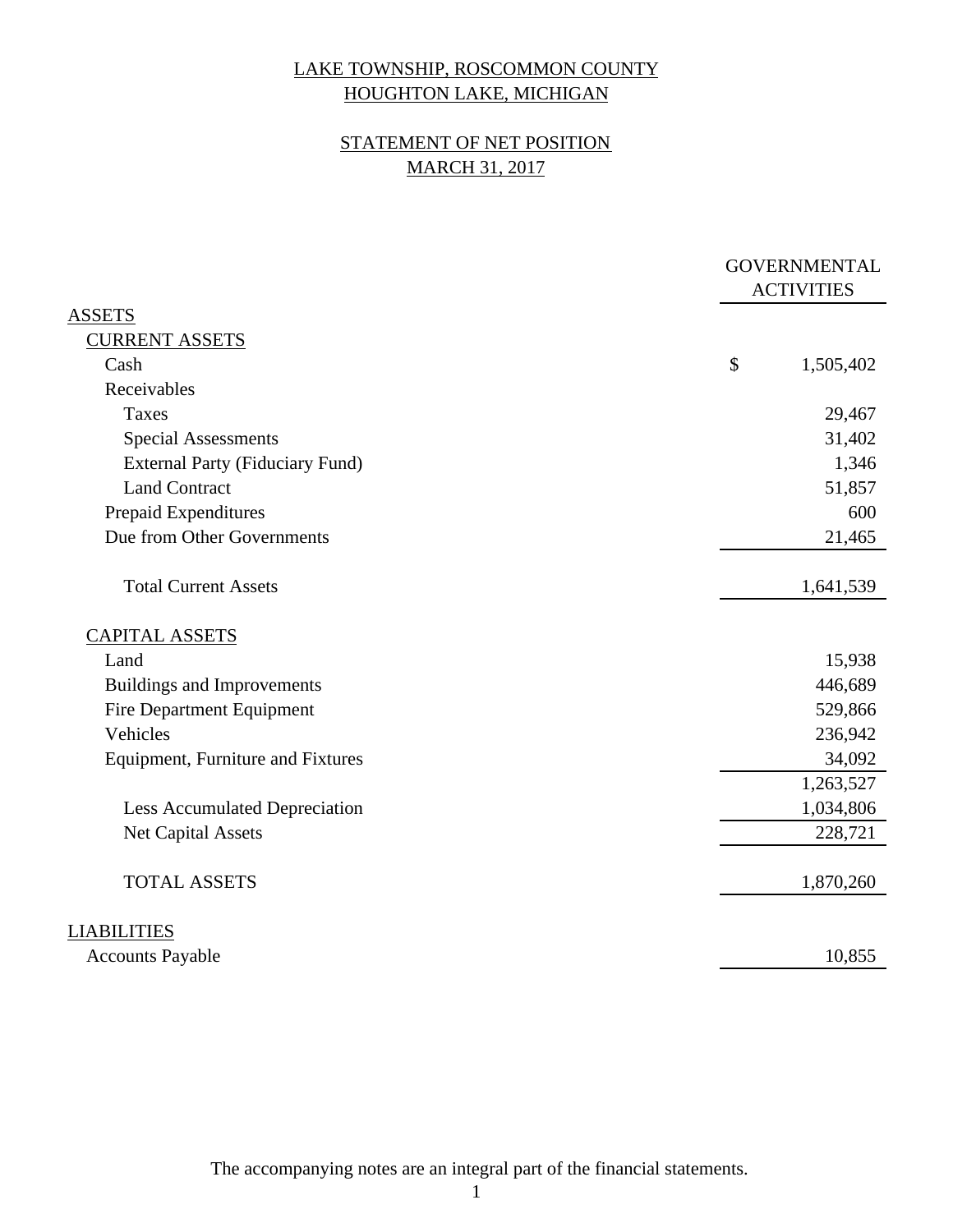# MARCH 31, 2017 STATEMENT OF NET POSITION

|                                  | <b>GOVERNMENTAL</b><br><b>ACTIVITIES</b> |
|----------------------------------|------------------------------------------|
| <b>NET POSITION</b>              |                                          |
| Net Investment in Capital Assets | 228,721                                  |
| Restricted                       |                                          |
| <b>Fire Protection</b>           | 218,064                                  |
| <b>Trash Collection</b>          | 85,393                                   |
| Fire Equipment                   | 124,331                                  |
| Liquor Law Enforcement           | 449                                      |
| Cemetery                         | 26,800                                   |
| <b>Street Lighting</b>           | 17,775                                   |
| Road Improvements                | 113,905                                  |
| Unrestricted                     | 1,043,967                                |
| <b>TOTAL NET POSITION</b>        | 1,859,405<br>\$                          |
|                                  |                                          |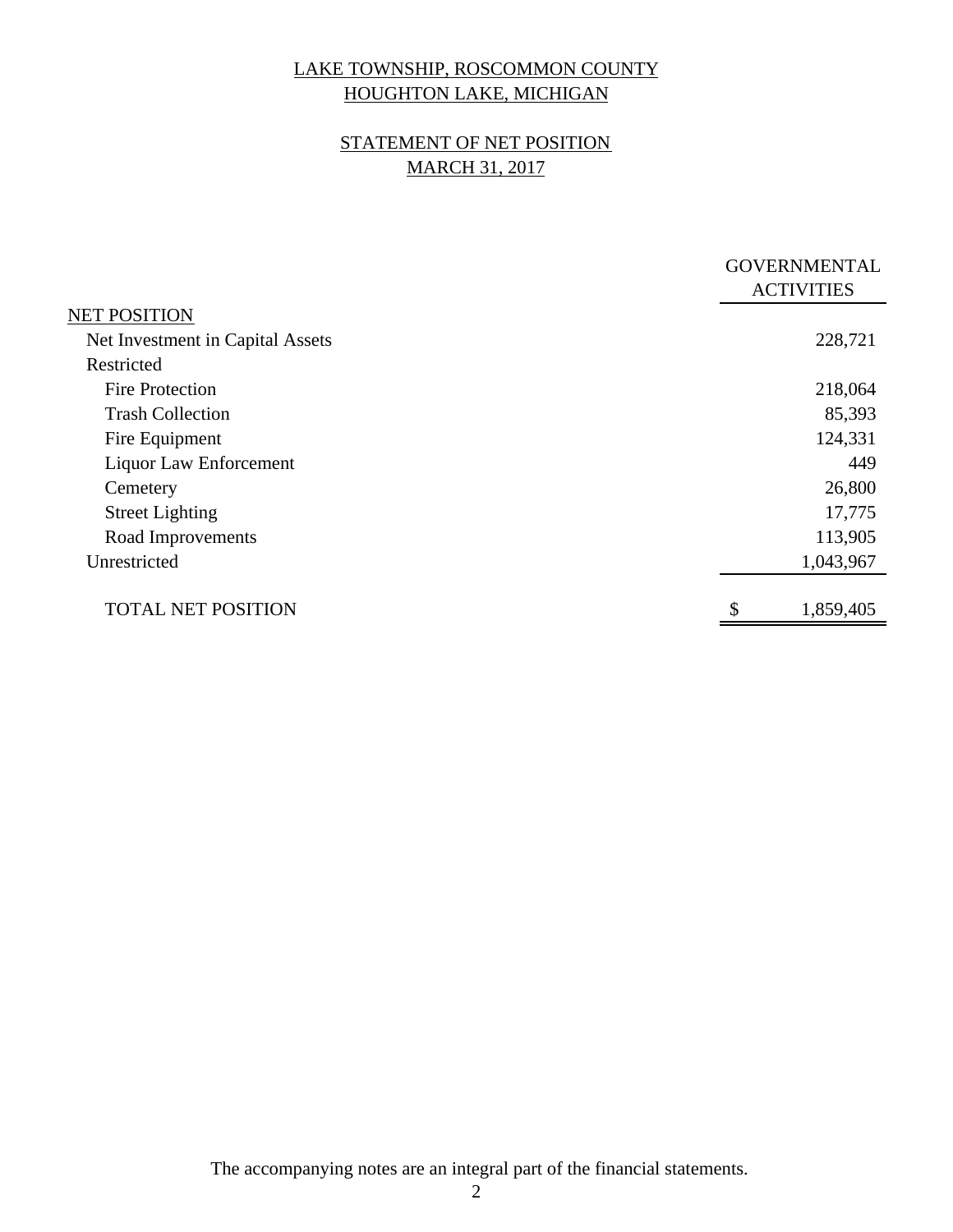## YEAR ENDED MARCH 31, 2017 STATEMENT OF ACTIVITIES

|                                           |                               |              |                                         |                      |                      |                  | NET (EXPENSE)       |
|-------------------------------------------|-------------------------------|--------------|-----------------------------------------|----------------------|----------------------|------------------|---------------------|
|                                           |                               |              |                                         |                      |                      |                  | <b>REVENUE</b>      |
|                                           |                               |              |                                         |                      |                      |                  | <b>AND CHANGES</b>  |
|                                           |                               |              |                                         | PROGRAM REVENUES     |                      |                  | IN NET POSITION     |
|                                           |                               |              |                                         | <b>OPERATING</b>     | <b>CAPITAL</b>       |                  |                     |
|                                           |                               |              | <b>CHARGES FOR</b>                      | <b>GRANTS AND</b>    | <b>GRANTS AND</b>    |                  | <b>GOVERNMENTAL</b> |
| FUNCTIONS/PROGRAMS                        | <b>EXPENSES</b>               |              | <b>SERVICES</b>                         | <b>CONTRIBUTIONS</b> | <b>CONTRIBUTIONS</b> |                  | <b>ACTIVITIES</b>   |
| <b>GOVERNMENTAL ACTIVITIES</b>            |                               |              |                                         |                      |                      |                  |                     |
| <b>General Government</b>                 | \$<br>176,333                 | $\mathbb{S}$ | 10,190                                  | \$<br>$\overline{0}$ | \$                   | $\overline{0}$   | \$<br>(166, 143)    |
| <b>Public Safety</b>                      | 133,784                       |              | 980                                     | 4,148                |                      | $\overline{0}$   | (128, 656)          |
| <b>Public Works</b>                       | 217,392                       |              | $\overline{0}$                          | 142,206              |                      | $\Omega$         | (75, 186)           |
| <b>Community and Economic Development</b> | 18,207                        |              | $\overline{0}$                          | $\boldsymbol{0}$     |                      | $\Omega$         | (18,207)            |
| <b>Other Functions</b>                    | 50,791                        |              | $\boldsymbol{0}$                        | $\boldsymbol{0}$     |                      | $\overline{0}$   | (50,791)            |
| TOTAL GOVERNMENTAL ACTIVITIES             | \$<br>596,507                 | $\mathbb{S}$ | 11,170                                  | \$<br>146,354        | \$                   | $\boldsymbol{0}$ | (438,983)           |
|                                           | <b>GENERAL REVENUES</b>       |              |                                         |                      |                      |                  |                     |
|                                           | <b>Property Taxes</b>         |              |                                         |                      |                      |                  | 439,817             |
|                                           | <b>State Grants</b>           |              |                                         |                      |                      |                  | 97,513              |
|                                           | <b>Interest Earnings</b>      |              |                                         |                      |                      |                  | 6,423               |
|                                           | Other                         |              |                                         |                      |                      |                  | 6,788               |
|                                           | <b>Total General Revenues</b> |              |                                         |                      |                      |                  |                     |
|                                           |                               |              |                                         |                      |                      |                  | 550,541             |
|                                           | Change in Net Position        |              |                                         |                      |                      |                  | 111,558             |
|                                           |                               |              | <b>NET POSITION</b> - Beginning of Year |                      |                      |                  | 1,747,847           |
|                                           | NET POSITION - End of Year    |              |                                         |                      |                      |                  | \$<br>1,859,405     |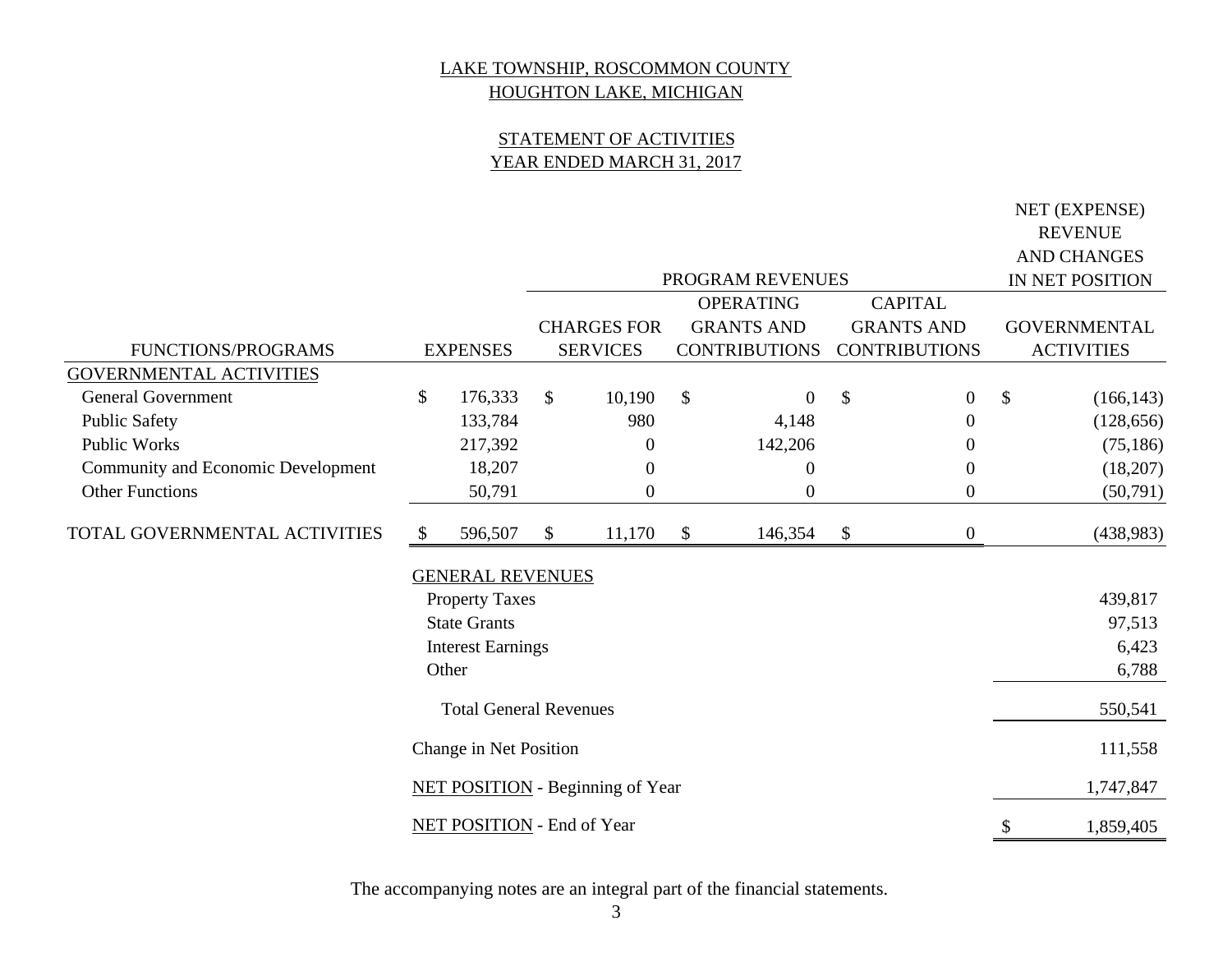#### GOVERNMENTAL FUNDS

#### BALANCE SHEET MARCH 31, 2017

|                                                                       |     |                |               |                  |                      |            |                   |              | <b>SEWER</b>    |              |                  |                           |                  |              |               |
|-----------------------------------------------------------------------|-----|----------------|---------------|------------------|----------------------|------------|-------------------|--------------|-----------------|--------------|------------------|---------------------------|------------------|--------------|---------------|
|                                                                       |     |                |               | <b>FIRE</b>      | <b>FIRE</b>          |            | <b>TRASH</b>      |              | <b>CAPITAL</b>  |              |                  |                           |                  |              |               |
|                                                                       |     | <b>GENERAL</b> |               | <b>EQUIPMENT</b> | <b>OPERATING</b>     |            | <b>COLLECTION</b> |              | <b>PROJECTS</b> |              | <b>ROAD</b>      |                           | <b>NONMAJOR</b>  |              |               |
|                                                                       |     | <b>FUND</b>    |               | <b>FUND</b>      | <b>FUND</b>          |            | <b>FUND</b>       |              | <b>FUND</b>     |              | <b>FUND</b>      |                           | <b>FUNDS</b>     |              | <b>TOTALS</b> |
| <b>ASSETS</b>                                                         |     |                |               |                  |                      |            |                   |              |                 |              |                  |                           |                  |              |               |
| Cash                                                                  | \$. | 504,478        | -\$           | 118,342          | \$<br>210,346        | \$         | 82,130            | -S           | 437,165         | $\mathbb{S}$ | 107,917          | -S                        | 45,024           | \$           | 1,505,402     |
| <b>Taxes Receivable</b>                                               |     | 9,772          |               | 5,989            | 7,718                |            | $\overline{0}$    |              | $\overline{0}$  |              | 5,988            |                           | $\overline{0}$   |              | 29,467        |
| Special Assessment Receivable                                         |     | 17,284         |               | $\overline{0}$   | $\theta$             |            | 14,118            |              | $\theta$        |              | $\mathbf{0}$     |                           | $\theta$         |              | 31,402        |
| Prepaid Expense                                                       |     | $\theta$       |               | $\theta$         | 600                  |            | $\mathbf{0}$      |              | $\Omega$        |              | $\Omega$         |                           | $\Omega$         |              | 600           |
| <b>Land Contract Receivable</b>                                       |     | 51,857         |               | $\Omega$         | $\theta$             |            | $\Omega$          |              | $\Omega$        |              | $\Omega$         |                           | $\theta$         |              | 51,857        |
| Due from Other Governments                                            |     | 21,465         |               | $\theta$         | $\theta$             |            | $\Omega$          |              | $\Omega$        |              | $\Omega$         |                           | $\Omega$         |              | 21,465        |
| Due from Other Funds                                                  |     | 1,346          |               | $\Omega$         | $\Omega$             |            | $\Omega$          |              | $\Omega$        |              | $\Omega$         |                           | $\Omega$         |              | 1,346         |
| <b>TOTAL ASSETS</b>                                                   |     | 606,202        | $\mathcal{S}$ | 124,331          | \$<br>218,664        | \$         | 96,248            | $\mathbb{S}$ | 437,165         | \$           | 113,905          | $\mathcal{S}$             | 45,024           | $\mathbb{S}$ | 1,641,539     |
| LIABILITIES, DEFERRED INFLOWS OF RESOURCES,                           |     |                |               |                  |                      |            |                   |              |                 |              |                  |                           |                  |              |               |
| AND FUND BALANCE                                                      |     |                |               |                  |                      |            |                   |              |                 |              |                  |                           |                  |              |               |
| <b>LIABILITIES</b>                                                    |     |                |               |                  |                      |            |                   |              |                 |              |                  |                           |                  |              |               |
| <b>Accounts Payable</b>                                               | -S  | $\overline{0}$ | \$            | $\overline{0}$   | \$<br>$\overline{0}$ | $\sqrt{3}$ | 10,855            | -\$          | $\overline{0}$  | \$           | $\mathbf{0}$     | $\boldsymbol{\mathsf{S}}$ | $\overline{0}$   | $\mathbb{S}$ | 10,855        |
| DEFERRED INFLOWS OF RESOURCES                                         |     |                |               |                  |                      |            |                   |              |                 |              |                  |                           |                  |              |               |
| Unavailable Revenue                                                   |     | 68,901         |               | $\overline{0}$   | $\boldsymbol{0}$     |            | $\boldsymbol{0}$  |              | $\overline{0}$  |              | $\boldsymbol{0}$ |                           | $\boldsymbol{0}$ |              | 68,901        |
| <b>FUND BALANCE</b>                                                   |     |                |               |                  |                      |            |                   |              |                 |              |                  |                           |                  |              |               |
| Nonspendable                                                          |     |                |               |                  |                      |            |                   |              |                 |              |                  |                           |                  |              |               |
| Prepaid Expense                                                       |     | $\theta$       |               | $\overline{0}$   | 600                  |            | $\boldsymbol{0}$  |              | $\mathbf{0}$    |              | $\overline{0}$   |                           | $\overline{0}$   |              | 600           |
| Restricted for:                                                       |     |                |               |                  |                      |            |                   |              |                 |              |                  |                           |                  |              |               |
| <b>Fire Protection</b>                                                |     | $\mathbf{0}$   |               | $\overline{0}$   | 218,064              |            | $\theta$          |              | $\overline{0}$  |              | $\mathbf{0}$     |                           | $\overline{0}$   |              | 218,064       |
| <b>Trash Collection</b>                                               |     | $\overline{0}$ |               | $\Omega$         | $\theta$             |            | 85,393            |              | $\theta$        |              | $\mathbf{0}$     |                           | $\mathbf{0}$     |              | 85,393        |
| Fire Equipment                                                        |     | $\Omega$       |               | 124,331          | $\Omega$             |            | $\mathbf{0}$      |              | $\Omega$        |              | $\Omega$         |                           | $\Omega$         |              | 124,331       |
| Liquor Law Enforcement                                                |     | $\Omega$       |               | $\theta$         | $\Omega$             |            | $\overline{0}$    |              | $\Omega$        |              | $\Omega$         |                           | 449              |              | 449           |
| Cemetery                                                              |     | $\Omega$       |               | $\theta$         | $\Omega$             |            | $\theta$          |              | $\Omega$        |              | $\Omega$         |                           | 26,800           |              | 26,800        |
| <b>Street Lighting</b>                                                |     | $\Omega$       |               | $\theta$         | $\Omega$             |            | $\overline{0}$    |              | $\Omega$        |              | $\Omega$         |                           | 17,775           |              | 17,775        |
| Road Improvements                                                     |     | $\Omega$       |               | $\Omega$         | $\Omega$             |            | $\overline{0}$    |              | $\Omega$        |              | 113,905          |                           | $\overline{0}$   |              | 113,905       |
| Unrestricted                                                          |     |                |               |                  |                      |            |                   |              |                 |              |                  |                           |                  |              |               |
| Assigned for Capital Projects                                         |     | $\Omega$       |               | $\Omega$         | $\mathbf{0}$         |            | $\boldsymbol{0}$  |              | 437,165         |              | $\theta$         |                           | $\overline{0}$   |              | 437,165       |
| Unassigned                                                            |     | 537,301        |               | $\theta$         | $\Omega$             |            | $\theta$          |              | $\Omega$        |              | $\Omega$         |                           | $\Omega$         |              | 537,301       |
| <b>Total Fund Balance</b>                                             |     | 537,301        |               | 124,331          | 218,664              |            | 85,393            |              | 437,165         |              | 113,905          |                           | 45,024           |              | 1,561,783     |
|                                                                       |     |                |               |                  |                      |            |                   |              |                 |              |                  |                           |                  |              |               |
| TOTAL LIABILITIES, DEFERRED INFLOWS<br>OF RESOURCES, AND FUND BALANCE | \$  | 606,202        | -S            | 124,331          | \$<br>218,664        | \$         | 96,248            | - \$         | 437,165         |              | \$113,905        | -\$                       | 45,024           | \$           | 1,641,539     |
|                                                                       |     |                |               |                  |                      |            |                   |              |                 |              |                  |                           |                  |              |               |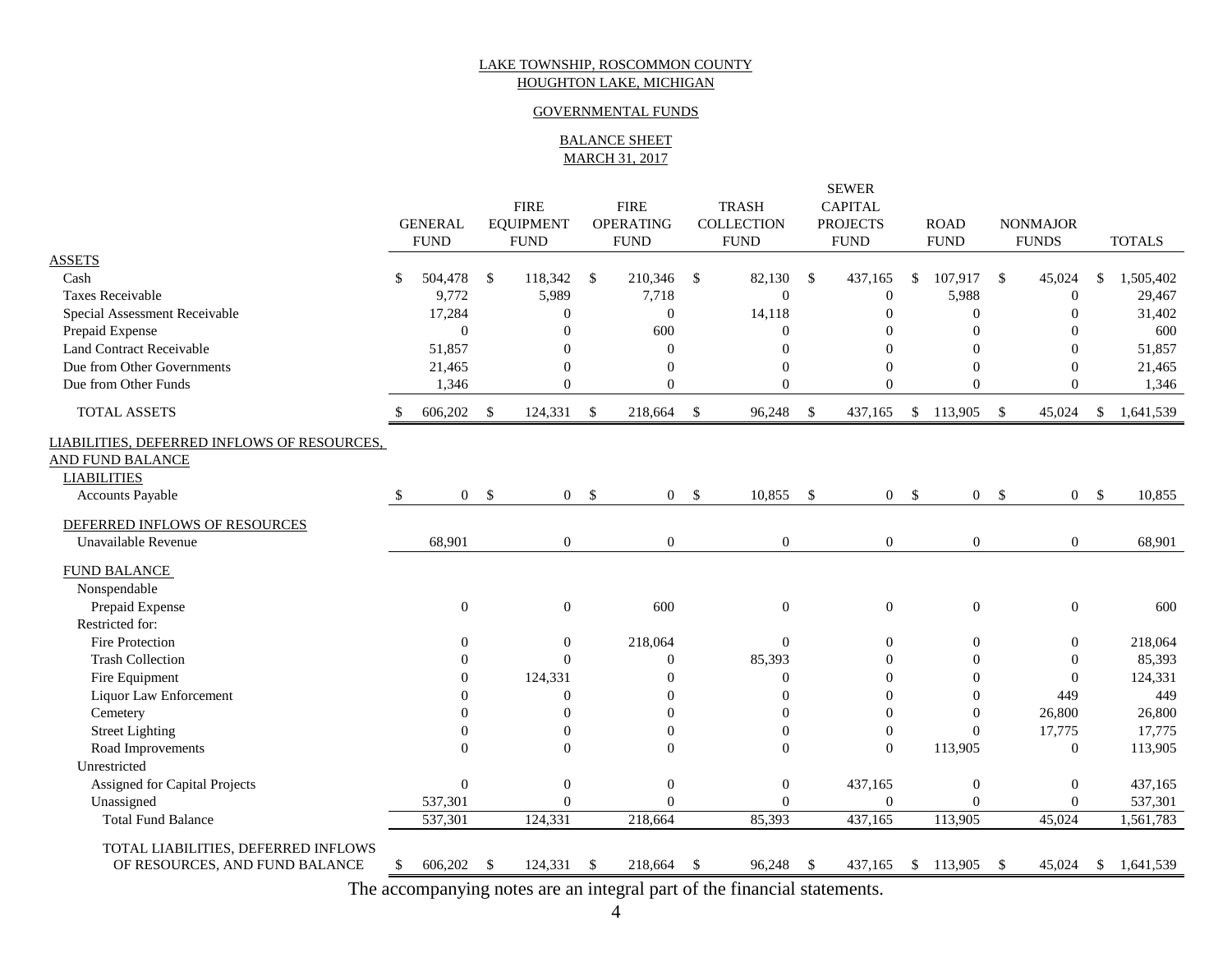# GOVERNMENTAL FUNDS

# RECONCILIATION OF THE BALANCE SHEET TO THE STATEMENT OF NET POSITION MARCH 31, 2017

| <b>Total Fund Balances for Governmental Funds</b>                  |    |             |   |           |  |  |  |  |  |
|--------------------------------------------------------------------|----|-------------|---|-----------|--|--|--|--|--|
| Amounts reported for governmental activities in the                |    |             |   |           |  |  |  |  |  |
| Statement of Net Position are different because:                   |    |             |   |           |  |  |  |  |  |
| Capital assets used in governmental activities are not             |    |             |   |           |  |  |  |  |  |
| financial resources and therefore are not reported in the funds.   |    |             |   |           |  |  |  |  |  |
| Land                                                               | \$ | 15,938      |   |           |  |  |  |  |  |
| <b>Buildings and Improvements</b>                                  |    | 446,689     |   |           |  |  |  |  |  |
| <b>Fire Department Equipment</b>                                   |    | 529,866     |   |           |  |  |  |  |  |
| Vehicles                                                           |    | 236,942     |   |           |  |  |  |  |  |
| Equipment, Furniture and Fixtures                                  |    | 34,092      |   |           |  |  |  |  |  |
| <b>Accumulated Depreciation</b>                                    |    | (1,034,806) |   | 228,721   |  |  |  |  |  |
| Other long-term assets are not available to pay for current period |    |             |   |           |  |  |  |  |  |
| expenditures and therefore are not reported in the funds.          |    |             |   |           |  |  |  |  |  |
| Unavailable Revenue                                                |    |             |   | 68,901    |  |  |  |  |  |
| NET POSITION OF GOVERNMENTAL ACTIVITIES                            |    |             | P | 1,859,405 |  |  |  |  |  |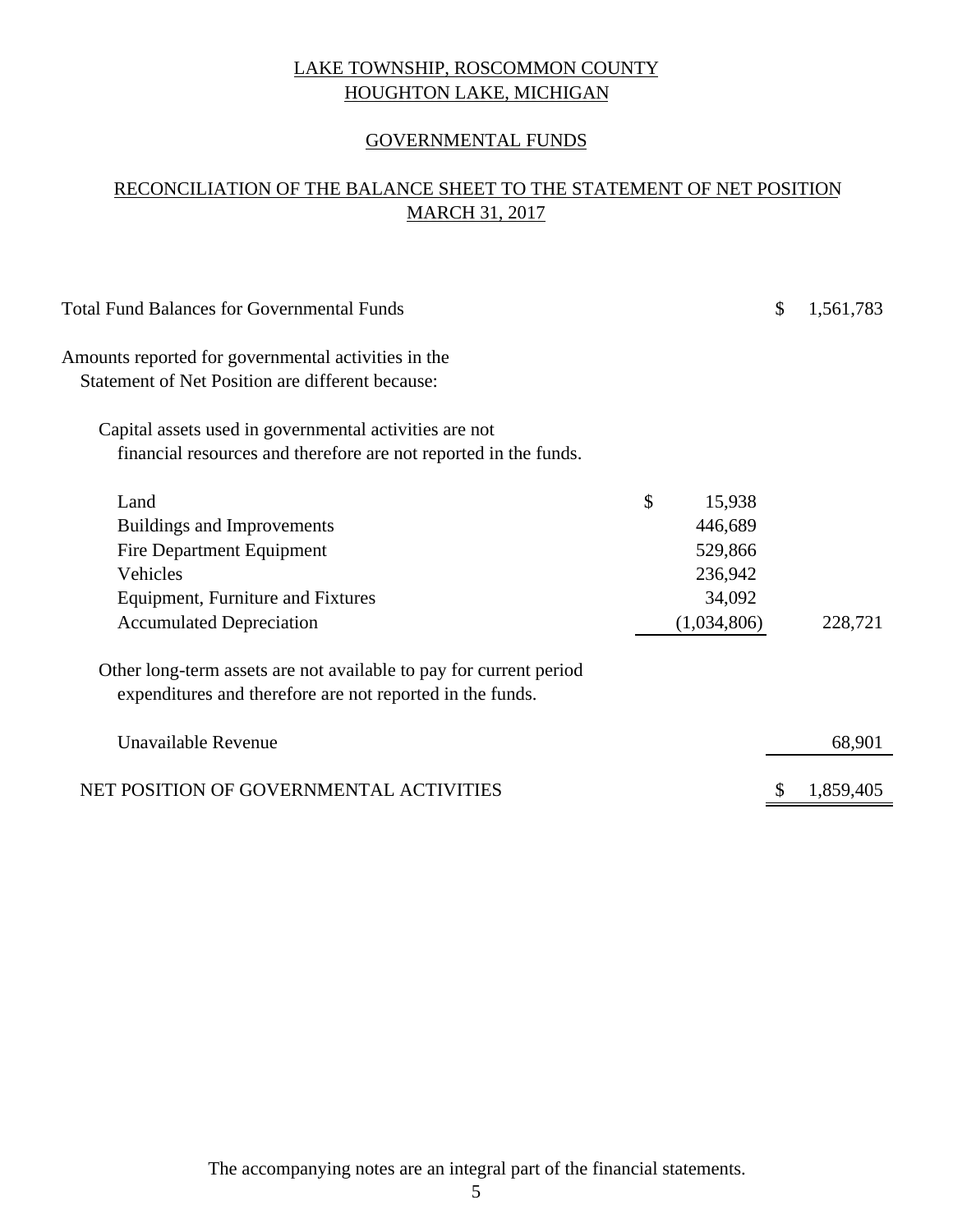#### HOUGHTON LAKE, MICHIGAN LAKE TOWNSHIP, ROSCOMMON COUNTY

#### GOVERNMENTAL FUNDS

#### YEAR ENDED MARCH 31, 2017 STATEMENT OF REVENUES, EXPENDITURES AND CHANGES IN FUND BALANCE

|                                    |               |                |                  |                  |               |                   |               | <b>SEWER</b>     |                  |               |                 |              |                |
|------------------------------------|---------------|----------------|------------------|------------------|---------------|-------------------|---------------|------------------|------------------|---------------|-----------------|--------------|----------------|
|                                    |               |                | <b>FIRE</b>      | <b>FIRE</b>      |               | <b>TRASH</b>      |               | <b>CAPITAL</b>   |                  |               |                 |              |                |
|                                    |               | <b>GENERAL</b> | <b>EQUIPMENT</b> | <b>OPERATING</b> |               | <b>COLLECTION</b> |               | <b>PROJECTS</b>  | <b>ROAD</b>      |               | <b>NONMAJOR</b> |              |                |
|                                    |               | <b>FUND</b>    | <b>FUND</b>      | <b>FUND</b>      |               | <b>FUND</b>       |               | <b>FUND</b>      | <b>FUND</b>      |               | <b>FUNDS</b>    |              | <b>TOTALS</b>  |
| <b>REVENUES</b>                    |               |                |                  |                  |               |                   |               |                  |                  |               |                 |              |                |
| Taxes                              | <sup>\$</sup> | 148,814        | \$<br>88,478     | \$<br>114,048    | -\$           | $\overline{0}$    | <sup>\$</sup> | $\overline{0}$   | \$<br>88,477     | $\mathcal{S}$ | $\Omega$        | $\mathbb{S}$ | 439,817        |
| <b>State Grants</b>                |               | 97,513         | $\theta$         | 0                |               | $\theta$          |               | $\overline{0}$   | $\mathbf{0}$     |               | 6,078           |              | 103,591        |
| <b>Charges for Services</b>        |               | 10,190         | $\Omega$         | $\Omega$         |               | $\Omega$          |               | $\Omega$         | $\Omega$         |               | 980             |              | 11,170         |
| <b>Interest and Rents</b>          |               | 6,025          | $\Omega$         | $\Omega$         |               | 0                 |               | 398              | $\Omega$         |               | $\Omega$        |              | 6,423          |
| <b>Other Revenues</b>              |               | 29,534         | $\Omega$         | $\Omega$         |               | 140,276           |               | $\mathbf{0}$     | $\overline{0}$   |               | $\Omega$        |              | 169,810        |
| <b>Total Revenues</b>              |               | 292,076        | 88,478           | 114,048          |               | 140,276           |               | 398              | 88,477           |               | 7,058           |              | 730,811        |
| <b>EXPENDITURES</b>                |               |                |                  |                  |               |                   |               |                  |                  |               |                 |              |                |
| <b>General Government</b>          |               | 172,282        | $\boldsymbol{0}$ | $\boldsymbol{0}$ |               | $\boldsymbol{0}$  |               | $\boldsymbol{0}$ | $\boldsymbol{0}$ |               | 2,149           |              | 174,431        |
| <b>Public Safety</b>               |               | $\Omega$       | $\Omega$         | 148,864          |               | 0                 |               | $\Omega$         | $\Omega$         |               | 4,288           |              | 153,152        |
| Public Works                       |               | $\Omega$       | $\Omega$         | $\theta$         |               | 138,655           |               | $\theta$         | 48,052           |               | 30,685          |              | 217,392        |
| Community and Economic Development |               | 18,207         | 0                | $\Omega$         |               | 0                 |               | 0                | $\Omega$         |               | $\Omega$        |              | 18,207         |
| <b>Other Functions</b>             |               | 50,791         | $\boldsymbol{0}$ | $\boldsymbol{0}$ |               | $\boldsymbol{0}$  |               | $\boldsymbol{0}$ | $\theta$         |               | $\overline{0}$  |              | 50,791         |
| <b>Total Expenditures</b>          |               | 241,280        | $\overline{0}$   | 148,864          |               | 138,655           |               | $\boldsymbol{0}$ | 48,052           |               | 37,122          |              | 613,973        |
| Excess (Deficiency) of Revenues    |               |                |                  |                  |               |                   |               |                  |                  |               |                 |              |                |
| Over Expenditures                  |               | 50,796         | 88,478           | (34, 816)        |               | 1,621             |               | 398              | 40,425           |               | (30,064)        |              | 116,838        |
| OTHER FINANCING SOURCES (USES)     |               |                |                  |                  |               |                   |               |                  |                  |               |                 |              |                |
| Transfers In (Out)                 |               | (38,000)       | $\Omega$         | $\theta$         |               | $\theta$          |               | $\overline{0}$   | 38,000           |               | $\Omega$        |              | $\overline{0}$ |
| Net Change in Fund Balance         |               | 12,796         | 88,478           | (34, 816)        |               | 1,621             |               | 398              | 78,425           |               | (30,064)        |              | 116,838        |
| FUND BALANCE - Beginning of Year   |               | 524,505        | 35,853           | 253,480          |               | 83,772            |               | 436,767          | 35,480           |               | 75,088          |              | 1,444,945      |
| FUND BALANCE - End of Year         |               | 537,301        | \$<br>124,331    | \$<br>218,664    | $\mathcal{S}$ | 85,393            | \$            | 437,165          | \$<br>113,905    | \$            | 45,024          | \$           | 1,561,783      |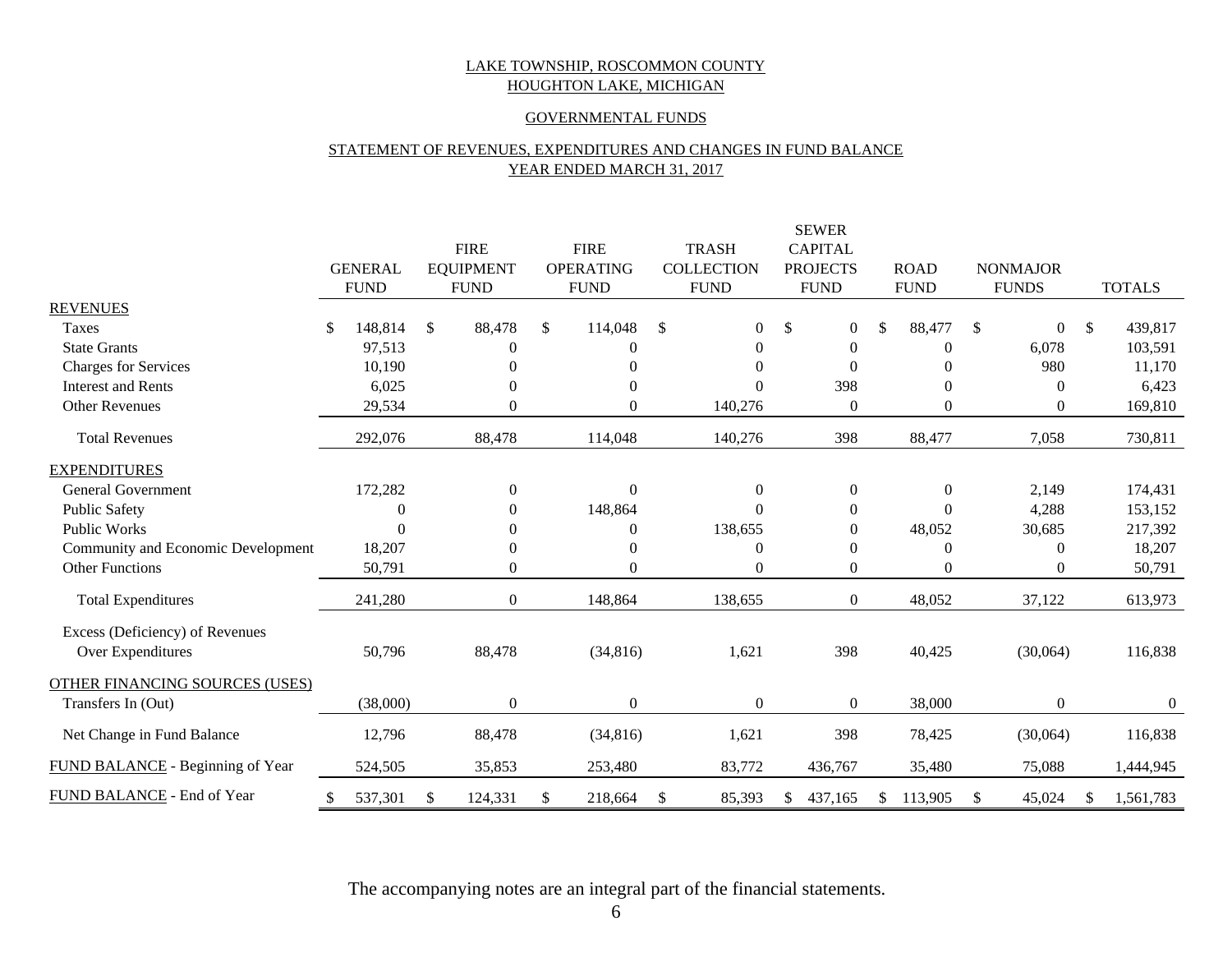# GOVERNMENTAL FUNDS

# RECONCILIATION OF THE STATEMENT OF REVENUES, EXPENDITURES AND CHANGES YEAR ENDED MARCH 31, 2017 IN FUND BALANCE TO THE STATEMENT OF ACTIVITIES

| Net Change in Fund Balance - Total Governmental Funds                                                                                                                        | \$<br>116,838 |
|------------------------------------------------------------------------------------------------------------------------------------------------------------------------------|---------------|
| Amounts reported for governmental activities are different because:                                                                                                          |               |
| Governmental funds report capital outlays as expenditures in the Statement of<br>Activities. These costs are allocated over their estimated useful lives as<br>depreciation. |               |
| Capital Outlay                                                                                                                                                               | 45,657        |
| <b>Depreciation Expense</b>                                                                                                                                                  | (28, 191)     |
| Repayments of loan receivables are revenues in the governmental funds, but not in the<br>Statement of Activities (where they are a reduction of assets).                     | (22,746)      |
| CHANGE IN NET POSITION OF GOVERNMENTAL ACTIVITIES                                                                                                                            | 111,558       |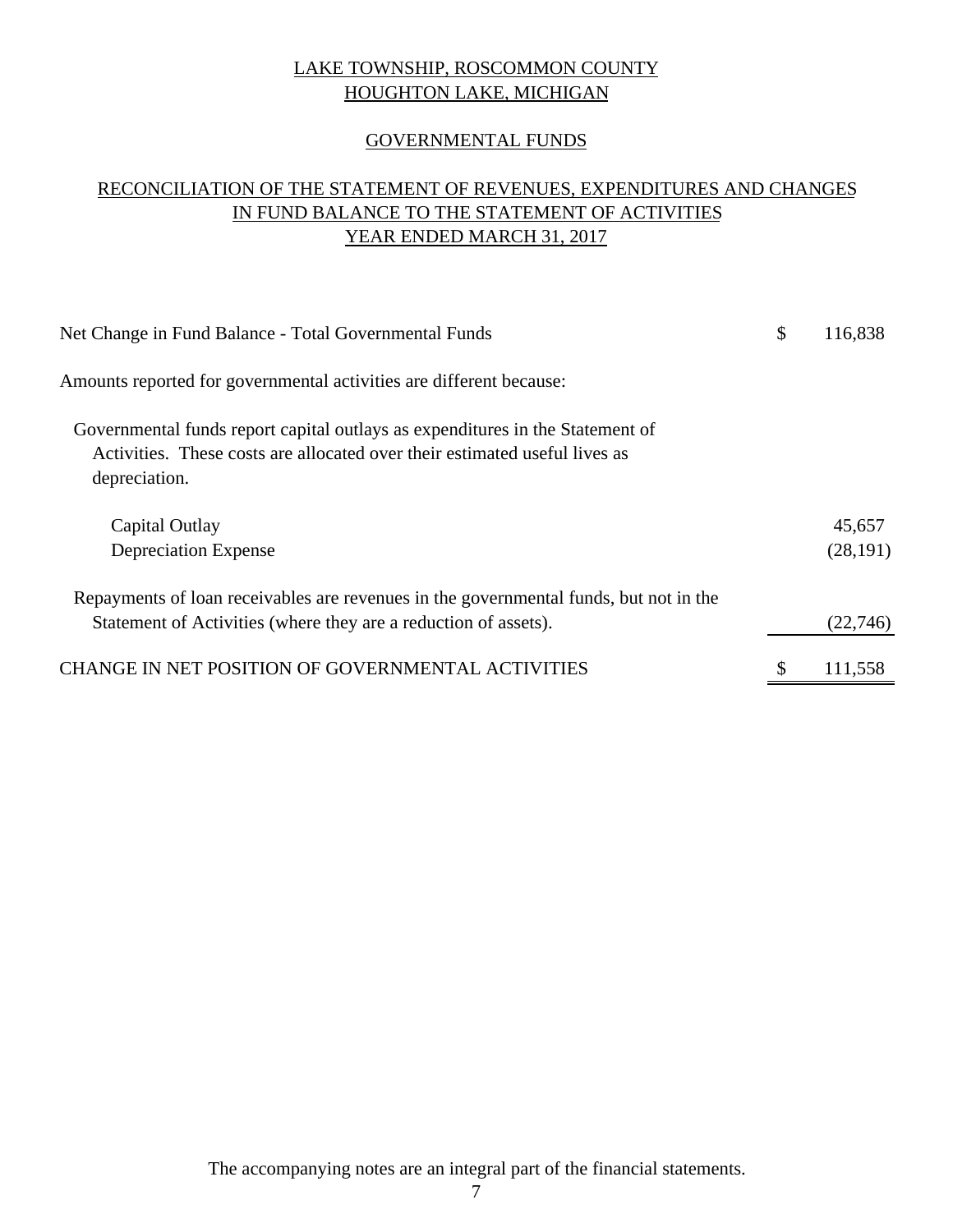# FIDUCIARY FUND

# MARCH 31, 2017 STATEMENT OF FIDUCIARY NET POSITION

|                     | <b>AGENCY</b> |                   |
|---------------------|---------------|-------------------|
|                     |               | <b>FUND</b>       |
|                     |               | <b>TAX</b>        |
|                     |               | <b>COLLECTION</b> |
|                     |               | <b>FUND</b>       |
| <b>ASSETS</b>       |               |                   |
| Cash                | \$            | 1,346             |
| <b>LIABILITIES</b>  |               |                   |
| Due to Other Funds  |               | 1,346             |
| <b>NET POSITION</b> | \$            | $\theta$          |

The notes to the financial statements are an integral part of this statement.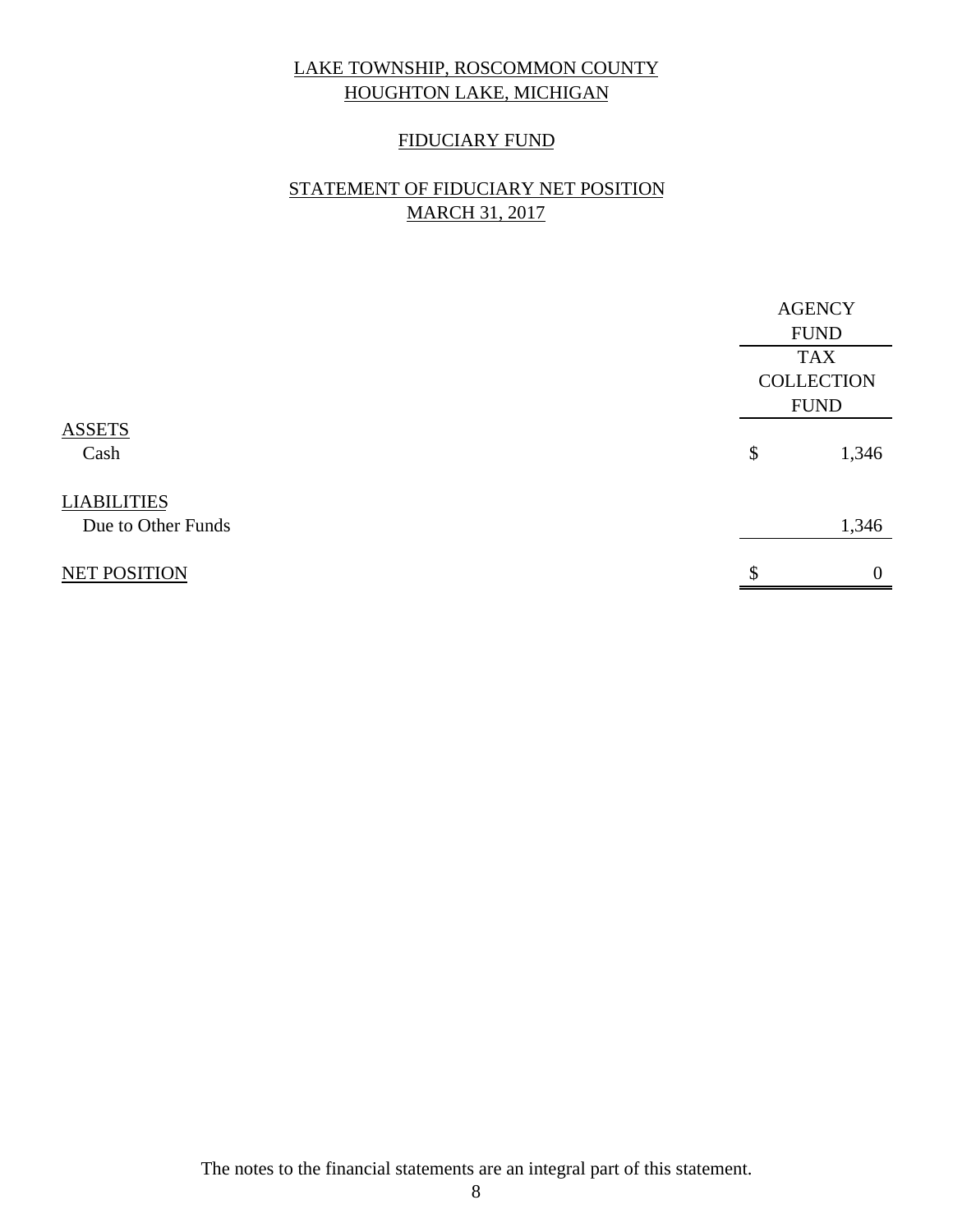## NOTES TO FINANCIAL STATEMENTS MARCH 31, 2017

# **I. SUMMARY OF SIGNIFICANT ACCOUNTING POLICIES**

#### **A. Description of Government-Wide Financial Statements**

The government-wide financial statements (i.e., the statement of net position and the statement of activities) report the information on all of the nonfiduciary activities of the primary government and its component units. All fiduciary activities are reported only in the fund financial statements. *Governmental activities*, which normally are supported by taxes, intergovernmental revenues, and other nonexchange transactions, are reported separately from *business-type activities*, which rely to a significant extent on fees and charges to external customers for support. Likewise, the *primary government* is reported separately from certain legally separate *component units* for which the primary governmental is financially accountable. Lake Township does not have any *business-type activities* or *component units.*

#### **B. Reporting Entity**

Lake Township is a general law township located in Roscommon County which operates under the direction of an elected township board. Under the criteria established by accounting principles generally accepted in the United States of America, the Township has determined that there are no component units which should be included in its reporting entity.

#### **C. Basis of Presentation – Government-Wide Financial Statements**

While separate government-wide and fund financial statements are presented, they are interrelated. The governmental activities column incorporates data from the governmental funds. Separate financial statements are provided for governmental funds and fiduciary funds, even though the latter are excluded from the government-wide financial statements.

As a general rule, the effect of interfund activity has been eliminated from the government-wide financial statements.

#### **D. Basis of Presentation – Fund Financial Statements**

The fund financial statements provide information about the government's funds, including its fiduciary funds. Separate statements for each fund category – governmental and fiduciary – are presented. The emphasis of fund financial statements is on major governmental funds. Major individual governmental funds are reported as separate columns in the fund financial statements.

Lake Township reports the following major governmental funds:

The *General Fund* is the government's primary operating fund. It accounts for all financial resources of the general government, except those required to be accounted for in another fund.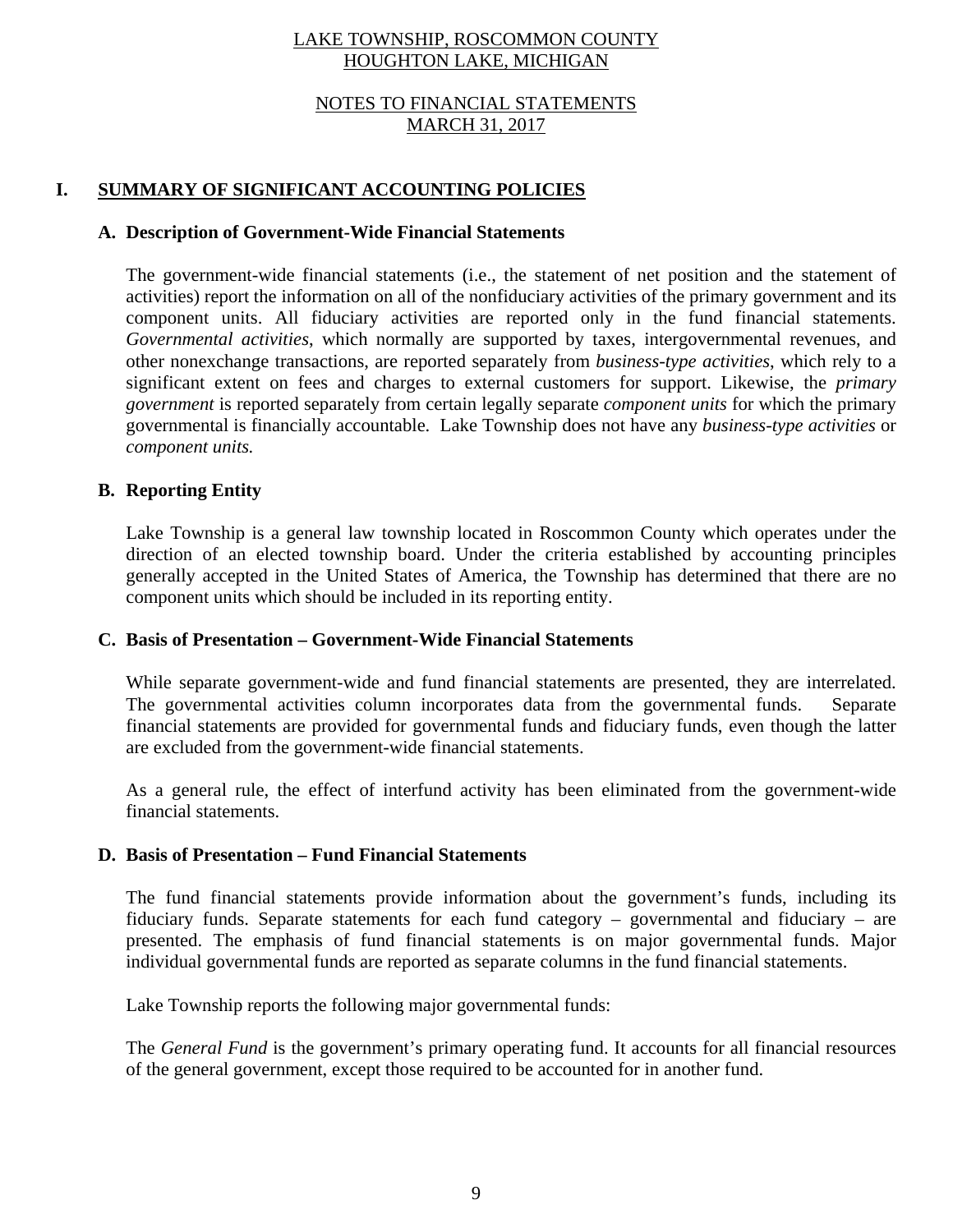### NOTES TO FINANCIAL STATEMENTS MARCH 31, 2017

The *Fire Equipment Fund* accounts for revenue sources that are legally restricted to expenditures for fire department equipment.

The *Fire Operating Fund* accounts for revenue sources that are legally restricted to expenditures for fire department operations.

The *Trash Collection Fund* accounts for revenue sources that are legally restricted to expenditures for trash collection.

The *Sewer Capital Projects Fund* accounts for revenue sources that are assigned for capital projects.

The *Road Fund* accounts for revenue sources that are legally restricted to expenditures for road maintenance.

Additionally Lake Township reports the following fiduciary fund:

The *Agency Fund* accounts for property taxes collected by the Township on behalf of other governmental units as well as the Township's funds.

During the course of operations the government has activity between funds for various purposes. Any residual balances outstanding at year-end are reported as due from/to other funds and advances to/from other funds. While these balances are reported in fund financial statements, certain eliminations are made in the preparation of the government-wide financial statements. Balances between the funds included in governmental activities are eliminated so that only the net amount is included as internal balances in the governmental activities column.

Further, certain activity occurs during the year involving transfers of resources between funds. In fund financial statements these amounts are reported at gross amounts as transfers in/out. While reported in fund financial statements, certain eliminations are made in the preparation of the government-wide financial statements. Transfers between the funds included in governmental activities are eliminated so that only the net amount is included as transfers in the governmental activities column.

#### **E. Measurement Focus and Basis of Accounting**

The accounting and financial reporting treatment is determined by the applicable measurement focus and basis of accounting. Measurement focus indicates the type of resources being measured such as *current financial resources* or *economic resources*. The basis of accounting indicates the timing of transactions or events for recognition in the financial statements.

The government-wide financial statements are reported using the *economic resources measurement focus* and the *accrual basis of accounting*. Revenues are recorded when earned and expenses are recorded when a liability is incurred, regardless of timing of related cash flows. Property taxes are recognized as revenues in the year for which they are levied. Grants and similar items are recognized as revenue as soon as all eligibility requirements imposed by the provider have been met.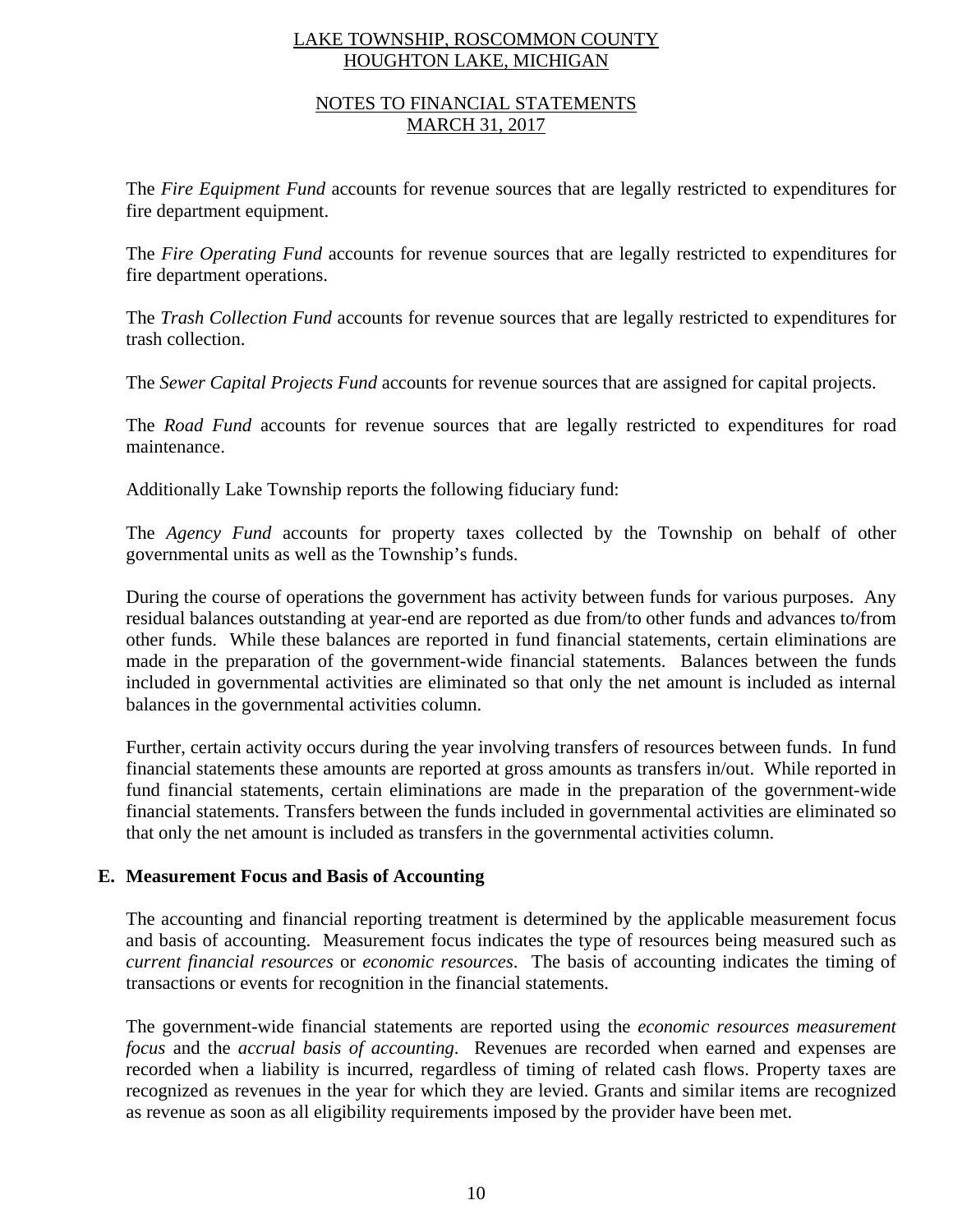# LAKE TOWNSHIP, ROSCOMMON COUNTY HOUGHTON LAKE, MICHIGAN NOTES TO FINANCIAL STATEMENTS MARCH 31, 2017

The governmental fund financial statements are reported using the *current financial resources measurement focus* and the *modified accrual basis of accounting*. Revenues are recognized as soon as they are both measurable and available. Revenues are considered to be available when they are collectible within the current period or soon enough thereafter to pay liabilities of the current period. For this purpose, the government considers revenues to be available if they are collected within 60 days of the end of the current fiscal period. Expenditures generally are recorded when a liability is incurred, as under accrual accounting. However, debt service expenditures, as well as expenditures related to compensated absences, and claims and judgments, are recorded only when payment is due. General capital asset acquisitions are reported as expenditures in governmental funds.

Property taxes, licenses, interest and special assessments associated with the current fiscal period are all considered to be susceptible to accrual and so have been recognized as revenues of the current fiscal period. Only the portion of special assessment receivables due within the current period is considered to be susceptible to accrual as revenue of the current period. Sales taxes collected and held by the state at year-end on behalf of the government are also recognized as revenue. Entitlements are recorded as revenues when all eligibility requirements are met, including any time requirements, and the amount is received during the period or within the availability period for this revenue resource (within 60 days of year-end). Expenditure-driven grants are recognized as revenue when the qualifying expenditures have been incurred and all other eligibility requirements have been met, and the amount is received during the period or within the availability period for this revenue source (within 60 days of year-end). All other revenue items are considered to be measurable and available only when cash is received by the government.

The agency fund has no measurement focus but utilizes the accrual basis of accounting for reporting its assets and liabilities.

#### **F**. **Budgetary Information**

#### *1. Budgetary Basis of Accounting*

Budgets are adopted on a basis consistent with accounting principles generally accepted in the United States of America. A public hearing is held to obtain taxpayer comments. Appropriations lapse at year-end. Budgeted amounts presented are as originally adopted on March 29, 2016, or as amended by the Township Board from time to time throughout the year.

The appropriated budget is prepared by fund and activity. The Township Board exercises budgetary control over expenditures.

Encumbrance accounting, under which purchase orders, contracts and other commitments for the expenditure of monies are recorded in order to reserve that portion of the applicable appropriation, is not employed by the Township because it is not, at present, considered necessary to assure effective budgetary control or to facilitate effective cash planning and control.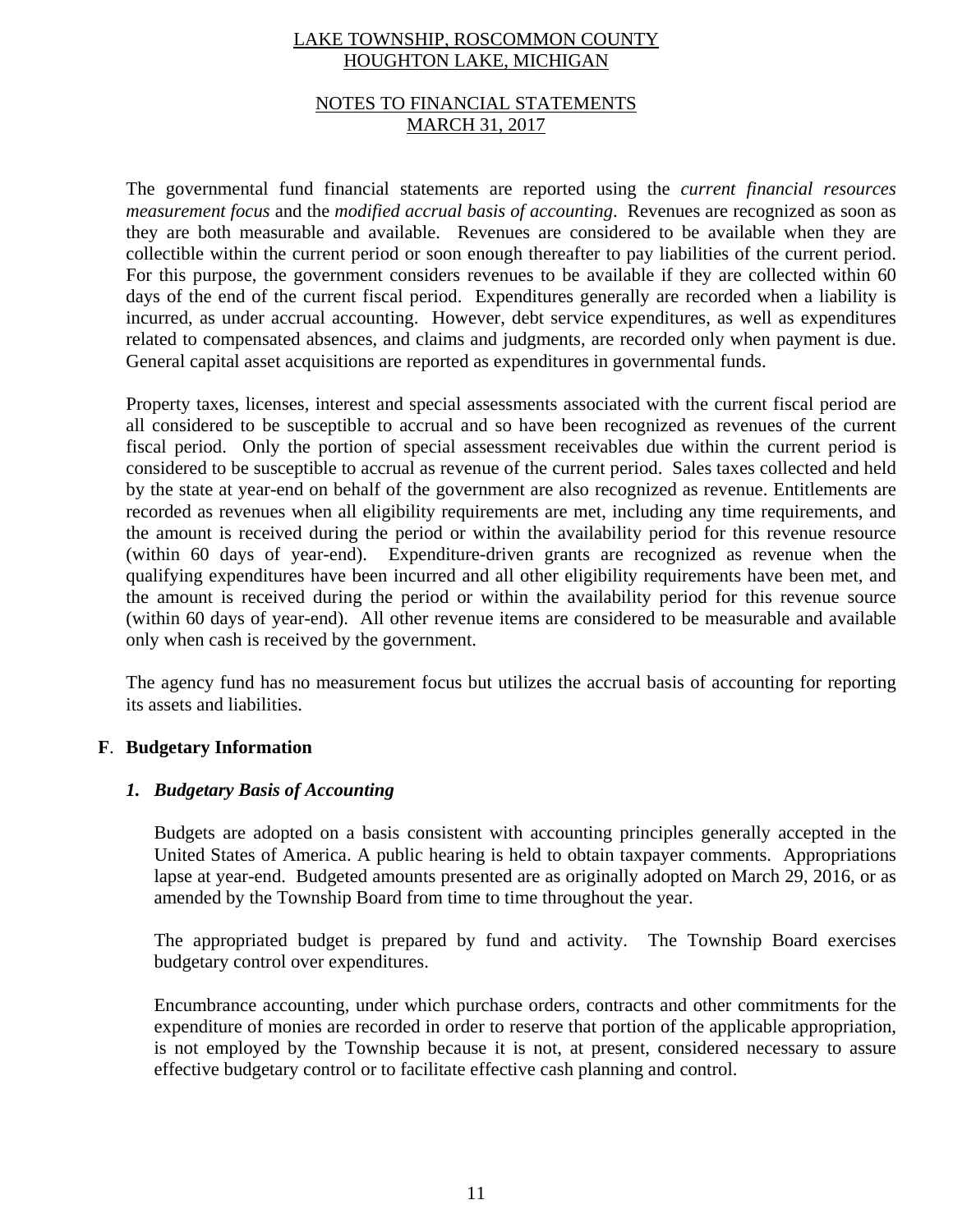### NOTES TO FINANCIAL STATEMENTS MARCH 31, 2017

### *2. Excess of Expenditures Over Appropriations*

|                              | <b>APPROPRIATIONS</b> | <b>EXPENDITURES</b> |         |  |  |
|------------------------------|-----------------------|---------------------|---------|--|--|
| General Fund                 |                       |                     |         |  |  |
| <b>Township Board</b>        | \$<br>24,698          | \$                  | 29,101  |  |  |
| <b>Trash Collection Fund</b> |                       |                     |         |  |  |
| <b>Public Works</b>          | 134,470               |                     | 138,655 |  |  |
| Road Fund                    |                       |                     |         |  |  |
| Public Works                 | 10,000                |                     | 48,052  |  |  |
| Liquor Enforcement Fund      |                       |                     |         |  |  |
| <b>Public Safety</b>         | 4,185                 |                     | 4,288   |  |  |
| Cemetery Fund                |                       |                     |         |  |  |
| <b>General Government</b>    | 1,500                 |                     | 2,149   |  |  |
|                              |                       |                     |         |  |  |

These overages were funded by greater than anticipated revenues and available fund balance.

#### **G. Assets, Liabilities, Deferred Outflows/Inflows of Resources, and Net Position/Fund Balance**

### *1. Cash and Cash Equivalents*

The Township's cash and cash equivalents are considered to be cash on hand, demand deposits and short-term investments with original maturities of three months or less from date of acquisition.

#### *2. Investments*

Investments – The Township's investment policy is in compliance with state law and authorizes the Township to invest in passbook savings accounts, certificates of deposit, and money market funds.

#### **3.** *Inventories and Prepaid Items*

Inventories are not significant and are expensed as acquired.

Certain payments to vendors reflect costs applicable to future accounting periods and are recorded as prepaid items.

# *4. Capital Assets*

Capital assets, which include property, plant, equipment, and infrastructure assets (e.g., roads, bridges, sidewalks, and similar items), are reported in the applicable columns in the governmentwide financial statements. Capital assets are defined by the government as assets with an initial, individual cost of more than \$1,000 (amount not rounded) and an estimated useful life in excess of one year. Such assets are recorded at historical cost or estimated historical cost if purchased or constructed. Donated capital assets are recorded at acquisition value at date of donation.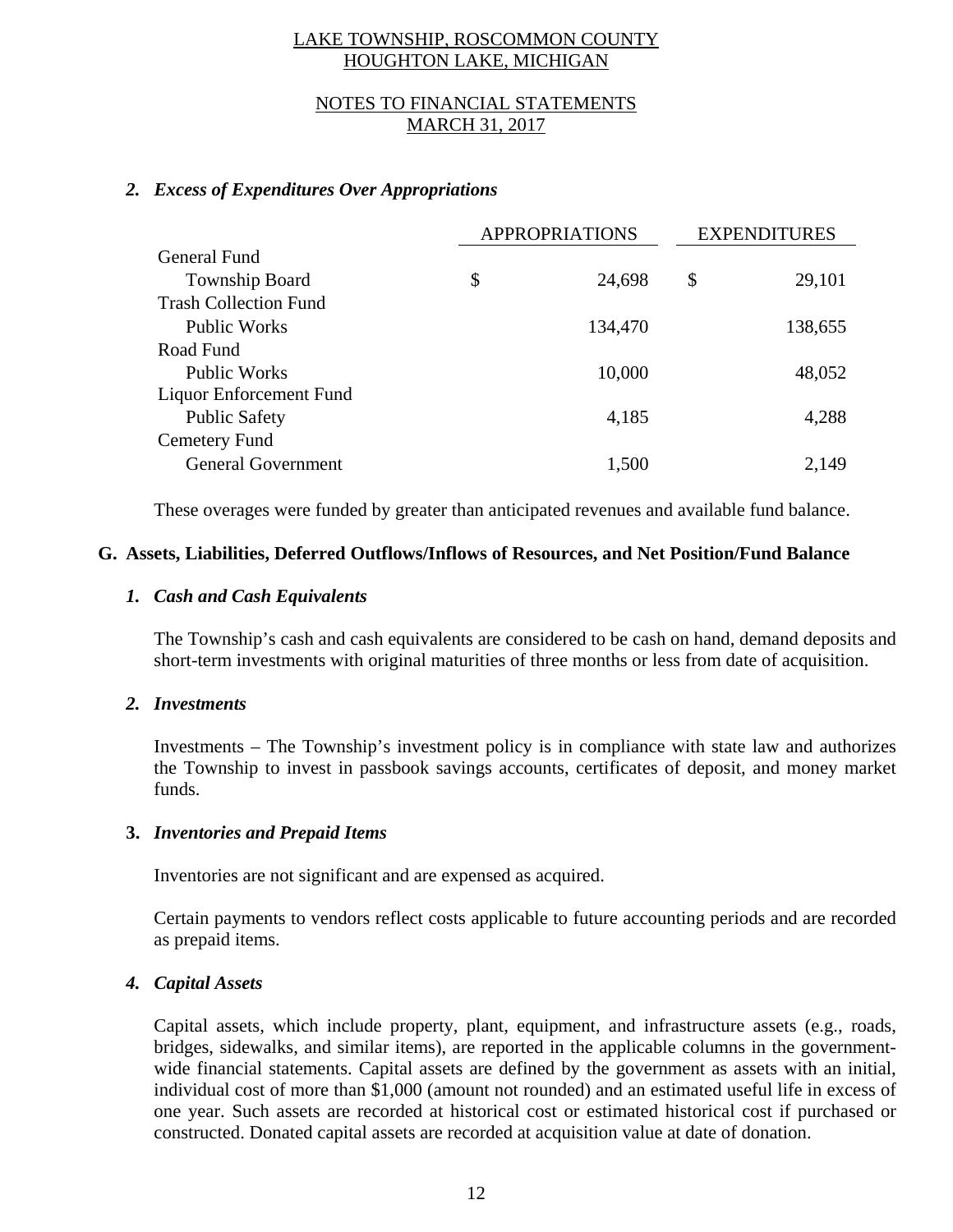# NOTES TO FINANCIAL STATEMENTS MARCH 31, 2017

The costs of normal maintenance and repairs that do not add to the value of the asset or materially extend asset lives are not capitalized.

Major outlays for capital assets and improvements are capitalized as projects are constructed. Interest incurred during the construction phase of proprietary fund capital assets is reflected in the capitalized value of the asset constructed, net of interest earned on the invested proceeds over the same period.

Property, plant and equipment of the government are depreciated using the straight line method over the following estimated useful lives:

| <b>ASSETS</b>              | <b>YEARS</b> |
|----------------------------|--------------|
| Buildings and Improvements | 20-40        |
| Equipment                  | $3-12$       |
| Vehicles                   | $5 - 7$      |

### *5. Deferred Outflows/Inflows of Resources*

In addition to assets, the statement of financial position will sometimes report a separate section for deferred outflows of resources. This separate financial statement element, deferred outflows of resources, represents a consumption of net position that applies to a future period(s) and so will not be recognized as an outflow of resources (expense/expenditure) until then. The Township does not have any deferred outflows of resources.

In addition to liabilities, the statement of financial position will sometimes report a separate section for deferred inflows of resources. The separate financial statement element, deferred inflows of resources, represents an acquisition of net position that applies to a future period(s) and so will not be recognized as an inflow of resources (revenue) until that time. The Township does have deferred inflows of resources related to special assessments and a land contract.

#### *6. Net Position Flow Assumption*

Sometimes the government will fund outlays for a particular purpose from both restricted (e.g., restricted bond or grant proceeds) and unrestricted resources. In order to calculate the amounts to report as restricted – net position and unrestricted – net position in the government-wide financial statements, a flow assumption must be made about the order in which the resources are considered to be applied. It is the government's policy to consider restricted – net position to have been depleted before unrestricted – net position is applied.

#### *7. Fund Balance Flow Assumptions*

Sometimes the government will fund outlays for a particular purpose from both restricted and unrestricted resources (the total of committed, assigned, and unassigned fund balance). In order to calculate the amounts to report as restricted, committed, assigned, and unassigned fund balance in the governmental fund financial statements a flow assumption must be made about the order in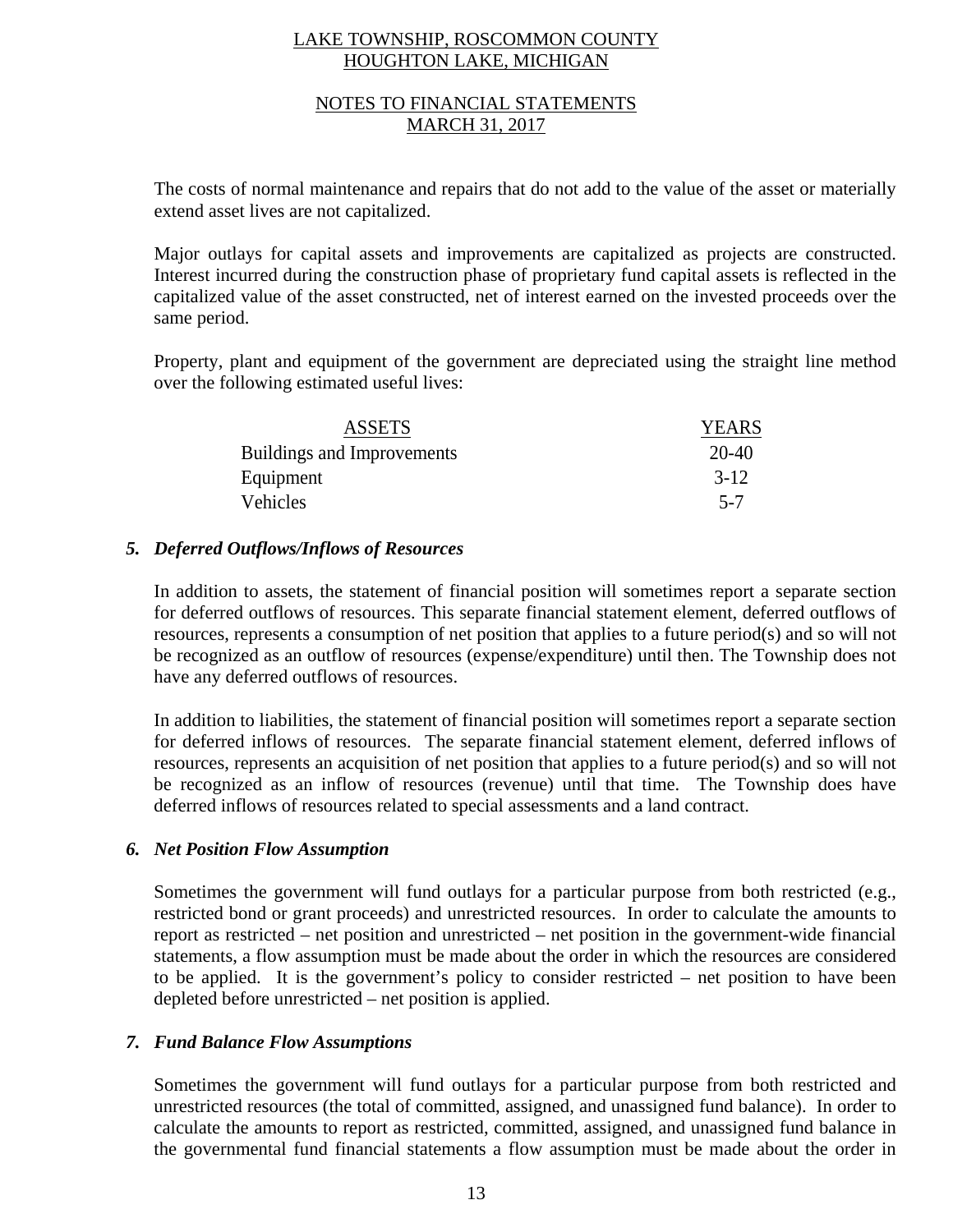# NOTES TO FINANCIAL STATEMENTS MARCH 31, 2017

which the resources are considered to be applied. It is the government's policy to consider restricted fund balance to have been depleted before using any of the components of unrestricted fund balance. Further, when the components of unrestricted fund balance can be used for the same purpose, committed fund balance is depleted first, followed by assigned fund balance. Unassigned fund balance is applied last.

#### *8. Fund Balance Policies*

Fund balance of governmental funds is reported in various categories based on the nature of any limitations requiring the use of resources for specific purposes. The government itself can establish limitations on the use of resources through either a commitment (committed fund balance) or an assignment (assigned fund balance).

The committed fund balance classification includes amounts that can be used only for the specific purposes determined by a formal action of the government's highest level of decision-making authority. The governing council is the highest level of decision-making authority for the government that can, by adoption of an ordinance prior to the end of the fiscal year, commit fund balance. Once adopted, the limitation imposed by the ordinance remains in place until a similar action is taken (the adoption of another ordinance) to remove or revise the limitation.

Amounts in the assigned fund balance classification are intended to be used by the government for specific purposes but do not meet the criteria to be classified as committed. The council may also assign fund balance as it does when appropriating fund balance to cover a gap between estimated revenue and appropriations in the subsequent year's appropriated budget. Unlike commitments, assignments generally only exist temporarily. In other words, an additional action does not normally have to be taken for the removal of an assignment. Conversely, as discussed above, an additional action is essential to either remove or revise a commitment.

# *9. Use of Estimates*

The presentation of financial statements in conformity with generally accepted accounting principles requires management to make estimates and assumptions that affect the reported amounts of assets and liabilities and disclosure of contingent assets and liabilities at the date of the financial statements and the reported amounts of revenues and expenses during the reporting period. Actual results could differ from those estimates.

#### **H. Revenues and Expenditures/Expenses**

#### *1. Program Revenues*

Amounts reported as program revenue include 1) charges to customers or applicants who purchase, use, or directly benefit from goods, services, or privileges provided by a given function or segment and 2) grants and contributions (including special assessments) that are restricted to meeting the operational or capital requirements of a particular function or segment. All taxes, including those dedicated for specific purposes and other internally dedicated resources are reported as general revenues rather than as program revenues.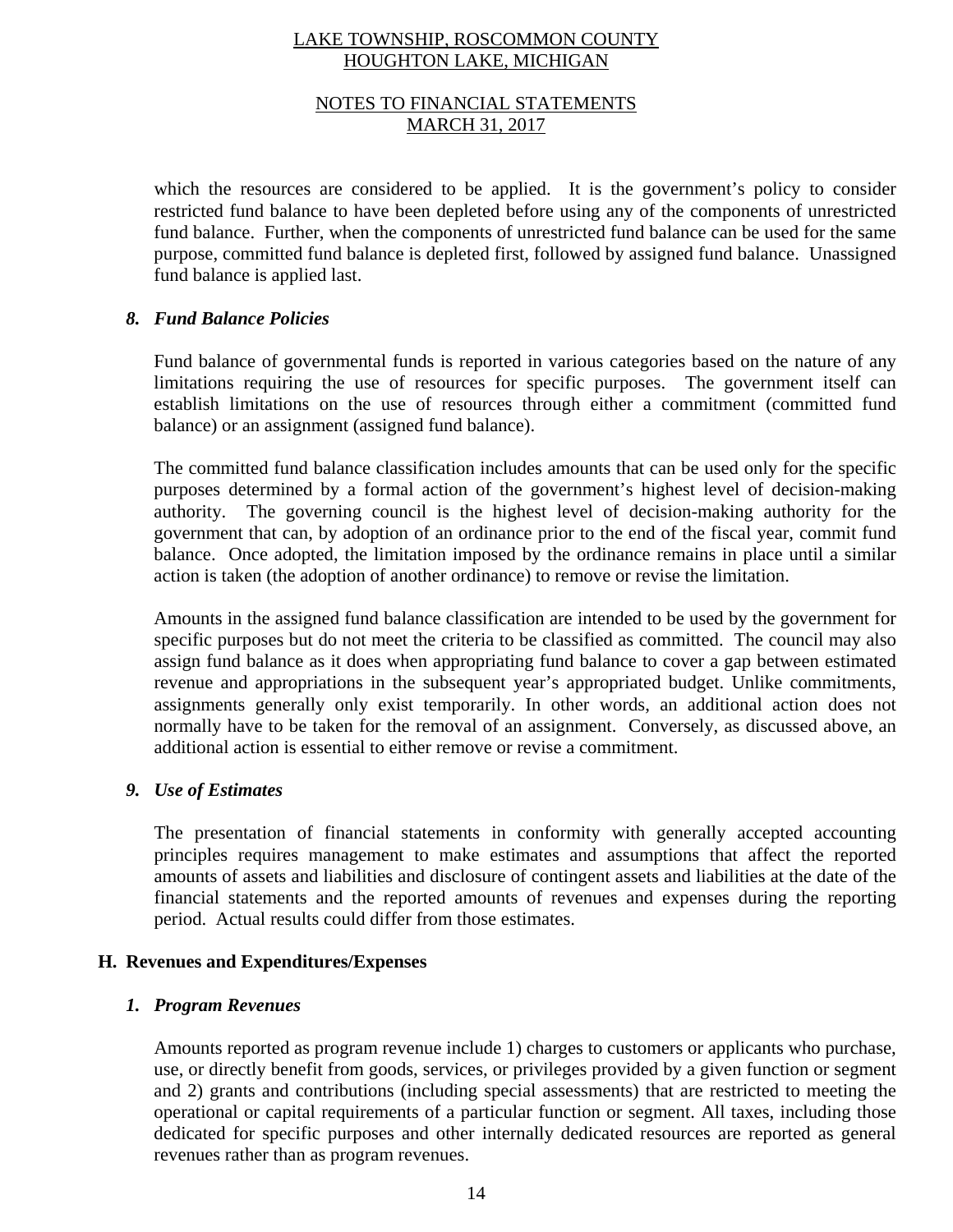## NOTES TO FINANCIAL STATEMENTS MARCH 31, 2017

### *2. Property Taxes*

Property taxes attach as an enforceable lien on the property as of the date they are levied. State education taxes and county taxes are levied and due July 1, and become delinquent after September 14. The remaining millages are levied and due December 1, and become delinquent after February 14. Collections of taxes and remittances of them are accounted for in the Current Tax Collection Fund. Township property tax revenues are recognized when they become both measurable and available for use to finance Township operations

The 2016 taxable valuation of the Lake Township totaled \$113,617,006, on which ad valorem taxes levied consisted of 0.9194 mills for the Lake Township operating purposes, 0.9666 mills for Lake Township fire department operations, 0.7500 mills for Lake Township fire department equipment, and 0.7500 mills for Lake Township roads. These levies raised approximately \$108,427 for operating purposes, \$113,994 for fire operations, and \$82,440 for each fire equipment and roads. These amounts are recognized in the respective Fund financial statements as tax revenue.

# **II. STEWARDSHIP, COMPLIANCE AND ACCOUNTABILITY**

#### **A. Violations of Legal or Contractual Provisions**

Note I.F.2, on the Excess of Expenditures Over Appropriations, describes a budgetary violation that occurred for the year ended March 31, 2017.

# **III. DETAILED NOTES ON ALL ACTIVITIES AND FUNDS**

#### **A. Deposits and Investments**

*Custodial credit risk – deposits.* In the case of deposits, this is the risk that in the event of a bank failure, the government's deposits may not be returned to it. As of March 31, 2017, \$753.545 of the \$1,503,545 was exposed to custodial credit risk. There are uninsured portions in each fund as there is pooled cash. Although the Township's investment policy does not directly address custodial credit risk, it typically limits its exposure by controlling who holds the Township's deposits.

*Interest rate risk.* The Township will minimize Interest Rate Risk, which is the risk that the market value of securities in the portfolio will fall due to changes in market interest rates, by; structuring the investment portfolio so that securities mature to meet cash requirements for ongoing operations, thereby avoiding the need to sell securities in the open market; and investing operating funds primarily in shorter-term securities, liquid asset funds, money market mutual funds, or similar investing pools and limiting the average maturity in accordance with the Township's cash requirement.

*Credit risk.* State law limits investments in commercial paper and corporate bonds to a prime or better rating issued by nationally recognized statistical rating organizations (NRSOs).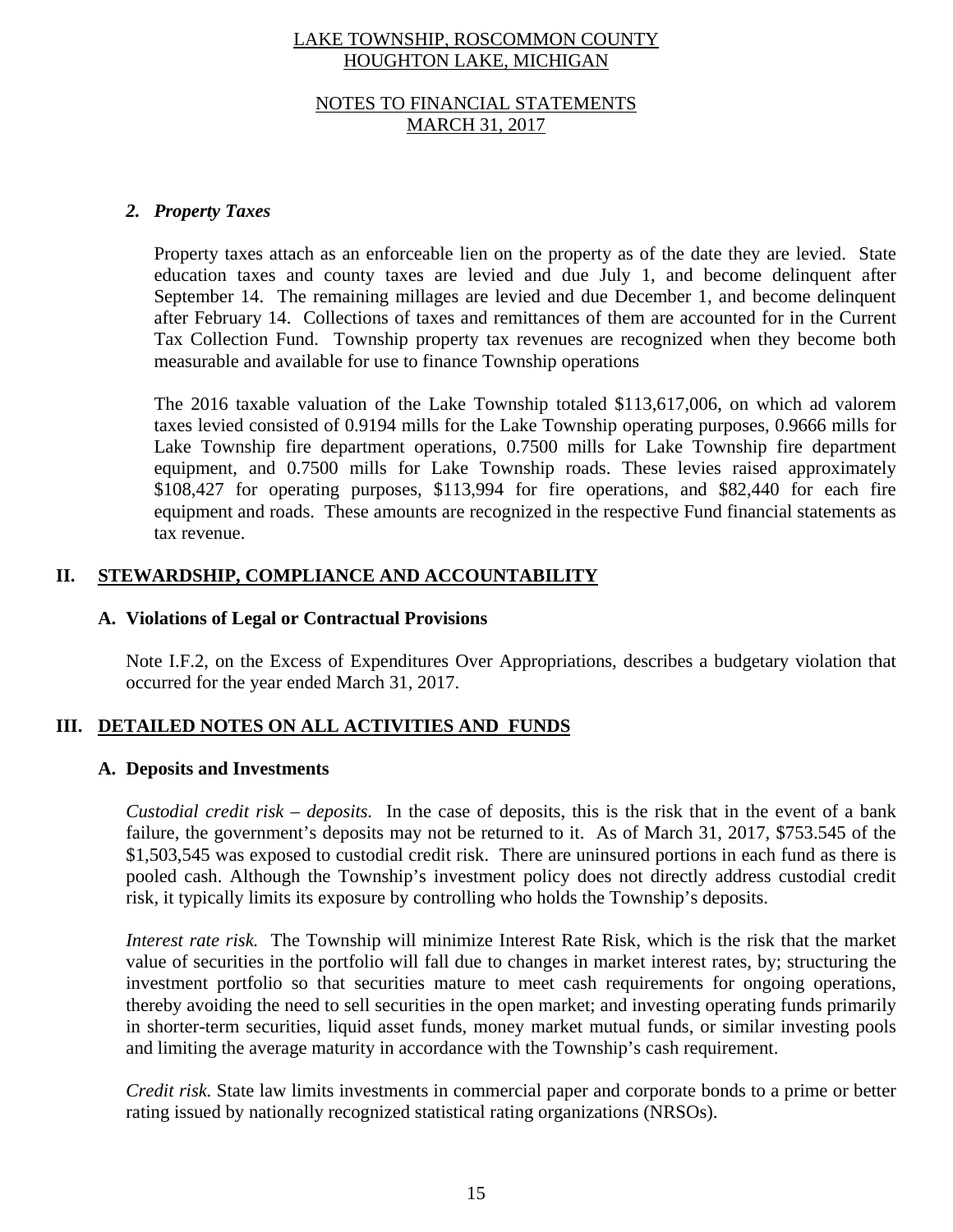# NOTES TO FINANCIAL STATEMENTS MARCH 31, 2017

*Concentration of credit risk.* The Township will minimize Concentration of Credit Risk, which is the risk of loss attributed to the magnitude of the Township's investment in a single issuer, by diversifying the investment portfolio so that the impact of potential losses from any one type of security or issuer will be minimized.

*Foreign currency risk.* The Township is not authorized to invest in investments which have this type of risk; therefore, it is not addressed in the investment policy.

**Fair Market Value Disclosure -** The Township is required to disclose amounts within a framework established for measuring fair value. That framework provides a fair value hierarchy that prioritizes the inputs to valuation techniques used to measure fair value. The hierarchy gives the highest priority to unadjusted quoted prices in active markets for identical assets or liabilities (Level 1 measurements) and the lowest priority to unobservable inputs (Level 3 measurements). The three levels of the fair value hierarchy are described as follows:

Level 1: Quoted prices in active markets for identical securities.

Level 2: Prices determined using other significant observable inputs. Observable inputs are inputs that reflect the assumptions market participants would use in pricing a security and are developed based on market data obtained from sources independent of the reporting entity. These may include quoted prices from similar activities, interest rates, prepayment speeds, credit risk, and others. Debt securities are valued in accordance with evaluated bid price supplied by the pricing service and generally categorized as Level 2 in the hierarchy. Securities that are categorized as Level 2 in the hierarchy include, but are not limited to, repurchase agreements, U.S. government agency securities, corporate securities, and commercial paper.

Level 3: Prices determined using significant unobservable inputs. In situations where quoted prices or observable inputs are unavailable or deemed less relevant (for example, when there is little or no market activity for an investment at the end of the period), unobservable inputs may be used. Unobservable inputs reflect the reporting entity's own assumptions about the factors market participants would use in pricing the security and would be based on the best information available under the circumstances.

The asset or liability's fair value measurement level within the fair value hierarchy is based on the lowest level of any input that is significant to the fair value measurement. Valuation techniques used need to maximize the use of observable inputs and minimize the use of unobservable inputs. There are two types of valuation techniques most commonly used and vary depending on the level of investment. These two techniques are the market approach and income approach. The market approach uses prices and other relevant information generated by the market transactions involving identical or similar assets and liabilities. The income approach discounts future amounts to a single current amount and the discount rate used in the process should reflect current market expectations about risks associated with those future cash flows.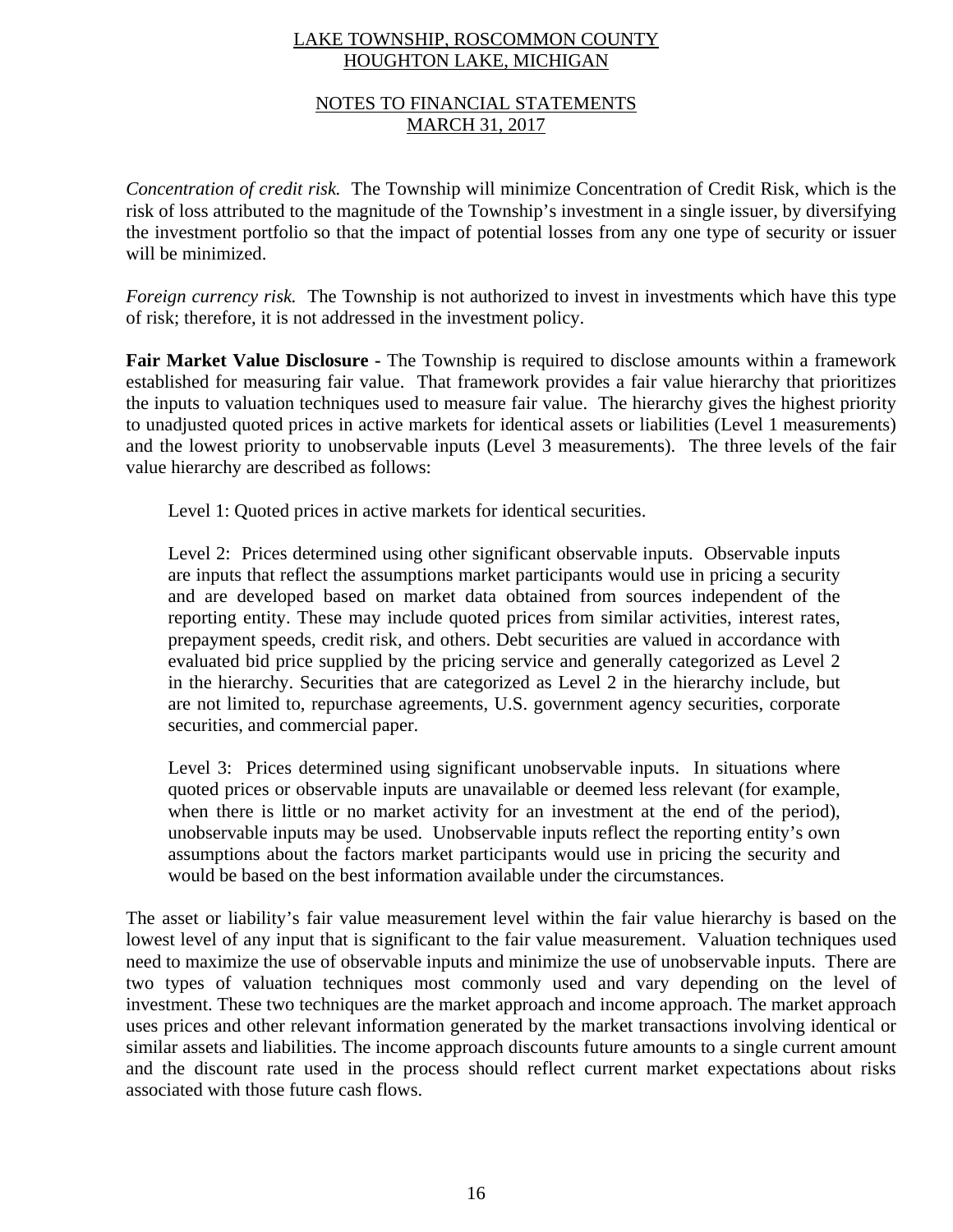# NOTES TO FINANCIAL STATEMENTS MARCH 31, 2017

# **B. Receivables**

Receivables as of year-end for the government's individual major funds are as follows:

|                            |               |                     | Fire             |      | Fire             |       |                |      |                |              |
|----------------------------|---------------|---------------------|------------------|------|------------------|-------|----------------|------|----------------|--------------|
|                            | General       | Equipment Operating |                  |      |                  | Trash |                |      | Road           |              |
|                            | Fund          |                     | Fund             | Fund |                  | Fund  |                | Fund |                | Total        |
| Receivables                |               |                     |                  |      |                  |       |                |      |                |              |
| Taxes                      | \$<br>9,772   | $\mathbb{S}^-$      | 5,989            |      | \$7,718          | \$    | $\overline{0}$ | \$   | 5,988          | \$<br>29,467 |
| <b>Special Assessments</b> | 17,284        |                     | $\boldsymbol{0}$ |      | $\boldsymbol{0}$ |       | 14,118         |      | 0              | 31,402       |
| <b>Land Contract</b>       | 51,857        |                     | $\theta$         |      | $\boldsymbol{0}$ |       | 0              |      | 0              | 51,857       |
| Due from Other             |               |                     |                  |      |                  |       |                |      |                |              |
| Governments                | 21,465        |                     | $\Omega$         |      | $\overline{0}$   |       | $\overline{0}$ |      | $\overline{0}$ | 21,465       |
|                            | \$<br>100,378 | \$                  | 5,989            | \$   | 7,718            | \$    | 14,118         | \$   | 5,988          | 134,191      |

The allowance for doubtful accounts is not considered to be material for disclosure.

# **C. Capital Assets**

|                                              | Beginning      |                |               |                  |    | Ending         |
|----------------------------------------------|----------------|----------------|---------------|------------------|----|----------------|
|                                              | <b>Balance</b> | Increases      |               | Decreases        |    | <b>Balance</b> |
| <b>Governmental Activities:</b>              |                |                |               |                  |    |                |
| Capital assets, not being depreciated        |                |                |               |                  |    |                |
| Land                                         | \$<br>15,938   | \$<br>$\Omega$ | $\mathcal{S}$ | $\overline{0}$   | \$ | 15,938         |
| Capital assets, being depreciated            |                |                |               |                  |    |                |
| <b>Buildings and Improvements</b>            | 446,689        | 0              |               | $\Omega$         |    | 446,689        |
| <b>Fire Department Equipment</b>             | 484,209        | 45,657         |               | $\theta$         |    | 529,866        |
| Vehicles                                     | 236,942        | $\theta$       |               | $\theta$         |    | 236,942        |
| Equipment, Furniture and Fixtures            | 34,092         | $\theta$       |               | $\boldsymbol{0}$ |    | 34,092         |
| Total capital assets, being depreciated      | 1,201,932      | 45,657         |               | $\boldsymbol{0}$ |    | 1,247,589      |
| Less accumulated depreciation for:           |                |                |               |                  |    |                |
| <b>Buildings and Improvements</b>            | 313,360        | 6,891          |               | $\theta$         |    | 320,251        |
| <b>Fire Department Equipment</b>             | 432,638        | 13,487         |               | $\Omega$         |    | 446,125        |
| Vehicles                                     | 226,525        | 7,813          |               | $\theta$         |    | 234,338        |
| Equipment, Furniture and Fixtures            | 34,092         | $\theta$       |               | $\boldsymbol{0}$ |    | 34,092         |
| Total accumulated depreciation               | 1,006,615      | 28,191         |               | $\boldsymbol{0}$ |    | 1,034,806      |
| Total capital assets, being depreciated, net | 195,317        | 17,466         |               | $\theta$         |    | 212,783        |
| Governmental activities capital assets, net  | \$<br>211,255  | \$<br>17,466   | \$            | $\boldsymbol{0}$ | S  | 228,721        |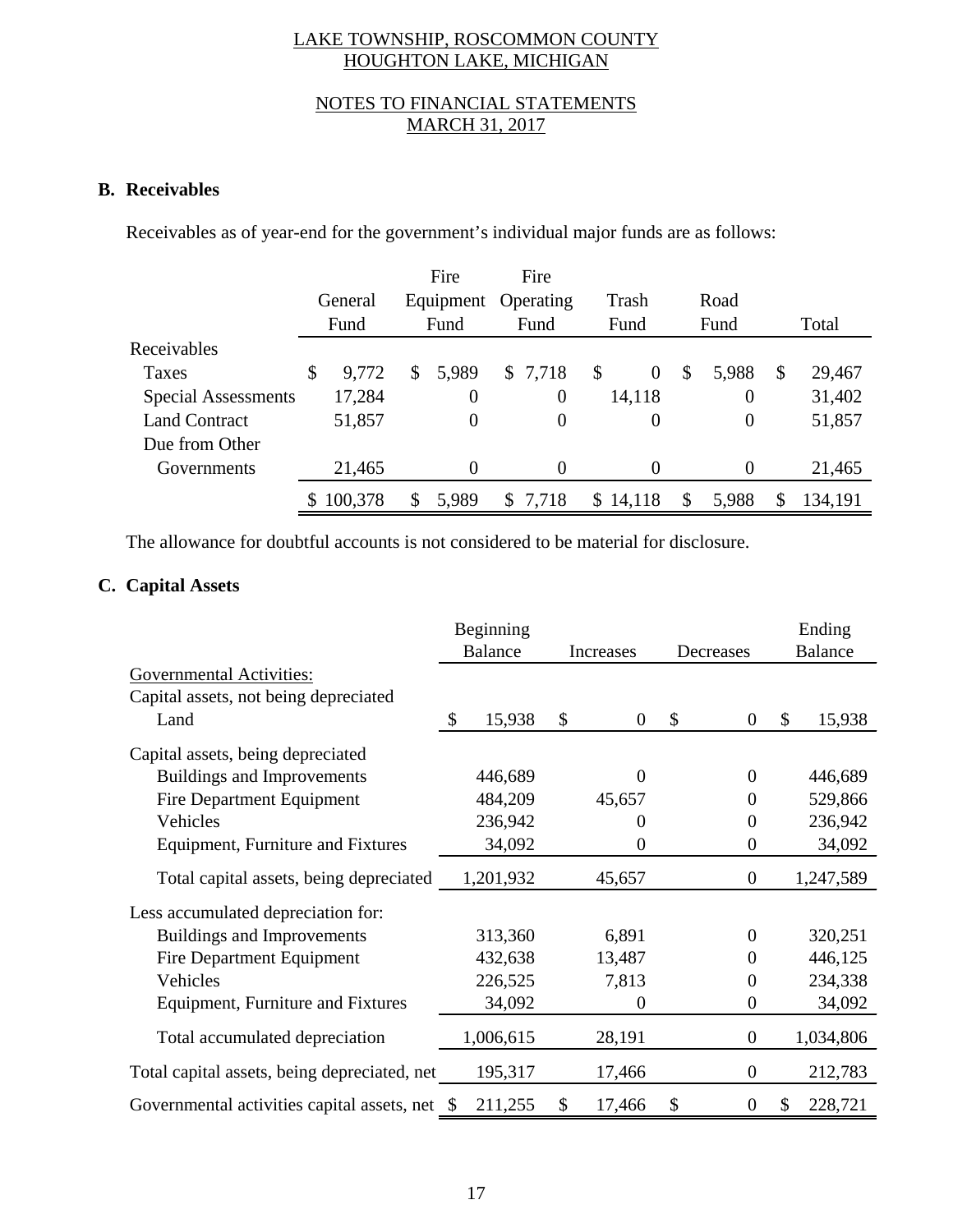### NOTES TO FINANCIAL STATEMENTS MARCH 31, 2017

Depreciation expense was charged to functions/programs of the primary government as follows:

Governmental Activities:

| <b>General Government</b>         |              | 1,902  |
|-----------------------------------|--------------|--------|
| <b>Public Safety</b>              |              | 26,289 |
| <b>Total Depreciation Expense</b> | <sup>S</sup> | 28,191 |

# **D. Interfund Receivables, Payables and Transfers**

Individual fund interfund receivable and payable balances at March 31, 2017, were:

|                       | <b>INTERFUND</b>   |                 | <b>INTERFUND</b> |  |  |
|-----------------------|--------------------|-----------------|------------------|--|--|
|                       | <b>RECEIVABLES</b> | <b>PAYABLES</b> |                  |  |  |
| <b>FUND</b>           |                    |                 |                  |  |  |
| General Fund          | \$<br>1,346        |                 |                  |  |  |
| <b>Fiduciary Fund</b> |                    |                 |                  |  |  |
| Tax Fund              |                    |                 | 1,346            |  |  |
|                       | \$<br>1,346        |                 | 1,346            |  |  |

Interfund receivables and payables result from the time lag between the dates that (1) interfund goods and services are provided or reimbursable expenditures occur, (2) transactions are recorded in the accounting system, and (3) payments between funds are made.

There interfund transfers during the fiscal year March 31, 2017 were:

|                           |    | <b>TRANSFERS</b> |  |        |  |  |  |  |  |  |  |
|---------------------------|----|------------------|--|--------|--|--|--|--|--|--|--|
| <b>Primary Government</b> |    | IN               |  | W IT   |  |  |  |  |  |  |  |
| General Fund              | J) |                  |  | 38,000 |  |  |  |  |  |  |  |
| Road Fund                 |    | 38,000           |  |        |  |  |  |  |  |  |  |
|                           | J) | 38,000           |  | 38,000 |  |  |  |  |  |  |  |

Transfers are used to move revenues from the fund that statute or budget requires to collect them to the fund that statute or budget requires to expend them, and to use unrestricted revenues collected in the general fund to finance various programs accounted for in other funds in accordance with budgetary authorizations.

#### **E. Risk Management**

The Township is exposed to various risks of loss related to property loss, torts, errors and omissions, employee injuries (workers' compensation) as well as medical benefits provided to employees.

The Township continues to carry commercial insurance for various risks of loss, including general liability, property and casualty, employee health and accident insurance, and self-insuring workers' disability compensation. The Township has had no settled claims resulting from these risks that exceeded its commercial coverage in any of the past three fiscal years.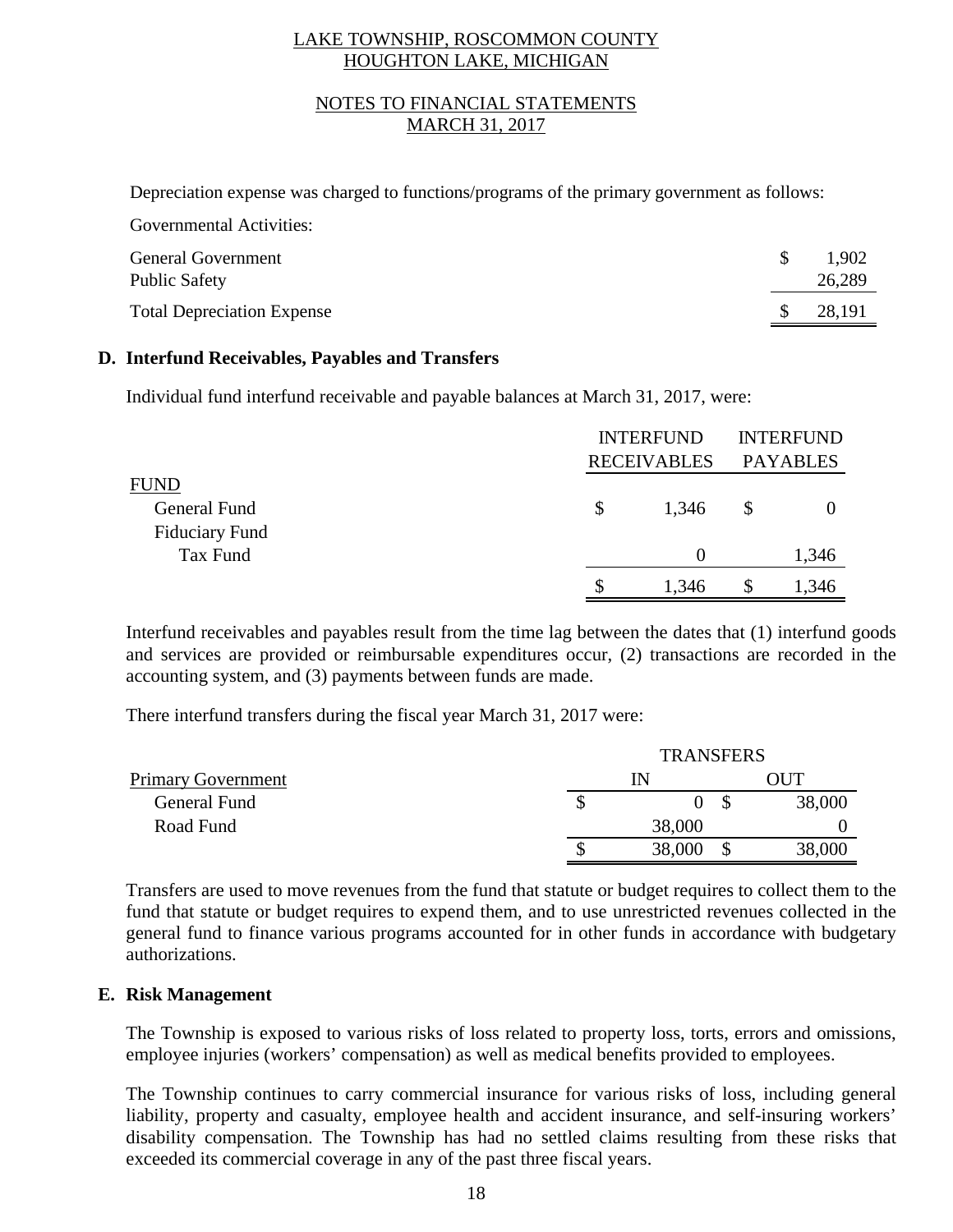# NOTES TO FINANCIAL STATEMENTS MARCH 31, 2017

### **F. Retirement Plan**

The Township has defined contribution pension plan with John Hancock Life Insurance Company which covers Township officers which elect to be covered. The Township has the authority to amend the plan. Township contributions to the plan for 2016-2017, amounted to \$5,920. For the 2016-2017 year, total covered payroll amounted to approximately \$39,469 and total wages including non-covered payroll was \$127,086. Administration fees amounted to \$180. There were no employee contributions.

### **G. Land Contract**

The Township signed a land contract on December 11, 2015, to sell a parcel of land for \$55,550. Payments are to be received of \$500 monthly to include interest at a rate of 6%. The balance will be received January 11, 2019. Title to the property will remain with the Township until the balance is paid in full. The following is a schedule, by year, of the total minimum payments receivable as of March 31, 2017, including interest payments of \$5,445.

| Year Ending March 31, | Principal | Interest | Total  |  |  |  |
|-----------------------|-----------|----------|--------|--|--|--|
| 2018                  | 2,955     | 3,045    | 6,000  |  |  |  |
| 2019                  | 48,902    | 2,400    | 51,302 |  |  |  |
|                       | 51,857    | 5,445    | 57,302 |  |  |  |

# **H. GASB Statement No. 77**

Governmental Accounting Standards Board (GASB) Statement No. 77, *Tax Abatement Disclosures*, was issued by the GASB in August 2015 and is effective for the Township's 2017 year-end. The Statement requires disclosure of tax abatement information about (1) a reporting government's own tax abatement agreements and (2) those that are entered into by other governments and that reduce the reporting government's tax revenues. This Statement requires governments that enter into tax abatement agreements to disclose the following information about the agreements in the footnotes of the financial statements:

- Brief descriptive information, such as the tax being abated, the authority under which tax abatements are provided, eligibility criteria, the mechanism by which taxes are abated, provisions for recapturing abated taxes, and the types of commitments made by tax abatement recipients.
- The gross dollar amount of taxes abated during the period.
- Commitments made by a government, other than to abate taxes, as part of a tax abatement agreement.

This statement is intended to enhance the user's ability on how tax abatements affect the reporting unit's financial positions and results of operations, including their ability to raise resources in the future. The Township has evaluated the effects of this statement and has determined that there are no disclosures required related to this statement, either due to the information being clearly immaterial or not applicable.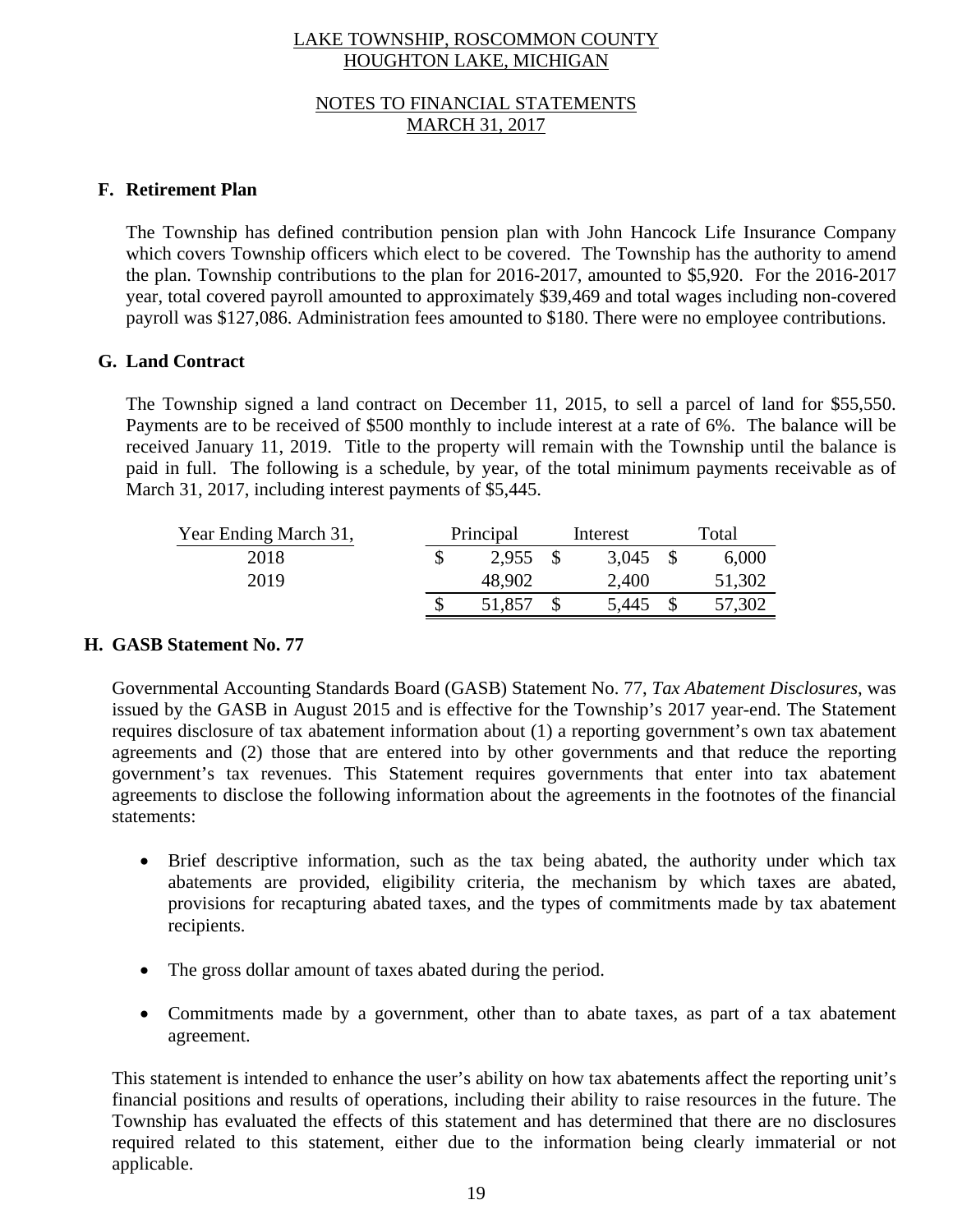#### REQUIRED SUPPLEMENTARY INFORMATION

#### BUDGETARY COMPARISON SCHEDULE MAJOR GOVERNMENTAL FUNDS MARCH 31, 2017

|                                                      |                  | <b>GENERAL FUND</b> |               |                      | FIRE EQUIPMENT FUND                   |                  |               |                  | FIRE OPERATING FUND |                  |               |                  |  |
|------------------------------------------------------|------------------|---------------------|---------------|----------------------|---------------------------------------|------------------|---------------|------------------|---------------------|------------------|---------------|------------------|--|
|                                                      | ORIGINAL         | <b>FINAL</b>        |               | ORIGINAL             | <b>FINAL</b>                          |                  |               | ORIGINAL         |                     | <b>FINAL</b>     |               |                  |  |
|                                                      | <b>BUDGET</b>    | <b>BUDGET</b>       | <b>ACTUAL</b> | <b>BUDGET</b>        | <b>BUDGET</b>                         | <b>ACTUAL</b>    | <b>BUDGET</b> |                  | <b>BUDGET</b>       |                  | <b>ACTUAL</b> |                  |  |
| <b>REVENUES</b>                                      |                  |                     |               |                      |                                       |                  |               |                  |                     |                  |               |                  |  |
| <b>Taxes</b>                                         | \$<br>154,713 \$ | 154,713             | \$<br>148,814 | \$<br>$\overline{0}$ | \$<br>$\overline{0}$<br>$\mathcal{S}$ | 88,478           | \$            | 116,458          | - \$                | 116,458          | - \$          | 114,048          |  |
| <b>State Grants</b>                                  | 94,249           | 94,249              | 97,513        | $\Omega$             | $\Omega$                              | $\boldsymbol{0}$ |               | $\boldsymbol{0}$ |                     | $\boldsymbol{0}$ |               | 0                |  |
| <b>Charges for Services</b>                          | 8,900            | 8,900               | 10,190        | $\Omega$             | $\theta$                              | $\theta$         |               | $\theta$         |                     | $\theta$         |               | $\Omega$         |  |
| <b>Interest and Rents</b>                            | 3,600            | 3,600               | 6,025         | $\overline{0}$       | $\overline{0}$                        | $\theta$         |               | 300              |                     | 300              |               | $\Omega$         |  |
| <b>Other Revenues</b>                                | 3,000            | 3,000               | 29,534        | $\Omega$             | $\overline{0}$                        | $\overline{0}$   |               | $\mathbf{0}$     |                     | $\overline{0}$   |               | $\overline{0}$   |  |
| <b>Total Revenues</b>                                | 264,462          | 264,462             | 292,076       | $\mathbf{0}$         | $\overline{0}$                        | 88,478           |               | 116,758          |                     | 116,758          |               | 114,048          |  |
| <b>EXPENDITURES</b>                                  |                  |                     |               |                      |                                       |                  |               |                  |                     |                  |               |                  |  |
| <b>General Government</b>                            |                  |                     |               |                      |                                       |                  |               |                  |                     |                  |               |                  |  |
| Township Board                                       | 22,153           | 24,698              | 29,101        | $\mathbf{0}$         | $\boldsymbol{0}$                      | $\boldsymbol{0}$ |               | $\boldsymbol{0}$ |                     | $\boldsymbol{0}$ |               | $\overline{0}$   |  |
| Supervisor                                           | 21,409           | 21,409              | 21,301        | $\theta$             | $\Omega$                              | $\overline{0}$   |               | $\mathbf{0}$     |                     | $\overline{0}$   |               | $\Omega$         |  |
| Election                                             | 4,100            | 6,287               | 4,679         | $\Omega$             | $\Omega$                              | $\Omega$         |               | $\theta$         |                     | $\theta$         |               | $\Omega$         |  |
| Assessor                                             | 34,376           | 37,202              | 35,496        | $\Omega$             | $\Omega$                              | $\overline{0}$   |               | $\theta$         |                     | $\theta$         |               | $\theta$         |  |
| Clerk                                                | 52,686           | 53,742              | 51,648        | $\Omega$             | $\Omega$                              | $\theta$         |               | $\theta$         |                     | $\Omega$         |               | $\theta$         |  |
| <b>Board of Review</b>                               | 2,400            | 2,400               | 455           | $\Omega$             | $\Omega$                              | $\overline{0}$   |               | $\theta$         |                     | $\theta$         |               | $\Omega$         |  |
| Treasurer                                            | 21,932           | 22,847              | 22,749        | $\theta$             | $\Omega$                              | $\theta$         |               | $\theta$         |                     | $\theta$         |               | $\Omega$         |  |
| <b>Building and Grounds</b>                          | 5,650            | 8,435               | 6,853         | $\theta$             | $\Omega$                              | $\theta$         |               | $\Omega$         |                     | $\theta$         |               | $\Omega$         |  |
| <b>Public Safety</b>                                 | $\overline{0}$   | $\mathbf{0}$        | $\mathbf{0}$  | 35,000               | 35,000                                | $\boldsymbol{0}$ |               | 132,004          |                     | 194,917          |               | 148,864          |  |
| <b>Public Works</b>                                  | $\theta$         | $\Omega$            | $\theta$      | $\mathbf{0}$         | $\theta$                              | $\overline{0}$   |               | $\overline{0}$   |                     | $\theta$         |               | $\Omega$         |  |
| Community and Economic Development                   |                  |                     |               |                      |                                       |                  |               |                  |                     |                  |               |                  |  |
| Planning and Zoning                                  | 20,450           | 21,788              | 18,207        | $\boldsymbol{0}$     | $\overline{0}$                        | $\boldsymbol{0}$ |               | $\boldsymbol{0}$ |                     | $\boldsymbol{0}$ |               | $\boldsymbol{0}$ |  |
| Other Functions                                      | 85,000           | 85,000              | 50,791        | $\Omega$             | $\theta$                              | $\overline{0}$   |               | $\overline{0}$   |                     | $\overline{0}$   |               | $\theta$         |  |
| <b>Total Expenditures</b>                            | 270,156          | 283,808             | 241,280       | 35,000               | 35,000                                | $\boldsymbol{0}$ |               | 132,004          |                     | 194,917          |               | 148,864          |  |
| Excess (Deficiency) of Revenues<br>Over Expenditures | (5,694)          | (19, 346)           | 50,796        | (35,000)             | (35,000)                              | 88,478           |               | (15,246)         |                     | (78, 159)        |               | (34, 816)        |  |
| <b>OTHER FINANCING SOURCES (USES)</b>                |                  |                     |               |                      |                                       |                  |               |                  |                     |                  |               |                  |  |
| Transfers In (Out)                                   | 20,000           | 20,000              | (38,000)      | $\boldsymbol{0}$     | $\overline{0}$                        | $\boldsymbol{0}$ |               | $\mathbf{0}$     |                     | $\mathbf{0}$     |               | $\overline{0}$   |  |
| Net Change in Fund Balance                           | 14,306           | 654                 | 12,796        | (35,000)             | (35,000)                              | 88,478           |               | (15,246)         |                     | (78, 159)        |               | (34, 816)        |  |
| FUND BALANCE - Beginning of Year                     | $\mathbf{0}$     | 13,653              | 524,505       | 35,000               | 35,000                                | 35,853           |               | 16,000           |                     | 78,913           |               | 253,480          |  |
| FUND BALANCE - End of Year                           | \$<br>14,306 \$  | 14,307 \$           | 537,301       | 0 <sup>5</sup>       | 0 <sup>5</sup>                        | 124,331          | \$            | 754 \$           |                     | 754 \$           |               | 218,664          |  |
|                                                      |                  |                     |               |                      |                                       |                  |               |                  |                     |                  |               |                  |  |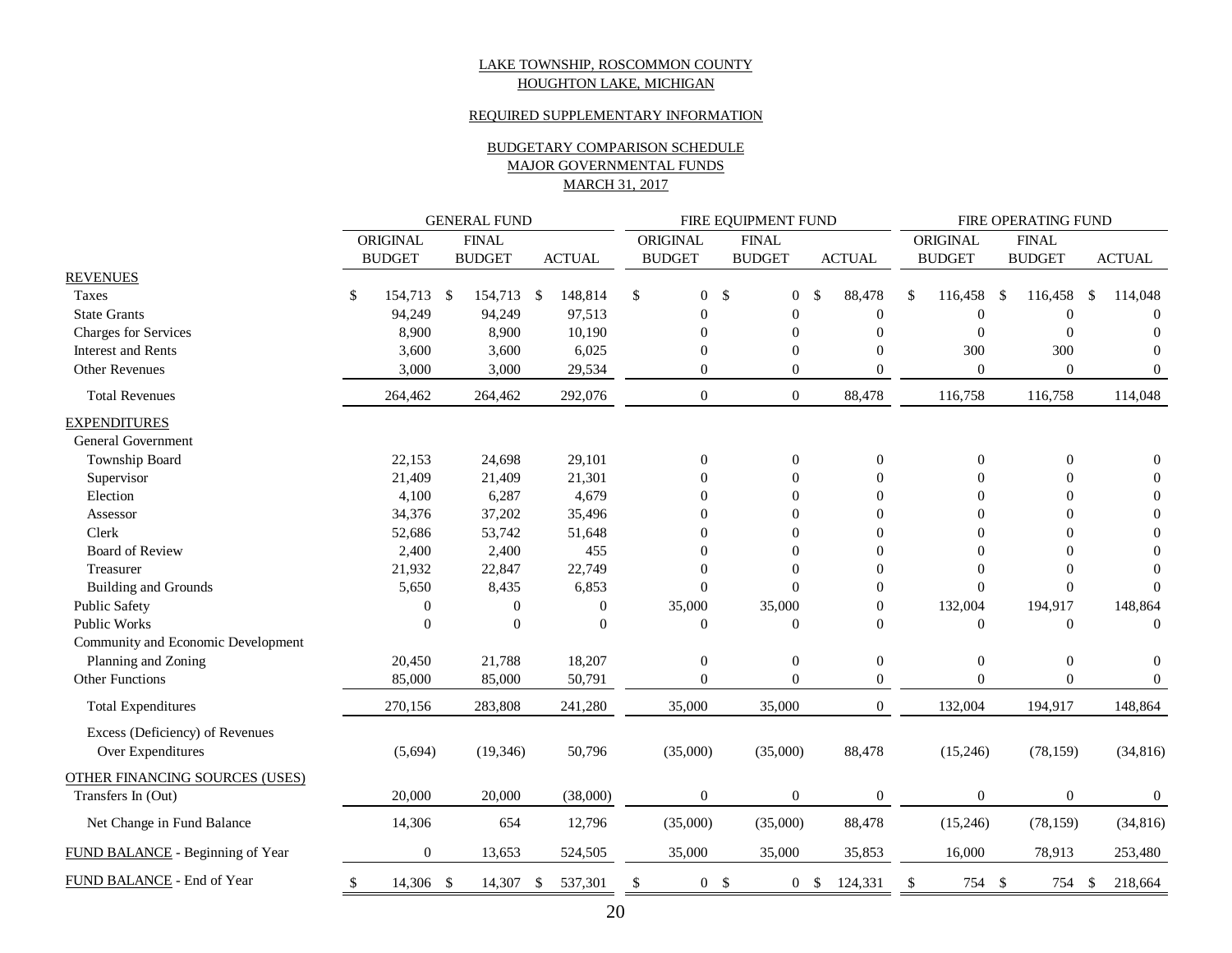#### REQUIRED SUPPLEMENTARY INFORMATION

#### BUDGETARY COMPARISON SCHEDULE MAJOR GOVERNMENTAL FUNDS MARCH 31, 2017

|                                       | TRASH COLLECTION FUND |               |                  |               |                  | <b>ROAD FUND</b> |                  |               |                  |                           |                  |  |
|---------------------------------------|-----------------------|---------------|------------------|---------------|------------------|------------------|------------------|---------------|------------------|---------------------------|------------------|--|
|                                       | <b>ORIGINAL</b>       | <b>FINAL</b>  |                  |               |                  |                  | ORIGINAL         |               | <b>FINAL</b>     |                           |                  |  |
|                                       | <b>BUDGET</b>         | <b>BUDGET</b> |                  |               | <b>ACTUAL</b>    |                  | <b>BUDGET</b>    |               | <b>BUDGET</b>    |                           | <b>ACTUAL</b>    |  |
| <b>REVENUES</b>                       |                       |               |                  |               |                  |                  |                  |               |                  |                           |                  |  |
| Taxes                                 | \$<br>$\overline{0}$  | $\mathcal{S}$ | $\boldsymbol{0}$ | $\mathcal{S}$ | $\overline{0}$   | \$               | $\boldsymbol{0}$ | \$            | $\boldsymbol{0}$ | \$                        | 88,477           |  |
| <b>State Grants</b>                   | $\Omega$              |               | $\theta$         |               | $\theta$         |                  | $\mathbf{0}$     |               | $\boldsymbol{0}$ |                           | $\mathbf{0}$     |  |
| <b>Charges for Services</b>           | $\overline{0}$        |               | $\overline{0}$   |               | $\mathbf{0}$     |                  | $\mathbf{0}$     |               | $\theta$         |                           | $\boldsymbol{0}$ |  |
| <b>Interest and Rents</b>             | $\theta$              |               | $\mathbf{0}$     |               | $\mathbf{0}$     |                  | $\overline{0}$   |               | $\overline{0}$   |                           | $\mathbf{0}$     |  |
| <b>Other Revenues</b>                 | 134,385               |               | 134,385          |               | 140,276          |                  | $\Omega$         |               | $\Omega$         |                           | $\overline{0}$   |  |
| <b>Total Revenues</b>                 | 134,385               |               | 134,385          |               | 140,276          |                  | $\boldsymbol{0}$ |               | $\boldsymbol{0}$ |                           | 88,477           |  |
| <b>EXPENDITURES</b>                   |                       |               |                  |               |                  |                  |                  |               |                  |                           |                  |  |
| General Government                    |                       |               |                  |               |                  |                  |                  |               |                  |                           |                  |  |
| Township Board                        | $\boldsymbol{0}$      |               | $\boldsymbol{0}$ |               | $\boldsymbol{0}$ |                  | $\mathbf{0}$     |               | $\boldsymbol{0}$ |                           | $\boldsymbol{0}$ |  |
| Supervisor                            | $\Omega$              |               | $\Omega$         |               | $\Omega$         |                  | $\Omega$         |               | $\theta$         |                           | $\mathbf{0}$     |  |
| Election                              | $\Omega$              |               | $\Omega$         |               | $\theta$         |                  | $\Omega$         |               | $\Omega$         |                           | $\mathbf{0}$     |  |
| Assessor                              | $\Omega$              |               | $\Omega$         |               | $\overline{0}$   |                  | $\Omega$         |               | $\Omega$         |                           | $\boldsymbol{0}$ |  |
| Clerk                                 | $\Omega$              |               | $\Omega$         |               | $\Omega$         |                  | $\Omega$         |               | $\Omega$         |                           | $\mathbf{0}$     |  |
| <b>Board of Review</b>                | $\Omega$              |               | $\Omega$         |               | $\Omega$         |                  | $\Omega$         |               | $\Omega$         |                           | $\boldsymbol{0}$ |  |
| Treasurer                             | $\Omega$              |               | $\Omega$         |               | $\overline{0}$   |                  | $\Omega$         |               | $\Omega$         |                           | $\boldsymbol{0}$ |  |
| <b>Building and Grounds</b>           | $\Omega$              |               | $\Omega$         |               | $\Omega$         |                  | $\Omega$         |               | $\Omega$         |                           | $\overline{0}$   |  |
| <b>Public Safety</b>                  | $\Omega$              |               | $\mathbf{0}$     |               | $\Omega$         |                  | $\Omega$         |               | $\theta$         |                           | $\mathbf{0}$     |  |
| Public Works                          | 134,385               |               | 134,470          |               | 138,655          |                  | 10,000           |               | 10,000           |                           | 48,052           |  |
| Community and Economic Development    |                       |               |                  |               |                  |                  |                  |               |                  |                           |                  |  |
| Planning and Zoning                   | $\boldsymbol{0}$      |               | $\boldsymbol{0}$ |               | $\boldsymbol{0}$ |                  | $\mathbf{0}$     |               | $\boldsymbol{0}$ |                           | $\boldsymbol{0}$ |  |
| Other Functions                       | $\mathbf{0}$          |               | $\boldsymbol{0}$ |               | $\boldsymbol{0}$ |                  | $\mathbf{0}$     |               | $\boldsymbol{0}$ |                           | $\boldsymbol{0}$ |  |
| <b>Total Expenditures</b>             | 134,385               |               | 134,470          |               | 138,655          |                  | 10,000           |               | 10,000           |                           | 48,052           |  |
| Excess (Deficiency) of Revenues       |                       |               |                  |               |                  |                  |                  |               |                  |                           |                  |  |
| Over Expenditures                     | $\boldsymbol{0}$      |               | (85)             |               | 1,621            |                  | (10,000)         |               | (10,000)         |                           | 40,425           |  |
| <b>OTHER FINANCING SOURCES (USES)</b> |                       |               |                  |               |                  |                  |                  |               |                  |                           |                  |  |
| Transfers In (Out)                    | $\mathbf{0}$          |               | $\mathbf{0}$     |               | $\boldsymbol{0}$ |                  | $\mathbf{0}$     |               | $\mathbf{0}$     |                           | 38,000           |  |
| Net Change in Fund Balance            | $\boldsymbol{0}$      |               | (85)             |               | 1,621            |                  | (10,000)         |               | (10,000)         |                           | 78,425           |  |
| FUND BALANCE - Beginning of Year      | $\overline{0}$        |               | 85               |               | 83,772           |                  | 10,000           |               | 10,000           |                           | 35,480           |  |
| FUND BALANCE - End of Year            | \$<br>0 <sup>5</sup>  |               | $\overline{0}$   | \$            | 85,393           | \$               | $\overline{0}$   | $\sqrt[6]{3}$ | $\boldsymbol{0}$ | $\boldsymbol{\mathsf{S}}$ | 113,905          |  |
|                                       |                       |               |                  |               |                  |                  |                  |               |                  |                           |                  |  |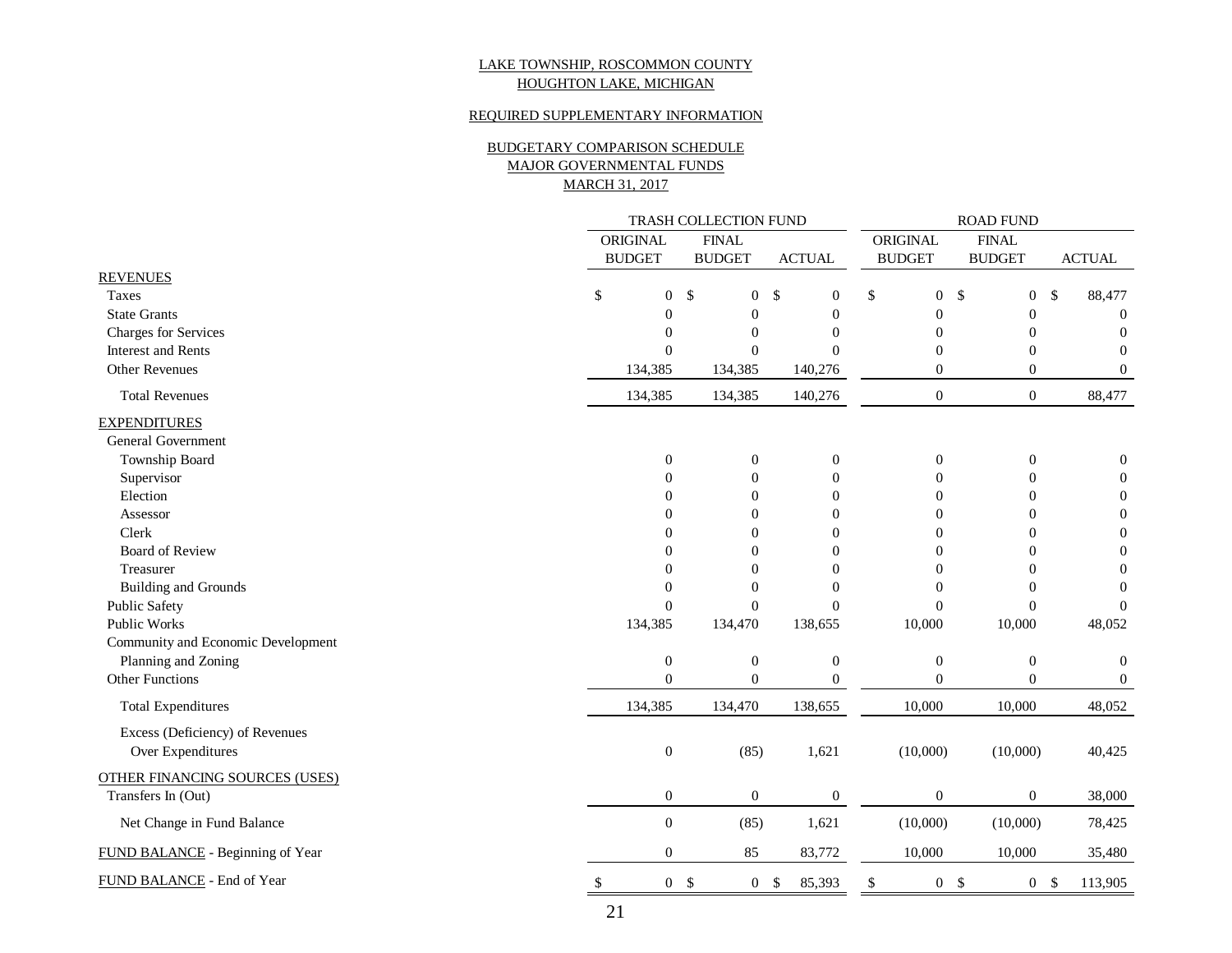# HOUGHTON LAKE, MICHIGAN LAKE TOWNSHIP, ROSCOMMON COUNTY

# NONMAJOR GOVERNMENTAL FUNDS

# MARCH 31, 2017 COMBINING BALANCE SHEET

|                                                           |             | <b>LIQUOR LAW</b>  |    |                 | <b>STREET</b> |                  |               |          |  |
|-----------------------------------------------------------|-------------|--------------------|----|-----------------|---------------|------------------|---------------|----------|--|
|                                                           |             | <b>ENFORCEMENT</b> |    | <b>CEMETERY</b> |               | <b>LIGHT</b>     |               |          |  |
|                                                           | <b>FUND</b> |                    |    | <b>FUND</b>     |               | <b>FUND</b>      | <b>TOTALS</b> |          |  |
| <b>ASSETS</b>                                             |             |                    |    |                 |               |                  |               |          |  |
| Cash                                                      | \$          | 449                | \$ | 26,800          | \$            | 17,775           | \$            | 45,024   |  |
| <b>LIABILITIES AND FUND BALANCE</b><br><b>LIABILITIES</b> |             |                    |    |                 |               |                  |               |          |  |
| <b>Accounts Payable</b>                                   | \$          | $\overline{0}$     | \$ | $\overline{0}$  | $\mathcal{S}$ | $\boldsymbol{0}$ | \$            | $\theta$ |  |
| <b>FUND BALANCE</b><br>Restricted                         |             | 449                |    | 26,800          |               | 17,775           |               | 45,024   |  |
| <b>TOTAL LIABILITIES</b>                                  |             |                    |    |                 |               |                  |               |          |  |
| AND FUND BALANCE                                          | \$          | 449                | \$ | 26,800          | \$            | 17,775           | \$            | 45,024   |  |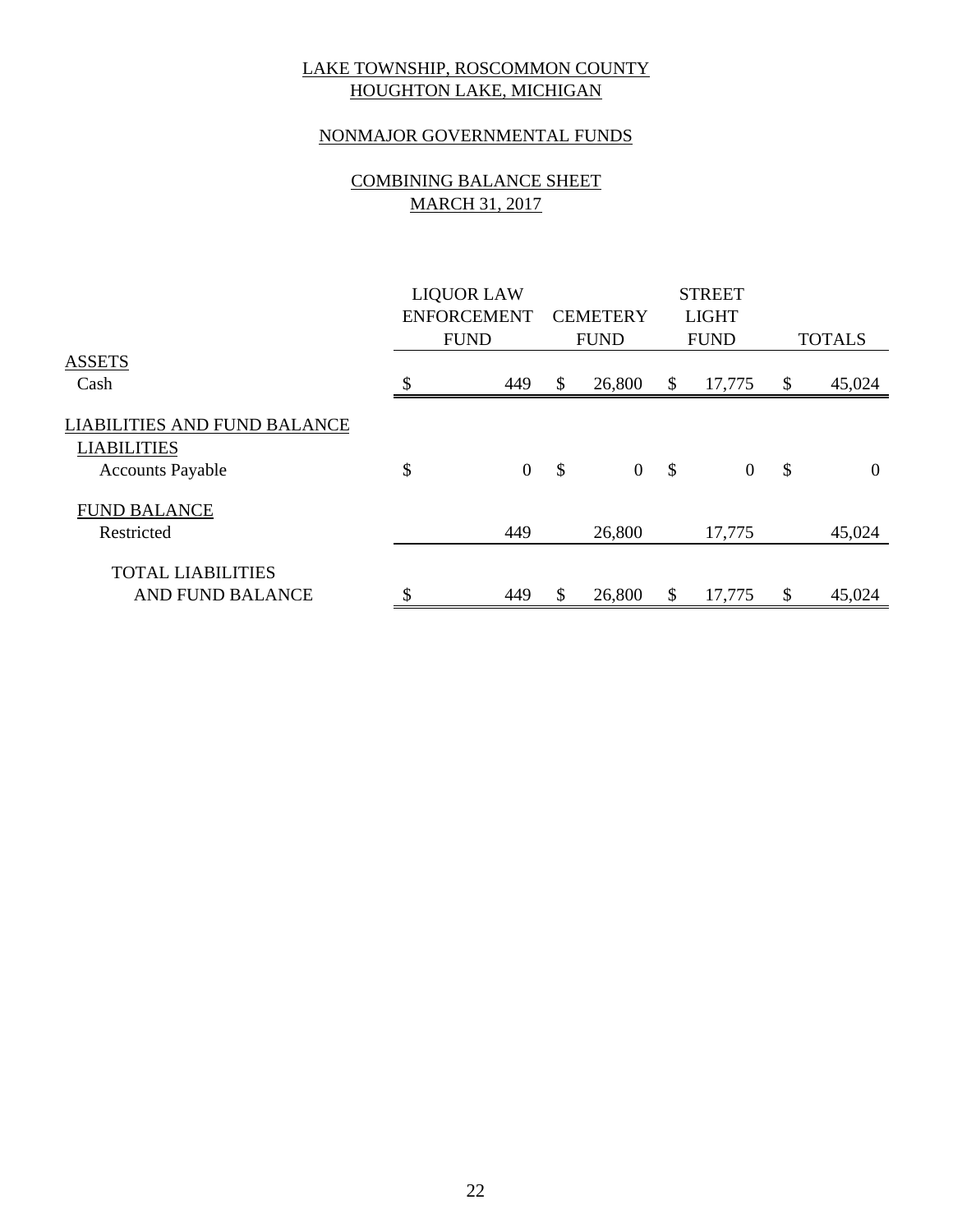#### NONMAJOR GOVERNMENTAL FUNDS

# COMBINING STATEMENT OF REVENUES, EXPENDITURES YEAR ENDED MARCH 31, 2017 AND CHANGES IN FUND BALANCES

|                                   | <b>LIQUOR LAW</b><br><b>ENFORCEMENT</b><br><b>FUND</b> | <b>CEMETERY</b><br><b>FUND</b> |              | <b>STREET</b><br><b>LIGHT</b><br><b>FUND</b> |           | <b>TOTALS</b>             |          |
|-----------------------------------|--------------------------------------------------------|--------------------------------|--------------|----------------------------------------------|-----------|---------------------------|----------|
| <b>REVENUES</b>                   |                                                        |                                |              |                                              |           |                           |          |
| <b>State Grants</b>               | \$<br>4,148                                            | \$                             | $\mathbf{0}$ | $\mathcal{S}$                                | 1,930     | $\boldsymbol{\mathsf{S}}$ | 6,078    |
| <b>Charges for Services</b>       | $\theta$                                               |                                | 980          |                                              | 0         |                           | 980      |
| <b>Total Revenues</b>             | 4,148                                                  |                                | 980          |                                              | 1,930     |                           | 7,058    |
| <b>EXPENDITURES</b>               |                                                        |                                |              |                                              |           |                           |          |
| <b>General Government</b>         | $\Omega$                                               |                                | 2,149        |                                              | $\Omega$  |                           | 2,149    |
| <b>Public Safety</b>              | 4,288                                                  |                                | 0            |                                              | 0         |                           | 4,288    |
| <b>Public Works</b>               | $\theta$                                               |                                | 0            |                                              | 30,685    |                           | 30,685   |
| <b>Total Expenditures</b>         | 4,288                                                  |                                | 2,149        |                                              | 30,685    |                           | 37,122   |
| Net Change in Fund Balance        | (140)                                                  |                                | (1,169)      |                                              | (28, 755) |                           | (30,064) |
| FUND BALANCES - Beginning of Year | 589                                                    |                                | 27,969       |                                              | 46,530    |                           | 75,088   |
| FUND BALANCES - End of Year       | \$<br>449                                              | \$                             | 26,800       | \$                                           | 17,775    | \$                        | 45,024   |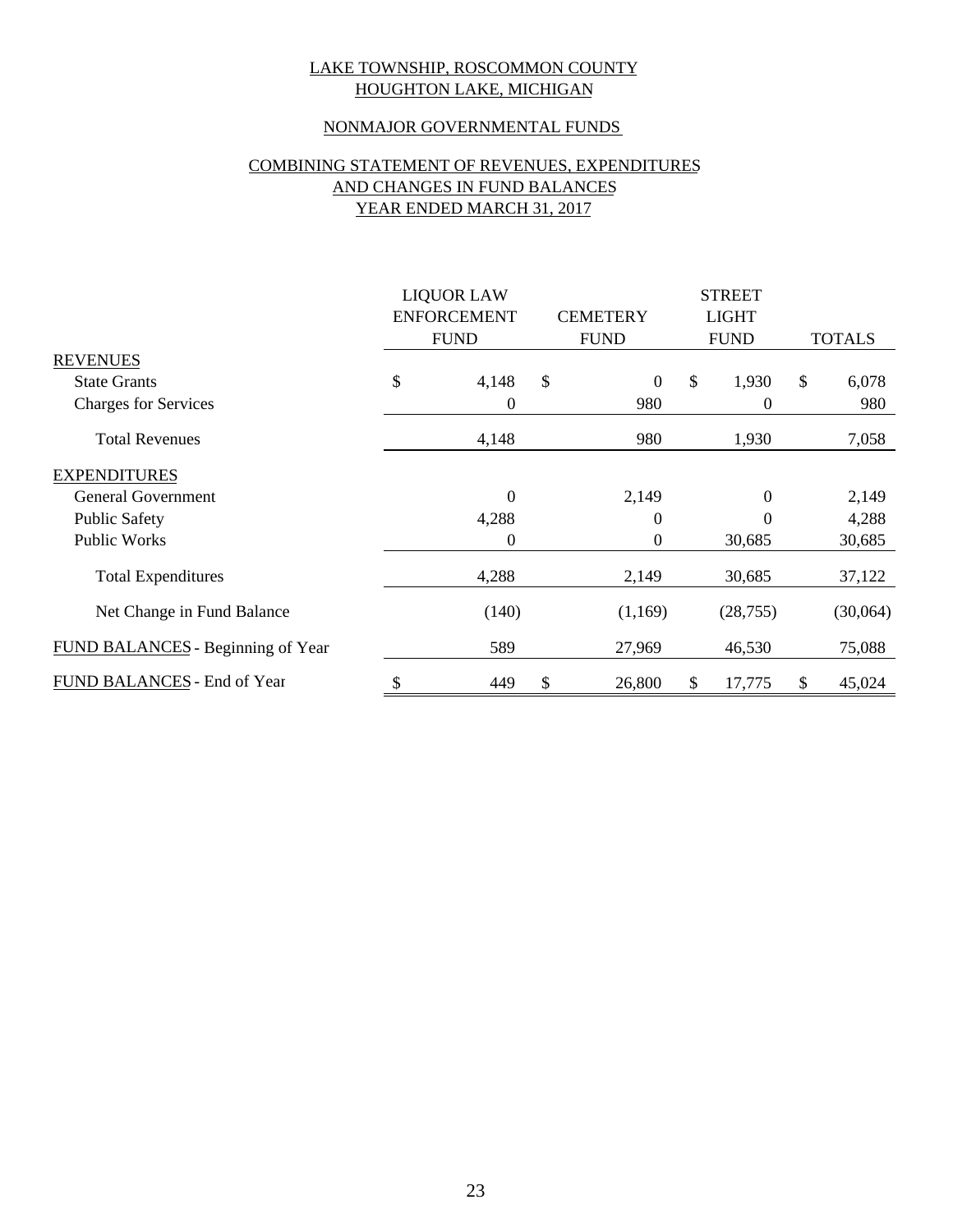

CERTIFIED PUBLIC ACCOUNTANTS 134 WEST HARRIS STREET CADILLAC, MICHIGAN 49601 PHONE: (231) 775-9789 FAX: (231) 775-9749 www.bcbcpa.com

July 7, 2017

## COMMUNICATION WITH THOSE CHARGED WITH GOVERNANCE AT THE CONCLUSION OF THE AUDIT

To the Township Board Lake Township Roscommon County Houghton Lake, Michigan

We have audited the financial statements of the governmental activities, each major fund, and the aggregate remaining fund information of Lake Township for the year ended March 31, 2017. Professional standards require that we provide you with information about our responsibilities under generally accepted auditing standards, as well as certain information related to the planned scope and timing of our audit. We have communicated such information in our letter to you dated April 24, 2017. Professional standards also require that we communicate to you the following information related to our audit.

#### Significant Audit Findings

#### *Qualitative Aspects of Accounting Practices*

Management is responsible for the selection and use of appropriate accounting policies. The significant accounting policies used by Lake Township are described in Note I to the financial statements. No new accounting policies were adopted and the application of existing policies was not changed during 2016- 2017. We noted no transactions entered into by the governmental unit during the year for which there is a lack of authoritative guidance or consensus. All significant transactions have been recognized in the financial statements in the proper period.

Accounting estimates are an integral part of the financial statements prepared by management and are based on management's knowledge and experience about past and current events and assumptions about future events. Certain accounting estimates are particularly sensitive because of their significance to the financial statements and because of the possibility that future events affecting them may differ significantly from those expected. The most sensitive estimate affecting the governmental activities of Lake Township's financial statements was:

Management's estimate of the useful lives of depreciable capital assets is based on the length of time it is believed that those assets will provide some economic benefit in the future. We evaluated the key factors and assumptions used to develop the estimates in determining that they are reasonable in relation to the financial statements taken as a whole.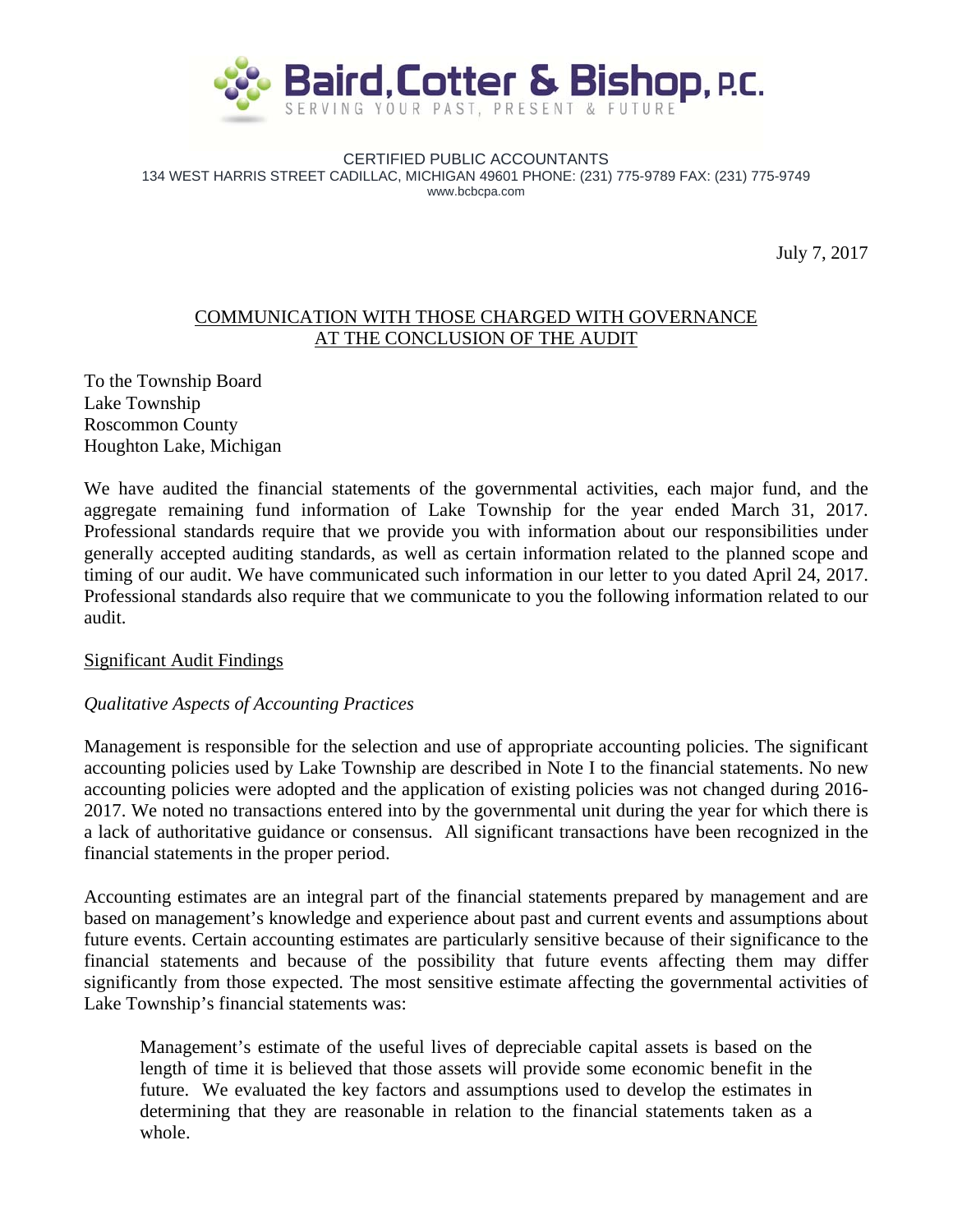The financial statement disclosures are neutral, consistent and clear.

# *Difficulties Encountered in Performing the Audit*

We encountered no significant difficulties in dealing with management in performing and completing our audit.

#### *Corrected and Uncorrected Misstatements*

Professional standards require us to accumulate all known and likely misstatements identified during the audit, other than those that are clearly trivial, and communicate them to the appropriate level of management. Management has corrected all such misstatements. The material misstatements detected as a result of audit procedures were corrected by management and were related to adjusting financial records from cash basis to the modified accrual basis of accounting.

#### *Disagreements with Management*

For purposes of this letter, a disagreement with management is a financial accounting, reporting, or auditing matter, whether or not resolved to our satisfaction, that could be significant to the financial statements or the auditor's report. We are pleased to report that no such disagreements arose during the course of our audit.

#### *Management Representations*

We have requested certain representations from management that are included in the management representation letter dated July 7, 2017.

#### *Management Consultations with Other Independent Accountants*

In some cases, management may decide to consult with other accountants about auditing and accounting matters, similar to obtaining a "second opinion" on certain situations. If a consultation involves application of an accounting principle to Lake Township's financial statements or a determination of the type of auditor's opinion that may be expressed on those statements, our professional standards require the consulting accountant to check with us to determine that the consultant has all the relevant facts. To our knowledge, there were no such consultations with other accountants.

#### *Other Audit Findings or Issues*

We generally discuss a variety of matters, including the application of accounting principles and auditing standards, with management each year prior to retention as Lake Township's auditors. However, these discussions occurred in the normal course of our professional relationship and our responses were not a condition to our retention.

During the course of our audit of the basic financial statements of Lake Township for the year ended March 31, 2017, we noted the following items which we feel deserve comment:

#### Budgeting

While there were amendments made to the budget there were some expenditures which exceeded appropriated amounts. The Township should continue to monitor its budgets on an ongoing basis and make budget amendments prior to incurring expenditures in excess of budgeted amounts.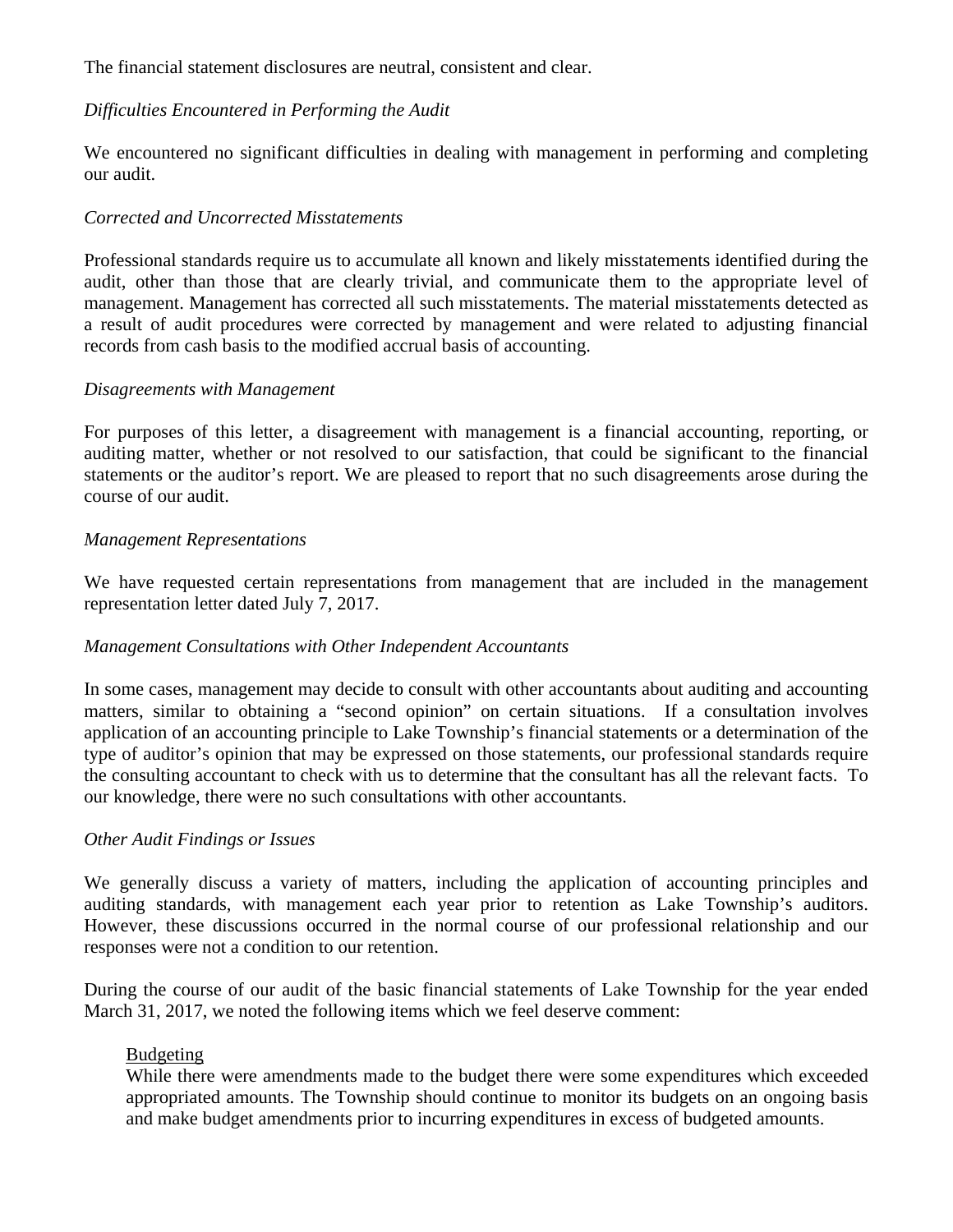#### Payroll

The Township has received notices regarding late filings and penalties. There have been some prior year filings that are not available. We are able to assist with this if needed.

#### Mileage Reimbursement

During the audit it was found that some mileage was reimbursed at a rate higher than allowable by the Internal Revenue Service. The Township should adjust when necessary.

# **Other Matters**

We applied certain limited procedures to the Management Discussion and Analysis and the Budgetary Comparison Schedule, which are required supplementary information (RSI) that supplements the basic financial statements. Our procedures consisted of inquiries of management regarding the methods of preparing the information and comparing information for consistency with management's responses to our inquiries, the basic financial statements, and other knowledge we obtained during our audit of the basic financial statements. We did not audit the RSI and do not express an opinion or provide any assurance on the RSI.

We were engaged to report on the combining nonmajor fund financial statements, which accompany the financial statements but are not RSI. With respect to this supplementary information, we made certain inquiries of management and evaluated the form, content, and methods of preparing the information to determine that the information complies with accounting principles generally accepted in the United States of America, the method of preparing it has not changed from the prior period, and the information is appropriate and complete in relation to our audit of the financial statements. We compared and reconciled the supplementary information to the underlying accounting records used to prepare the financial statements or to the financial statements themselves.

# Restriction on Use

This information is intended solely for the information and use of Lake Township and management of Lake Township and is not intended to be, and should not be, used by anyone other than these specified parties.

BAIRD, COTTER AND BISHOP, P.C.

Baird, Cotter & Bishop, P.C.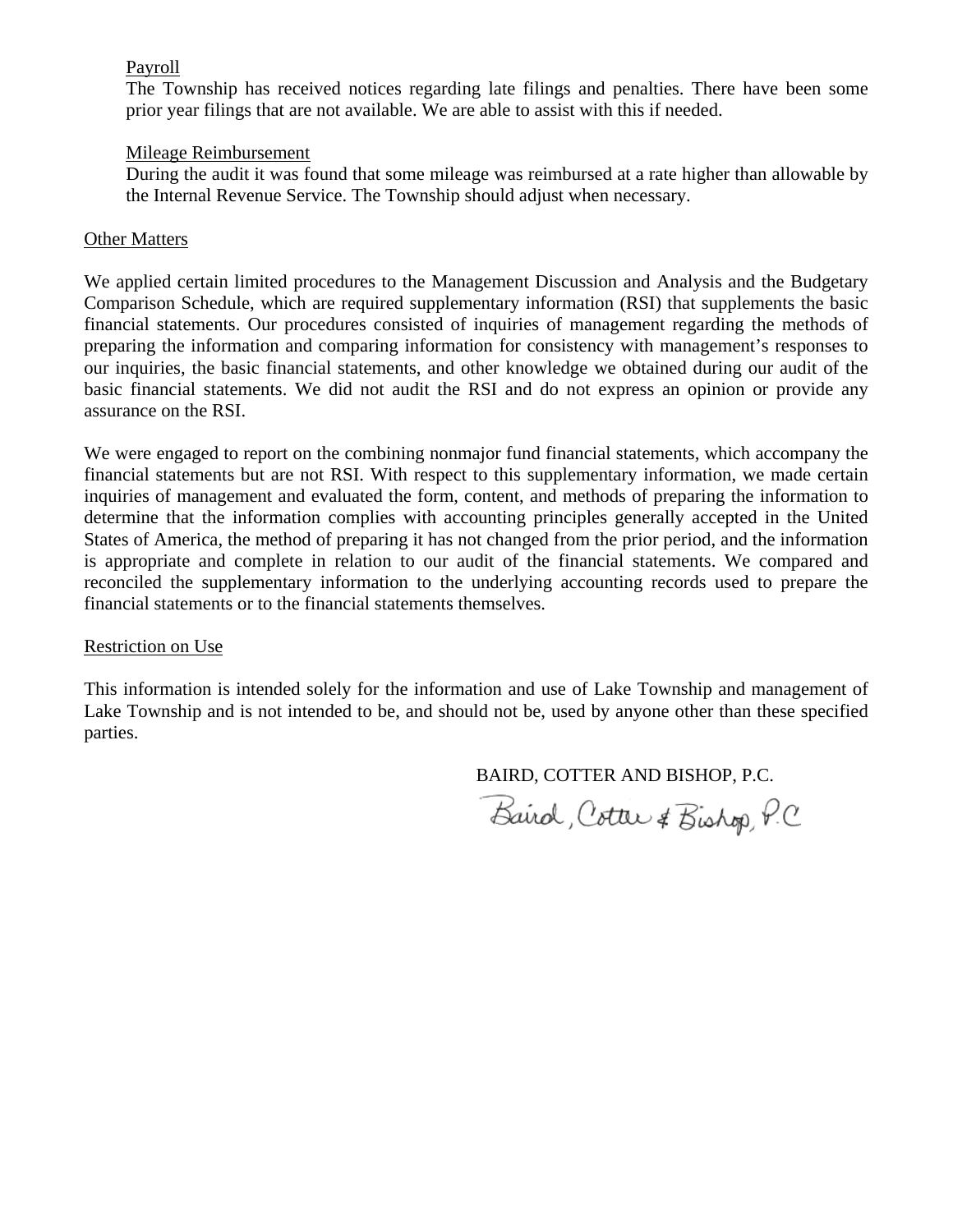

CERTIFIED PUBLIC ACCOUNTANTS 134 WEST HARRIS STREET CADILLAC, MICHIGAN 49601 PHONE: (231) 775-9789 FAX: (231) 775-9749 www.bcbcpa.com

July 7, 2017

# COMMUNICATION OF MATERIAL WEAKNESSES

To the Township Board Lake Township Roscommon County Houghton Lake, Michigan

In planning and performing our audit of the financial statements of the governmental activities, each major fund, and the aggregate remaining fund information of Lake Township as of and for the year ended March 31, 2017, in accordance with auditing standards generally accepted in the United States of America, we considered Lake Township's internal control over financial reporting (internal control) as a basis for designing audit procedures that are appropriate in the circumstances for the purpose of expressing our opinions on the financial statements, but not for the purpose of expressing an opinion on the effectiveness of Lake Township's internal control. Accordingly, we do not express an opinion on the effectiveness of Lake Township's internal control.

Our consideration of internal control was for the limited purpose described in the preceding paragraph and was not designed to identify all deficiencies in internal control that might be material weaknesses or significant deficiencies and therefore material weaknesses or significant deficiencies may exist that were not identified. However, as discussed below, we identified certain deficiencies in internal control that we consider to be material weaknesses.

A deficiency in internal control exists when the design or operation of a control does not allow management or employees, in the normal course of performing their assigned functions, to prevent, or detect and correct, misstatements on a timely basis. A material weakness is a deficiency, or combination of deficiencies in internal control, such that there is a reasonable possibility that a material misstatement of the entity's financial statements will not be prevented, or detected and corrected, on a timely basis. A significant deficiency is a deficiency, or a combination of deficiencies, in internal control that is less severe than a material weakness, yet important enough to merit attention by those charged with governance. We consider the following deficiencies in Lake Township's internal control to be material weaknesses:

#### *1) Lack of Adequate Controls to Produce Full Disclosure GAAP Basis Financial Statements*

Criteria: All Michigan governments are required to prepare financial statements in accordance with generally accepted accounting principles (GAAP). This is the responsibility of the government's management. The preparation of financial statements in accordance with GAAP requires internal controls over both (1) recording, processing, and summarizing accounting data (i.e., maintaining internal books and records), and (2) reporting governmentwide and fund financial statements, including related footnotes (i.e., external financial reporting).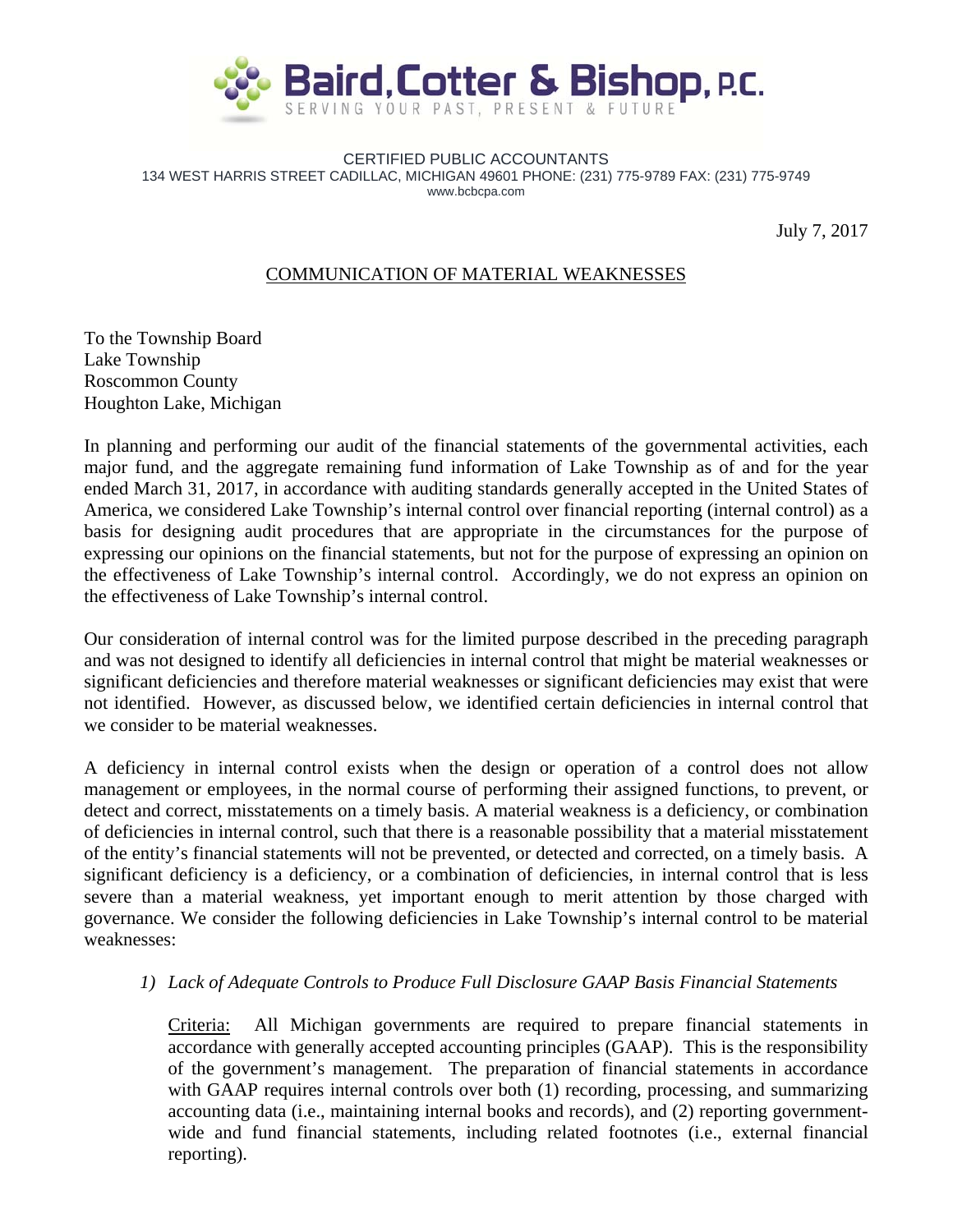Condition: As is the case with many smaller and medium-sized entities, the government has historically relied on its independent external auditor to assist in the preparation of the government-wide financial statements and footnotes as part of its external financial reporting process. Accordingly, the government's ability to prepare financial statements in accordance with GAAP is based, in part, on its reliance on its external auditors, who cannot by definition be considered a part of the government's internal controls.

Cause: This condition was caused by the government's decision that it is more cost effective to outsource the preparation of its financial statements to the auditors than to incur the time and expense of obtaining the necessary training and expertise required for the government to perform this task internally.

Effect: As a result of this condition, the government's internal controls over the preparation of financial statements in accordance with GAAP are incomplete. Instead, the government relies, in part, on its external auditors for assistance with this task.

Recommendation: Due to the size and minimal activity, we recommend that the government continue to outsource financial statement preparation.

View of Responsible Officials: The government has evaluated the cost vs. benefit of establishing internal controls over the preparation of financial statements in accordance with GAAP, and determined that it is in the best interests of the government to outsource this task to its external auditors, and to carefully review the draft financial statements and notes prior to approving them and accepting responsibility for their content and presentation.

### *2) Segregation of Incompatible Duties and Documented Independent Review*

Criteria: Management is responsible for establishing and maintaining internal controls in order to safeguard the assets of the government. A key element of internal control is the segregation of incompatible duties.

Condition: The government has several accounting functions that are performed by the same individual and are not subject to a documented independent review and approval.

Cause: This condition is primarily the result of staffing constraints typical of smaller governmental units. Some of the control activities may be occurring on a routine basis, but are not being documented.

Effect: As a result of this condition, the government is exposed to an increased risk that misstatements (whether caused by error or fraud) may occur and not be prevented or detected by management on a timely basis.

Recommendation: There are, of course, no easy answers to the challenge of balancing the costs and benefits of internal controls and the segregation of incompatible duties. Recognizing this fact, we encourage the government to mitigate this risk by requiring as much independent review, reconciliation, and approval of accounting functions by qualified members of management as possible.

View of Responsible Officials: Management recognizes that this limitation is a natural outgrowth of the small number of staff, and applies its judgment in determining how best to allocate the government's resources to provide and appropriate balance between sound internal controls and fiscal prudence.